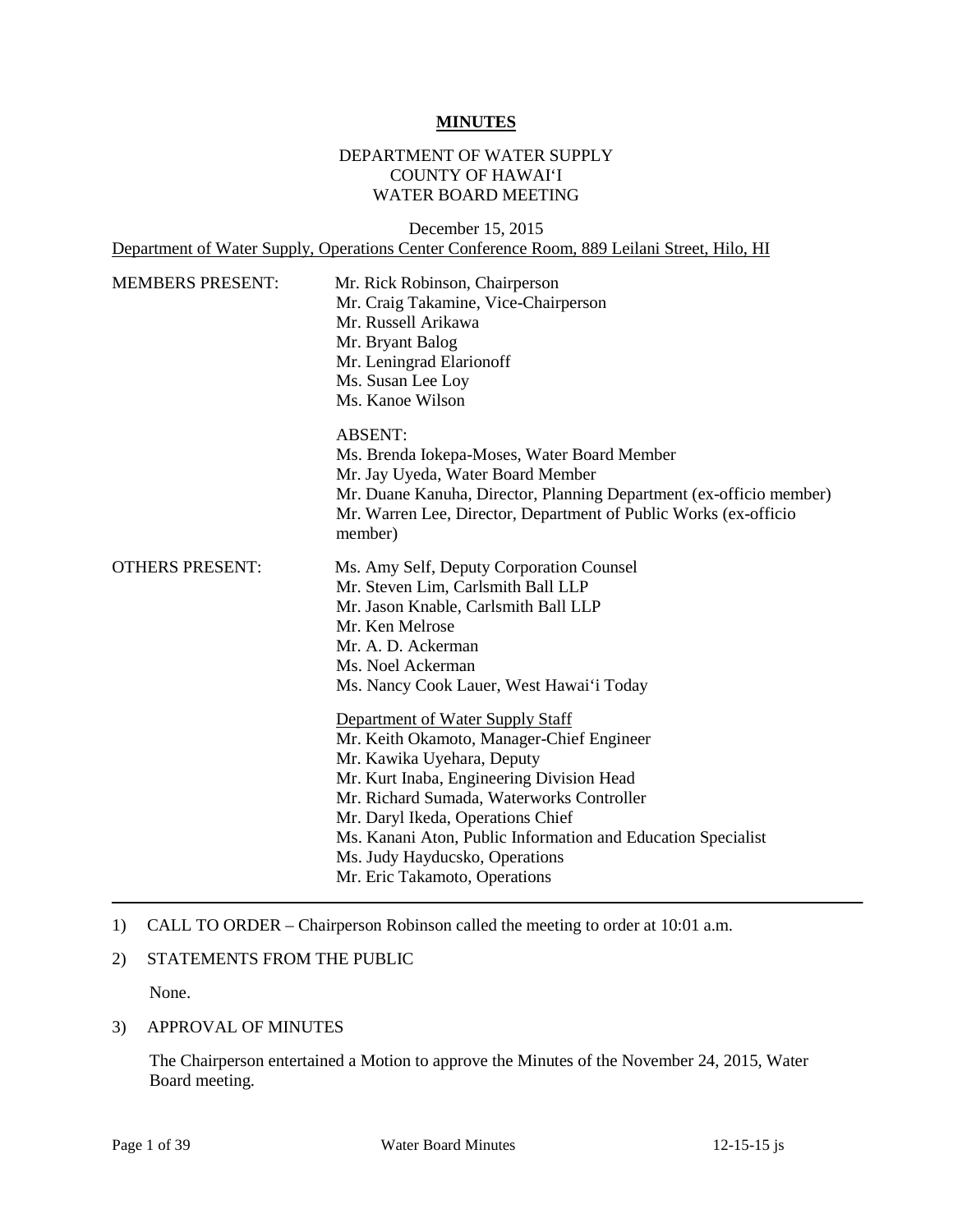ACTION: Mr. Elarionoff moved to approve; seconded by Mr. Balog; and carried unanimously by voice vote.

# 4) APPROVAL OF ADDENDUM AND/OR SUPPLEMENTAL AGENDA

None.

# 5) SOUTH HILO:

# A. **VEHICLE AND EQUIPMENT BID NO. 2015-10, FURNISHING AND DELIVERING VEHICLES AND EQUIPMENT TO THE DEPARTMENT OF WATER SUPPLY:**

Bids were opened on December 3, 2015, 2015 at 2:00 p.m., and the following are the bid results:

|                                                                                                                   | <b>Inter Pacific</b><br>Motors, Inc., dba<br><b>Orchid Isle Auto</b><br><b>Center</b> | <b>Bacon-Universal</b><br>Company, Inc. | David S. Deluz, Sr.<br><b>Enterprises dba Big</b><br>Island Toyota, Inc. |
|-------------------------------------------------------------------------------------------------------------------|---------------------------------------------------------------------------------------|-----------------------------------------|--------------------------------------------------------------------------|
| Part "A"                                                                                                          |                                                                                       |                                         |                                                                          |
| One (1) only 2015 or later,<br>1-ton crew cab, with<br>service body pickup<br>4-wheel drive                       |                                                                                       |                                         |                                                                          |
| Total delivery price                                                                                              | \$49,124.12                                                                           | No Bid                                  | No Bid                                                                   |
| Delivery time (calendar<br>days)                                                                                  | 240                                                                                   |                                         |                                                                          |
|                                                                                                                   |                                                                                       |                                         |                                                                          |
| Part 'B"                                                                                                          |                                                                                       |                                         |                                                                          |
| One (1) only 2015 or later,<br>full-size pickup with<br>Regular cab, service body<br>and lift gate, 4-wheel drive |                                                                                       |                                         |                                                                          |
| Total delivery price                                                                                              | \$44,244.93                                                                           | No Bid                                  | No Bid                                                                   |
| Delivery time (calendar<br>days)                                                                                  | 240                                                                                   |                                         |                                                                          |
|                                                                                                                   |                                                                                       |                                         |                                                                          |
| Part "C"                                                                                                          |                                                                                       |                                         |                                                                          |
| One $(1)$ only 2015 or later,<br>mid-size extended cab<br>Pickup, 4-wheel drive                                   |                                                                                       |                                         |                                                                          |
| Total delivery price                                                                                              | \$29,331.34                                                                           | No Bid                                  | No Bid                                                                   |
| Delivery time (calendar<br>days)                                                                                  | 180                                                                                   |                                         |                                                                          |
|                                                                                                                   |                                                                                       |                                         |                                                                          |
| Part "D"                                                                                                          |                                                                                       |                                         |                                                                          |
| One (1) only 2015, or later,<br>mid-size extended cab<br>Pickup with lift gate                                    |                                                                                       |                                         |                                                                          |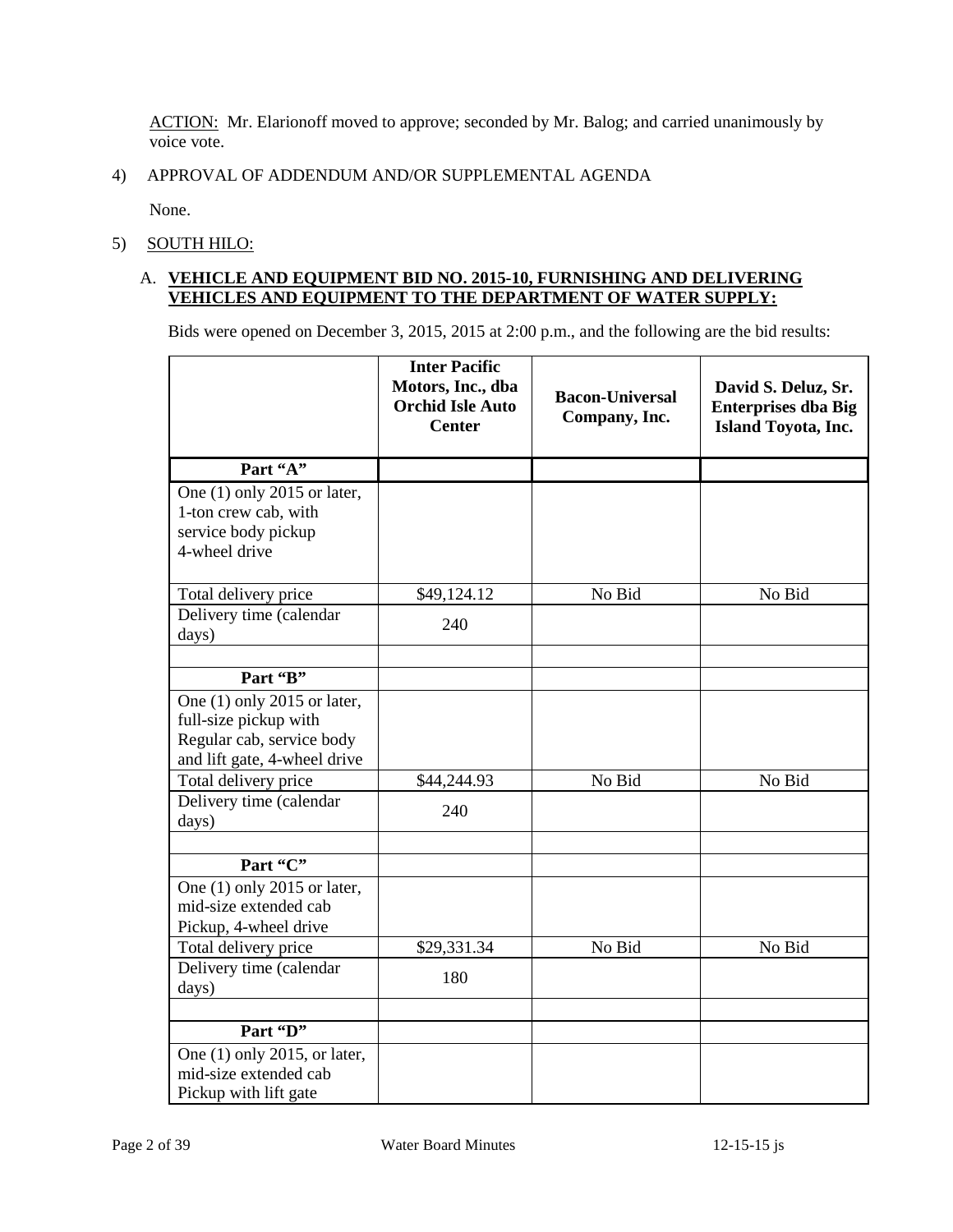| 4-wheel drive                 |             |             |             |
|-------------------------------|-------------|-------------|-------------|
| Total delivery price          | \$32,175.10 | No Bid      | No Bid      |
| Delivery time (calendar       | 210         |             |             |
| days)                         |             |             |             |
|                               |             |             |             |
| Part "E"                      |             |             |             |
| One (1) only 2015 or later,   |             |             |             |
| mid-size extended cab         |             |             |             |
| Pickup, 4-wheel drive,        |             |             |             |
| manual transmission           |             |             |             |
| Total delivery price          | \$28,714.68 | No Bid      | \$31,925.84 |
| Delivery time (calendar       | 180         |             | 120         |
| days)                         |             |             |             |
|                               |             |             |             |
| Part 'F"                      |             |             |             |
| One (1) only 2015 or later,   |             |             |             |
| 7-passenger mini-van,         |             |             |             |
| Front wheel drive             |             |             |             |
| Total delivery price          | No Bid      | No Bid      | No Bid      |
| Delivery time (calendar       |             |             |             |
| days)                         |             |             |             |
|                               |             |             |             |
| Part "G"                      |             |             |             |
| One $(1)$ only 2015 or later, |             |             |             |
| 3-ton capacity Forklift       |             |             |             |
| Total delivery price          | No Bid      | \$33,333.12 | No Bid      |
| Delivery time (calendar       |             | 60          |             |
| days)                         |             |             |             |
|                               |             |             |             |
| Part 'H"                      |             |             |             |
| One (1) only 2015 or later,   |             |             |             |
| 1-ton dump truck, 4-wheel     |             |             |             |
| drive                         |             |             |             |
| Total delivery price          | \$49,911.62 | No Bid      | No Bid      |
| Delivery time (calendar       | 240         |             |             |
| days)                         |             |             |             |

The Manager-Chief Engineer recommended that the Board award VEHICLE AND EQUIPMENT BID NO. 2015-10, FURNISHING AND DELIVERING VEHICLES AND EQUIPMENT TO THE DEPARTMENT OF WATER SUPPLY**,** to:

- Inter Pacific Motors, Inc., dba Orchid Isle Auto Center, for Parts A, B, C, D, E, and H at a total cost of \$233,501.79; and
- Bacon-Universal Company, Inc., for Part G at a total cost of \$33,333.12,

and that either the Chairperson or the Vice-Chairperson be authorized to sign the contract subject to approval of the contracts as to form and legality by Corporation Counsel.

For Part "F," for which no bids were received, staff will seek alternate methods of procurement, in accordance with Procurement Rules.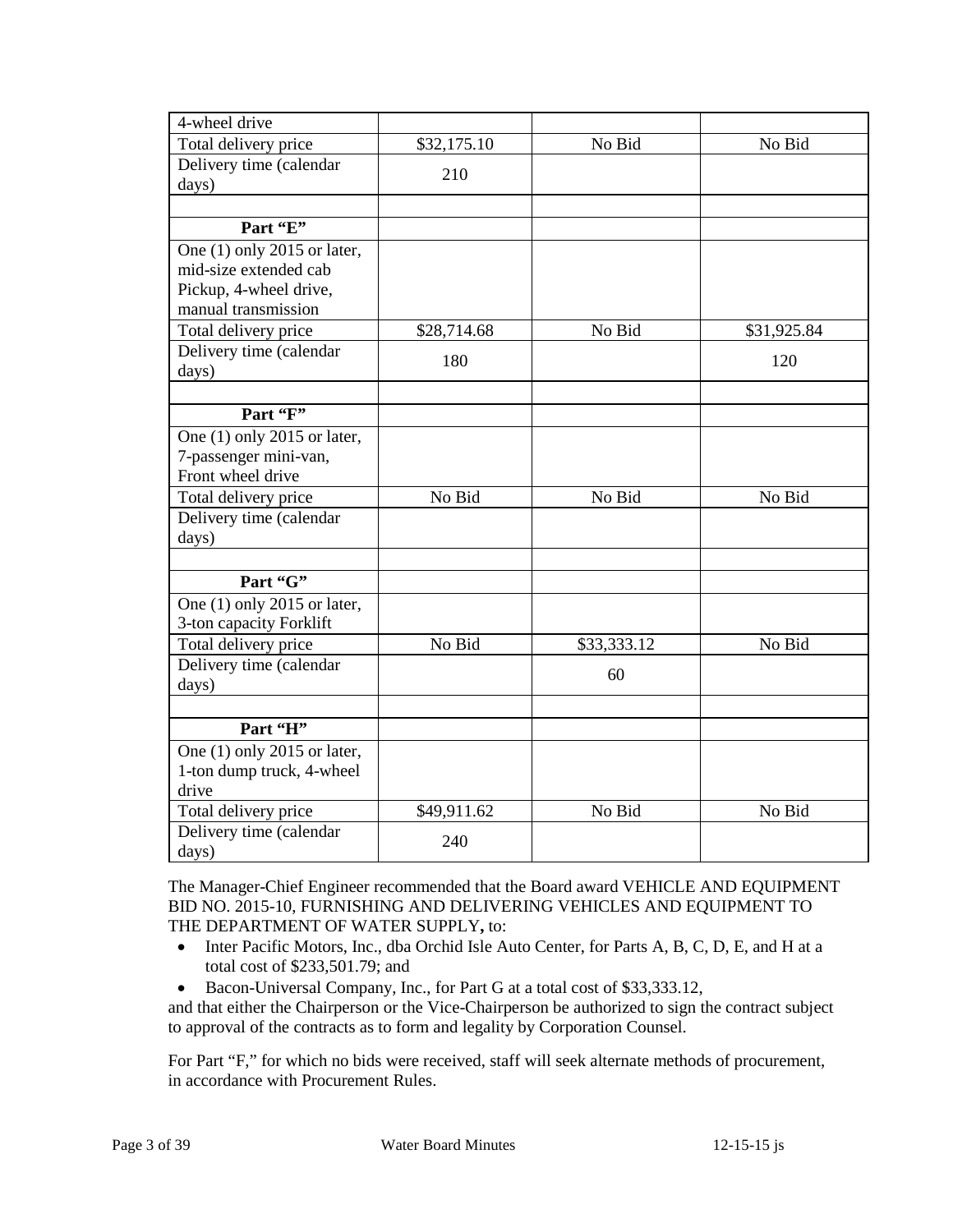MOTION: Mr. Arikawa moved to approve; seconded by Ms. Lee Loy.

 replacement bid for the Department's service trucks, inspector vehicles, a van that was intended things with this year's bid. The Department specified that the vehicles be made in *2015 or later*  bidder, although there were six people who picked up plans, he said. DWS is entertaining ways The Manager-Chief Engineer explained that this is DWS's standard, once-a-year vehicle for Information Technology staff, and a forklift. He noted that the Department tried some new (instead of 2016), and DWS put an ad in the Honolulu Star-Advertiser in hopes of generating more interested bidders. Mr. Ikeda of Operations also tried to get other County Departments and other Water Supply Departments to work with DWS on a vehicle bid. However, that did not pan out, and DWS did its bid on its own. The bid results show that there was primarily only one of getting more competition on vehicle bids, the Manager-Chief Engineer said.

 Mr. Elarionoff noted that there was a "xx" and a "xxx" for Total Delivery Times for two companies that did not bid, but the notation appeared nowhere else in the bid results.

The Manager-Chief Engineer said that must have been a typo.

Ms. Wilson asked whether there were a prescribed number of years after which DWS replaces its vehicles.

 mileage and the age of the vehicle. The informal rule of thumb is to replace a vehicle if it has 150,000 miles on it, or if it is 10 years old. DWS also looks at the history of repairs; if DWS needs to do major repairs that exceed the value of the vehicle, such as a transmission replacement, The Manager-Chief Engineer said that it was not a hard-and-fast guideline, but DWS looks at the Mr. Ikeda and his team will recommend replacement of the vehicle.

Mr. Takamine asked if DWS specifies extended warranties as part of the bid.

The Manager-Chief Engineer said no, DWS specifies standard warranties. DWS does not qualify for Lemon Law protection, etc., he noted.

 been encountered in past vehicle bids. She appreciated that DWS tried to get other departments Ms. Lee Loy thanked the Department for trying to take steps to avoid the kind of snags that have to go in on a bid, although it did not pan out. DWS can always try again, and there may be some really good partnerships that could happen.

The Manager-Chief Engineer said that DWS was going to continue to try.

 Mr. Ikeda said that when he talked to the County, they said that their next bid opening would be in March. That was too late for DWS, so that is why the Department did not go in with them.

 The Manager-Chief Engineer noted that DWS specified a different utility bed manufacturer, based on problems that DWS had had in previous vehicle bids involving another utility bed company.

Ms. Lee Loy thanked the Department for making the attempt to go in with other Departments, and for listening to the Board.

Mr. Arikawa asked what alternate methods the Department planned to take on Part F, which got no bids.

The Manager-Chief Engineer said that DWS would use the same specifications; Procurement Law allows DWS to go with alternate procurement, DWS will reach out and seek quotes from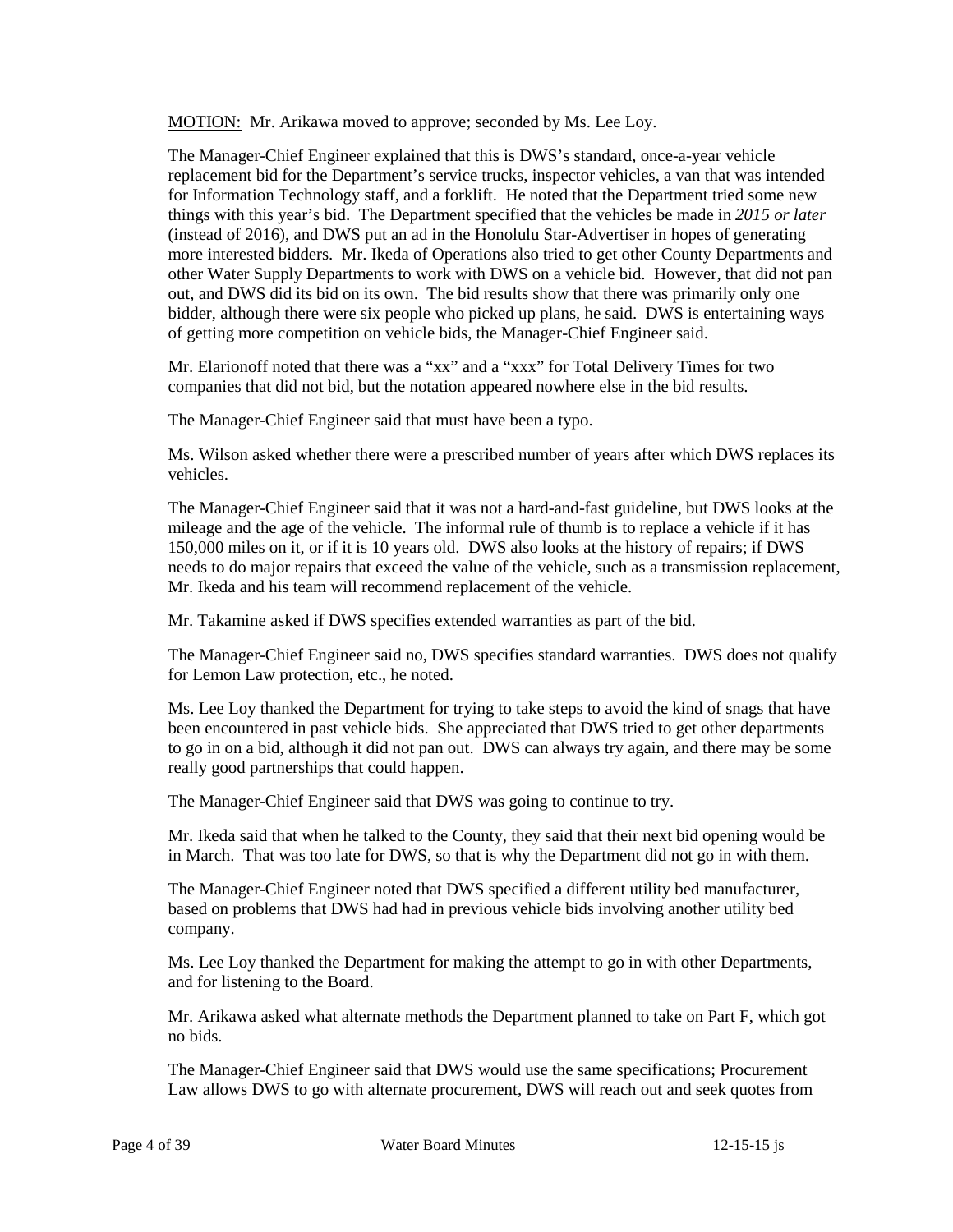various vendors. With alternate procurement, DWS can also go to Maui, Oahu, or Kaua'i to seek quotes.

Mr. Balog asked how DWS arrived at its rule of thumb regarding replacement, i.e., 10 years old, or 150,000 miles on the odometer.

Mr. Ikeda explained that DWS is in catch-up mode, following several years of a shaky economy during which DWS could not afford to replace vehicles. DWS now is trying to catch up, after years without buying vehicles. In the meantime, vehicles put on 20,000 miles or more a year, so DWS is in catch-up mode now.

 excess of 150,000 miles that should be replaced. Now that DWS is in a better financial situation, The Manager-Chief Engineer said that there were quite a few DWS vehicles riding around in DWS needs to get its staff the resources they need – so that they are not stranded by the side of the road, when they should be fixing pipes.

Mr. Balog asked if DWS specifies blue vehicles in the bid.

 The Manager-Chief Engineer said that DWS has just begun specifying *white* vehicles; this was an internal decision because white is cooler and more uniform. He noted that DWS's vehicles come in a variety of shades of blue.

Mr. Balog said that white would also be cheaper.

 The Manager-Chief Engineer said that the idea was also to get more competition on bids; white is more available than blue, from various manufacturers.

Mr. Balog asked about the different delivery times in this bid; he asked if it were defined by the vendor.

 numerous delays on delivery for vehicles in the past. For that reason, the vendor asks for a little Mr. Ikeda confirmed that the vendor determined the delivery times. The vendor here has no control on when they can take delivery from the body company on the Mainland. He noted the more time in the bid, to make sure the vehicle arrives here in time.

Mr. Balog said that was fair enough.

Chairperson Robinson said it will be nice not to see blue DWS trucks with the paint peeling off. He guessed that the blue color might be more subject to peeling.

 do with the clear coat on the dark color, combined with exposure to the sun. The Manager-Chief Engineer said he was no expert on the subject, but it may have something to

ACTION: Motion carried unanimously by voice vote.

# B. **EQUIPMENT BID NO. 2015-11, FURNISHING AND DELIVERING SURVEYING EQUIPMENT TO THE DEPARTMENT OF WATER SUPPLY:**

 This procurement consists of surveying equipment, including a total station and data collector, as well as necessary accessories to replace the equipment that was deemed irreparable.

Bids were opened on December 3, 2015, 2015 at 2:30 p.m., and the following are the bid results.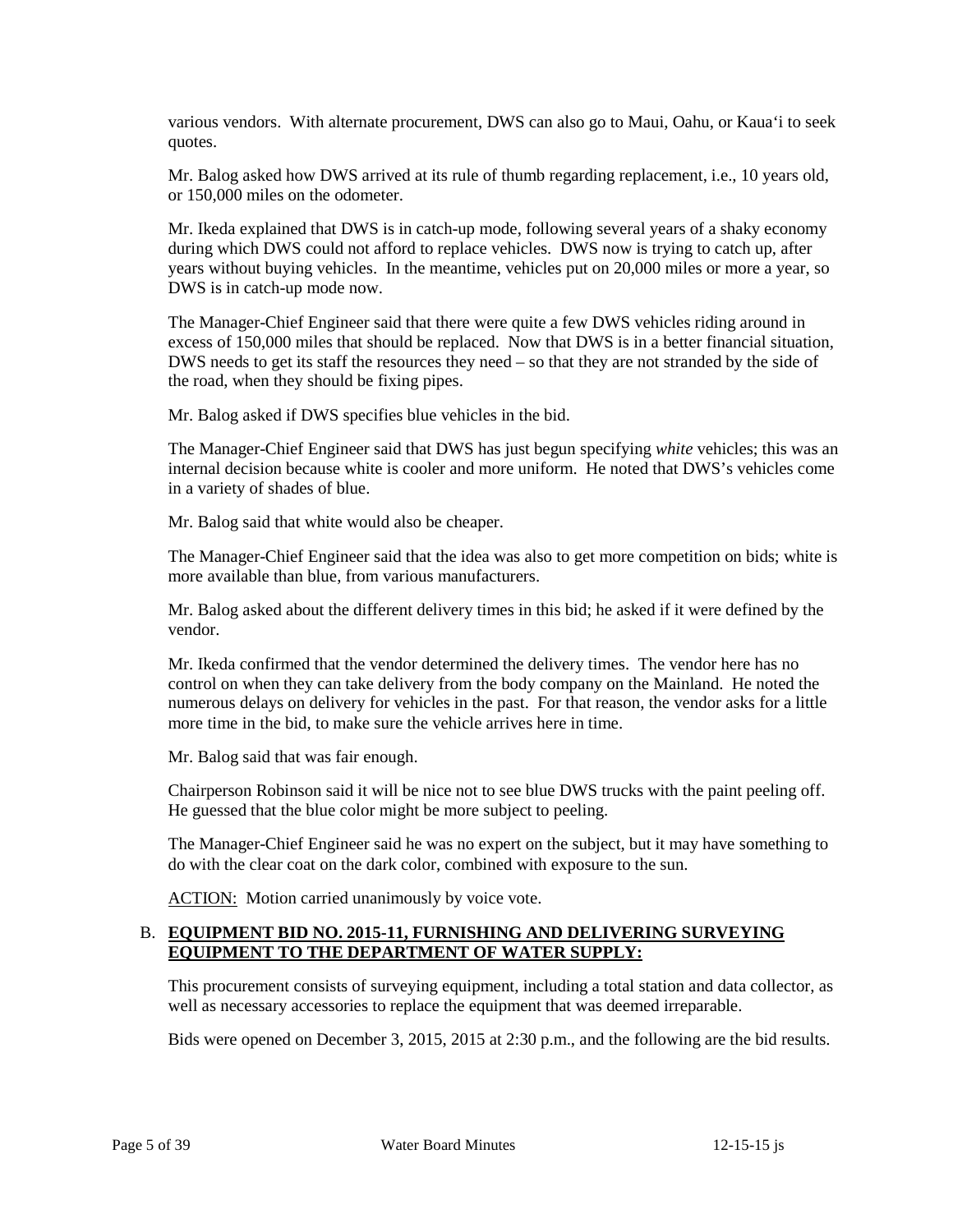| <b>Description</b>                                                               | <b>Bidder</b>      | <b>Delivery</b><br>Time (calendar<br>days) | Amount      |
|----------------------------------------------------------------------------------|--------------------|--------------------------------------------|-------------|
| Surveying Equipment, including total<br>station, data collector, and accessories | Hubs Hawai'i, Inc. | 60 days                                    | \$29,900.00 |

Staff has reviewed the bid, and finds it acceptable. The estimate was \$30,000.00.

 The Manager-Chief Engineer recommended that the Water Board approve the bid and Award the Inc. for \$29,900.00, and to authorize the Chairperson or Vice-Chairperson to execute the contract contract for EQUIPMENT BID NO. 2015-11, FURNISHING AND DELIVERING SURVEYING EQUIPMENT TO THE DEPARTMENT OF WATER SUPPLY, to Hubs Hawai'i, documents subject to review and approval of Corporation Counsel.

MOTION: Mr. Takamine moved to approve; seconded by Ms. Wilson.

 asked how old the equipment was that was being replaced. The Manager-Chief Engineer said this bid was for the total station for DWS's survey crew. He

Mr. Inaba said that the equipment was 15 years old, and was deemed irreparable. Right now, DWS is without survey equipment.

Chairperson Robinson asked if this upgraded equipment with GPS could locate boundary lines.

 GPS capabilities on it, and the specifications that DWS did for the bid were typical specs, he said. Four people picked up plans, but three of them did not submit bids. Nobody submitted a Request Mr. Inaba said yes, although there is a total station that is a lot more expensive. DWS specified what the survey team needed, and what was adequate to do the job. This total station has some for Substitution, etc.

 line pretty easily; he asked if the equipment would help DWS put its meters outside the boundary Chairperson Robinson asked if this equipment could enable the surveyor to determine a boundary line.

Mr. Inaba confirmed this.

 when DWS needs to do its own subdivisions for acquiring property. DWS does all of that in-The Manager-Chief Engineer said that it would enable DWS to stake out property lines, such as house, including even the subdivision application.

 Mr. Inaba said that typically, DWS goes out and stakes out boundaries for the Operations Division in cases of complaints that a meter is on somebody's private property.

Chairperson Robinson asked if DWS has a licensed surveyor on the staff.

Mr. Inaba confirmed this.

ACTION: Motion carried unanimously by voice vote.

### 6) NORTH HILO:

# A. **JOB NO. 2015-1038, LAUPĀHOEHOE DEEPWELL A REPAIR:**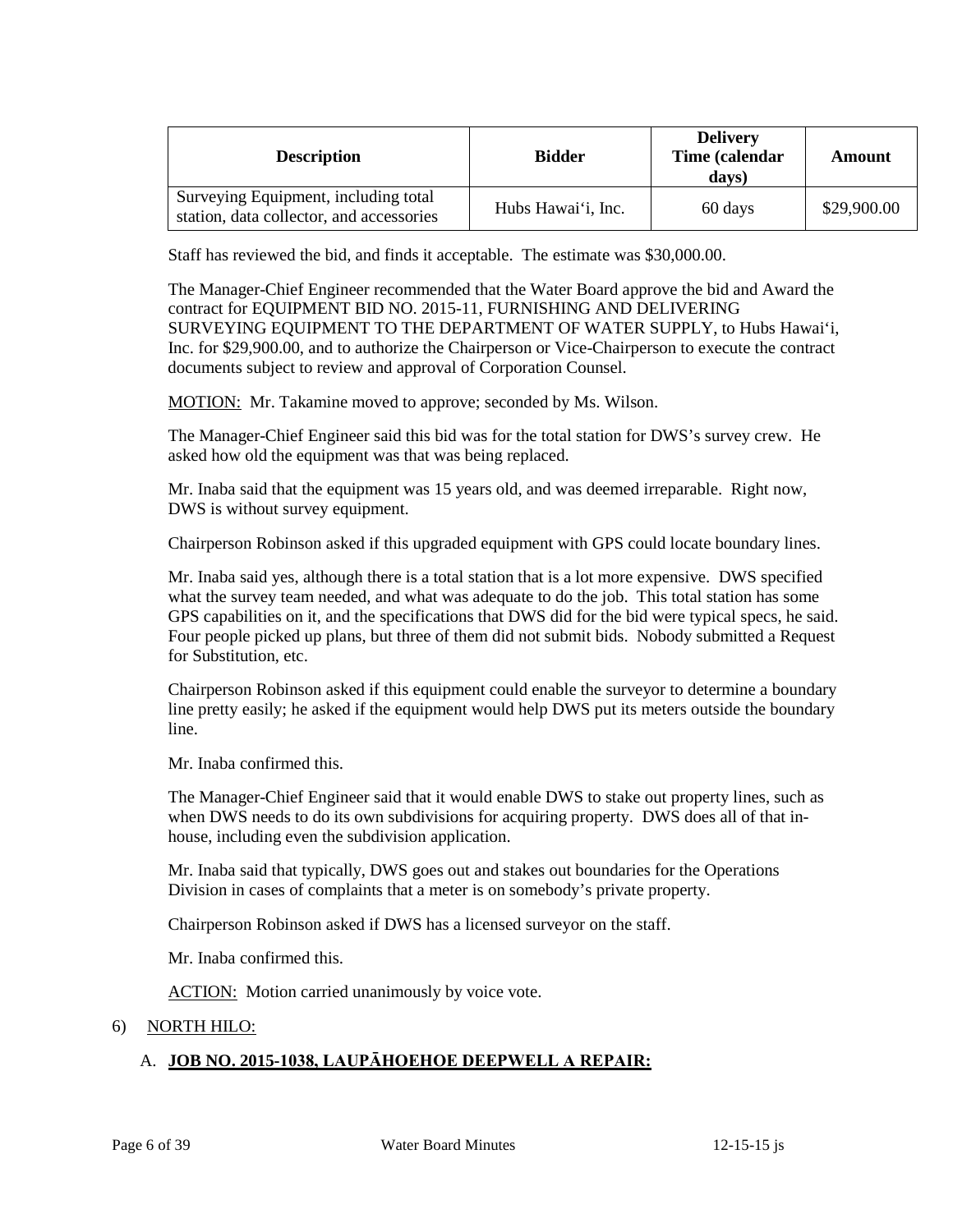This project generally consists of the replacement of the existing well vertical hollow shaft motor, pump, column pipe, combination couplings, lineshaft, lineshaft bearings and all appurtenant equipment, such as strapping and cable guards, and chlorination of the well and pumping assembly, in accordance with the plans and specifications.

 Bids for this project were opened on December 3, 2015, at 1:00 p.m., and the following are the bid results:

| <b>Bidder</b>                                  | <b>Bid Amount</b> |
|------------------------------------------------|-------------------|
| Beylik Drilling and Pump Service, Inc.         | \$295,405.00      |
| Derrick's Well Drilling and Pump Services, LLC | \$218,000.00      |

Project Costs:

| 1) Low Bidder (Derrick's Well Drilling and Pump Services, LLC.) | \$218,000.00 |
|-----------------------------------------------------------------|--------------|
| 2) Contingencies $(10.0\%)$                                     | \$ 21,800.00 |
| <b>Total Cost:</b>                                              | \$239,800.00 |

 The contractor will have 180 calendar days to complete this project. The Engineering estimate Funding for this project will be from DWS's CIP Budget under Deepwell Pump Replacement. for this project was \$184,000.00.

 contingencies, for a total contract amount of **\$239,800.00**. It is further recommended that either the Chairperson or the Vice-Chairperson be authorized to sign the contract, subject to review as to The Manager-Chief Engineer recommended that the Board award the contract for JOB NO. 2015 1038, LAUPĀHOEHOE DEEPWELL A REPAIR, to the lowest responsible bidder, Derrick's Well Drilling and Pump Services, LLC, for their bid amount of \$218,000.00, plus \$21,800.00 for form and legality by Corporation Counsel.

MOTION: Mr. Balog moved to approve; seconded by Mr. Arikawa.

 The Manager-Chief Engineer said that this was a standard lineshaft deepwell repair, involving the replacement of the motor, pump, appurtenant fittings, couplings and column pipe.

Mr. Balog asked who set the 180 calendar days for completion.

The Manager-Chief Engineer said that DWS set the time frame.

 Mr. Balog said that he asked was because the Board gets so many time extension requests. He asked if DWS consults with contractors to see if they can really meet the time frame.

 The Manager-Chief Engineer said it is a balancing act. DWS does not set its contract completion want to extend the completion date too far out, to the point that the date does not meet the Department's needs to get the well back in service. The completion date is based on the engineering staff's past history, the scope of work, the type of equipment, etc. The frequent requests for time extensions are indeed a concern that DWS is addressing; DWS is striving to get better at it, although the Department does not get it 100 percent all of the time, he said. dates as the best-case scenario, because that rarely happens. At the same time, DWS does not

 Mr. Ikeda said that DWS holds pre-bid meetings with contractors; if a contractor has a problem with the number of days set, the contractor normally says something.

The Manager-Chief Engineer said that aside from the pre-bid meetings, contractors are always free to send in a Request for Information (RFI) prior to the bid opening, in which they can state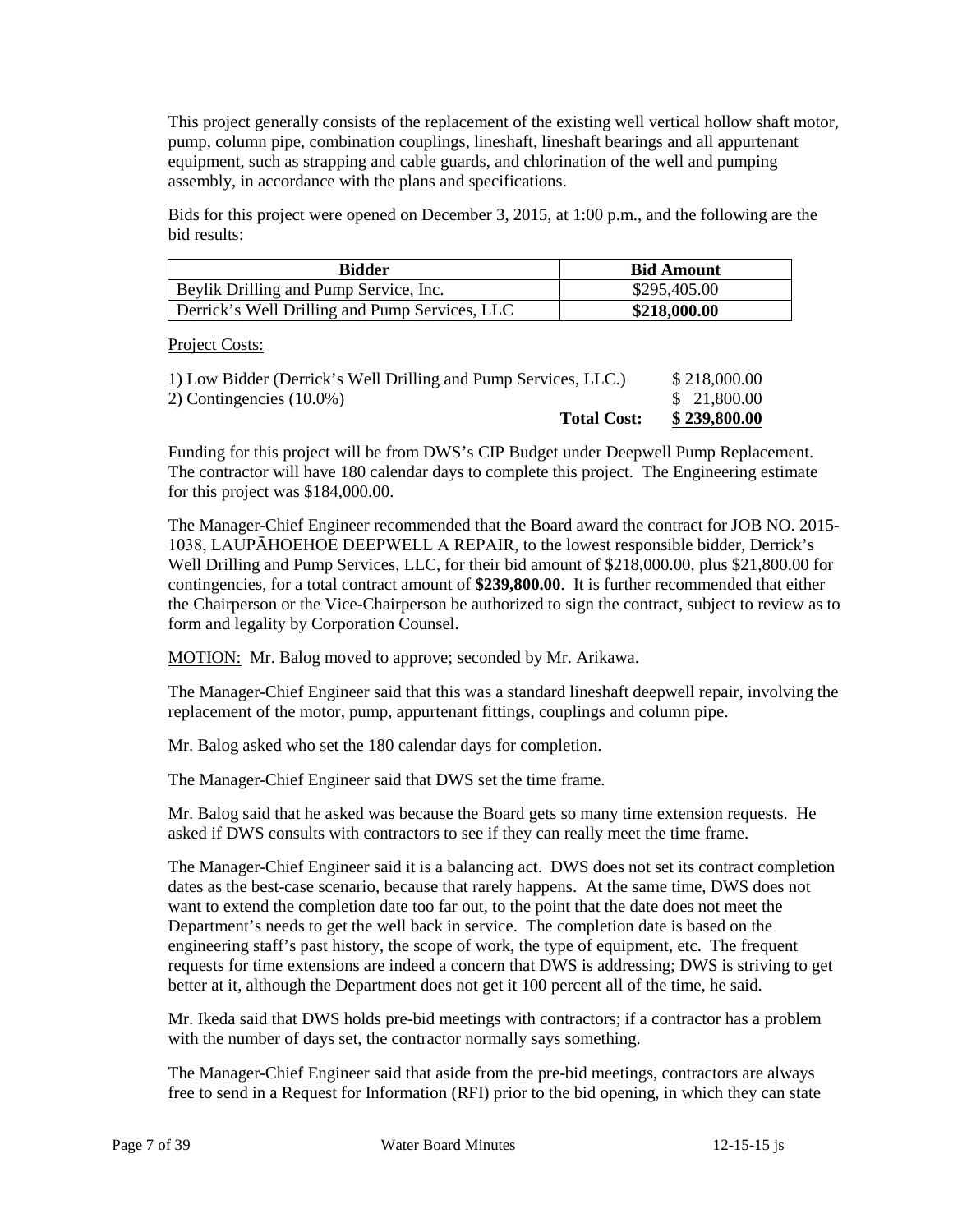that there is not enough time to meet the deadline. The burden is on the contractor to let DWS know, so that the contract documents can be adjusted accordingly, he said.

Mr. Balog said he was curious because there are so many requests for time extensions.

 The Manager-Chief Engineer said that DWS scrutinizes the requests. He said that he would be explaining some of the subsequent time extension requests on today's Agenda.

 Mr. Arikawa said he understood why the next Agenda Item has a time extension; the request arose from safety concerns.

Mr. Balog said he understand that, too.

Mr. Takamine commended the DWS staff for being hands-on during the pre-bid process, keeping the communication lines open to the contractors. He appreciated that DWS sets the expectations during the pre-bid meeting.

Ms. Lee Loy asked if DWS gets major challenges from bidders.

The Manager-Chief Engineer indicated that this was not the case.

Ms. Lee Loy said that is a really big indication that DWS is being collaborative with bidders.

The Manager-Chief Engineer thanked Ms. Lee Loy for raising that subject; DWS is proud that no major challenges have arisen.

Ms. Lee Loy said that DWS has a really good process which helps avoid challenges.

ACTION: Motion carried unanimously by voice vote.

### B. **JOB NO. 2005-870, LAUPĀHOEHOE (MANOWAI'ŌPAE) 0.5 MG RESERVOIR:**

The contractor, Yamada Paint Contracting, Inc., dba GW Construction is requesting a contract time extension of 25 calendar days. This is the second time extension request for this project.

| $Ext.$ #       |             |                                     | Days       |                                                                                                                                                                                               |
|----------------|-------------|-------------------------------------|------------|-----------------------------------------------------------------------------------------------------------------------------------------------------------------------------------------------|
|                | From (Date) | To (Date)                           | (Calendar) | Reason                                                                                                                                                                                        |
|                | 10/18/2015  | 01/08/2016                          | 82         | Inclement weather, as well as new<br>access easement                                                                                                                                          |
| $\overline{2}$ | 01/08/2016  | 02/02/2016                          | 25         | Inclement and unworkable weather<br>conditions (6 working days or 8)<br>calendar days) and our request to stop<br>work to address electrical safety<br>concerns (additional 17 calendar days) |
|                |             | Total Days (including this request) | 107        |                                                                                                                                                                                               |

 Department's tally of reported rain-outs. The 17 additional calendar days are requested due to The contractor's time extension request of 6 working days is in concurrence with the DWS's request to stop work due to safety concerns regarding the proximity of the crane to high voltage power lines.

 25 calendar days to Yamada Paint Contracting, INC. (GW Construction) for JOB NO. 2005-870, The Manager-Chief Engineer recommended that the Board grant this contract time extension of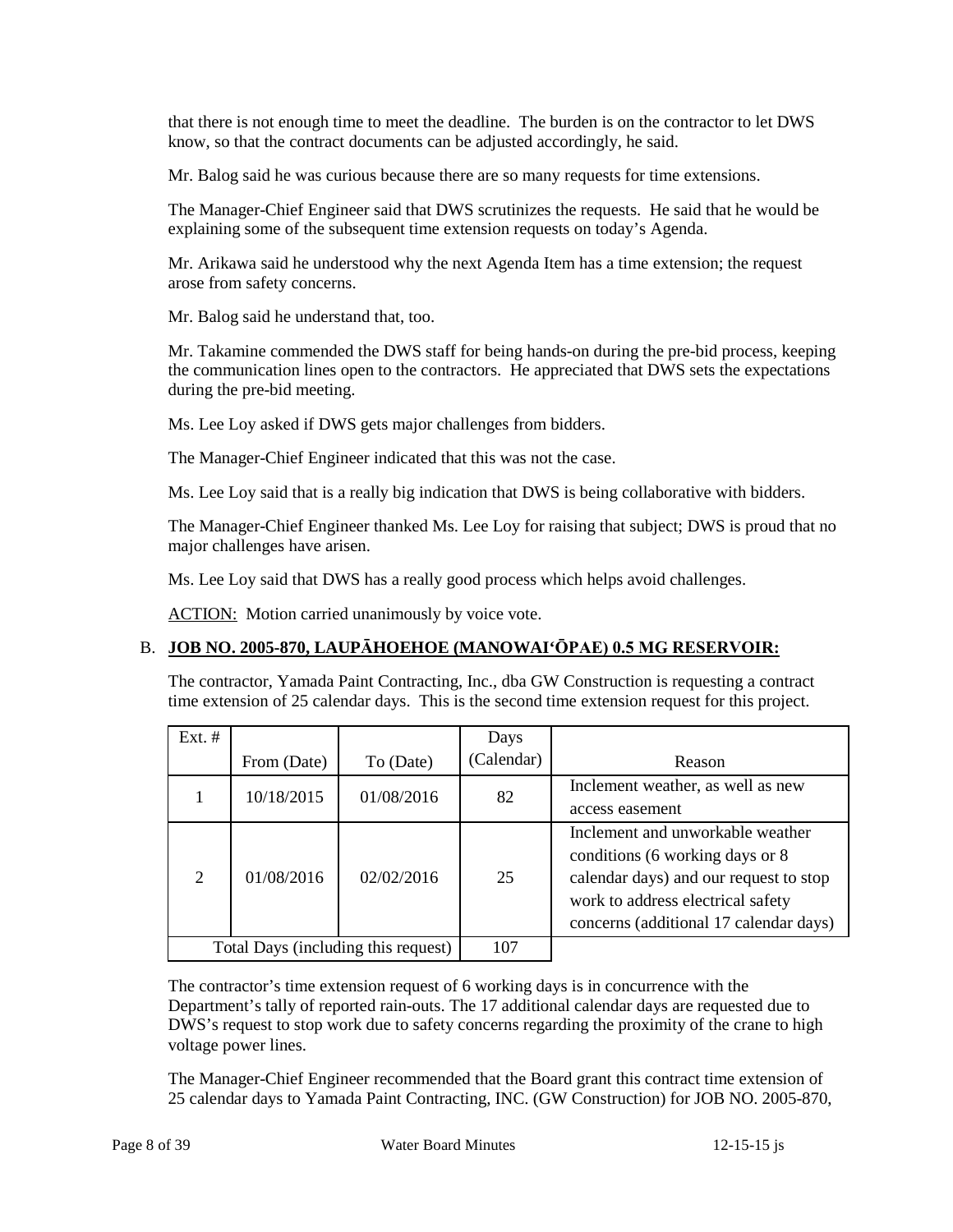LAUPĀHOEHOE (MANOWAI'ŌPAE) 0.5 MG Reservoir. If approved, the contract completion date will be extended from January 8, 2016, to February 2, 2016.

MOTION: Ms. Lee Loy moved to approve; seconded by Mr. Balog.

 The Manager-Chief Engineer said that the Department hears the Board loud and clear regarding Manager-Chief Engineer the information, and the request has to be justified internally. DWS does not take time extension requests lightly; the project has to be on the critical path; it has to be the project, so that the general contractor could consult with HELCO. He said he fully supports in order to continue work. This project was definitely on the critical path, because without that piece of work being done, the subsequent work could not be completed, he said. This time time extensions, and is really trying to improve on them. At internal meetings, staff gives the a vital component, or the delay may something imposed on the contractor by DWS. In this case, there are rain-out days involved, as well as a safety issue. DWS's project engineer noticed that the crane boom appeared to be rather close to the power lines, so the decision was to stop work on the decision to wait until HELCO could put in the proper mitigative protection on the power line, extension is primarily safety-driven, the Manager-Chief Engineer said.

Mr. Balog commended DWS for putting safety first, and for looking out for everybody involved.

Chairperson Robinson asked if that safety concern was raised by DWS, and not by the contractor.

 The Manager-Chief Engineer said that typically there is a DWS project engineer or an inspector on site almost every day, especially if something major is going on.

 Mr. Inaba said that it was DWS's project engineer who told the contractor to stop work; he did not want them to continue to put up their crane to lift the well, because it was very close to the high-voltage power lines. DWS immediately contacted HELCO, who said that they would need to come in and shield the lines. In many cases, such safety issues are pointed out by the contractor, but in this case it was definitely DWS's project engineer who decided to stop the work.

Mr. Arikawa asked who the project engineer was.

Mr. Inaba said it was Mr. Jason Killam.

ACTION: Motion carried unanimously by voice vote.

### 7) SOUTH KOHALA:

# A. **JOB NO. 2014-1015, ĀHUALOA DEEPWELL REPAIR – REQUEST FOR TIME EXTENSION:**

 motor flat lead on the existing motor. This action has delayed the installation work, and was beyond the control of the contractor. The contractor, Derrick's Well Drilling and Pump Services, LLC, is requesting a contract time extension of 105 calendar days. The Department had requested change order work for increasing the pump setting depth to resolve issues of entrained air from this well, requiring extending the

 The Manager-Chief Engineer recommended that the Board approve a contract time extension of 105 calendar days for JOB NO. 2014-1015, ĀHUALOA DEEPWELL REPAIR. If approved, the contract completion date will be revised from December 31, 2015, to April 15, 2016.

MOTION: Mr. Takamine moved to approve; seconded by Ms. Wilson.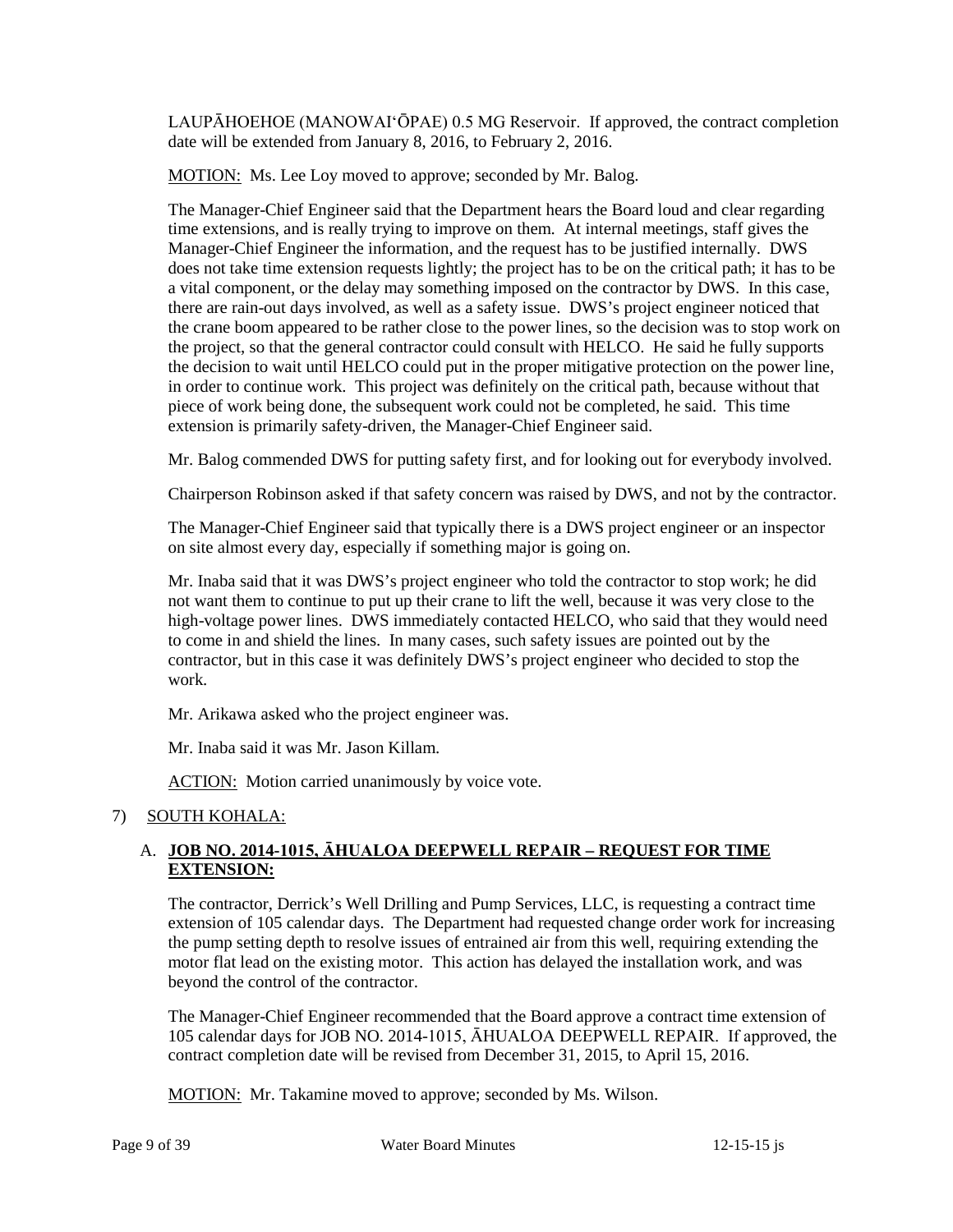consultant. This is the project with the entrained air coming out of the well, he said. DWS would change the scope, and some things needed to be added, such as the motor flat lead. The Manager-Chief Engineer said that this time extension is due to DWS staff and the project needed time to consult with the consultant, Mr. Tom Nance, on how to deal with the problem. DWS had thought this would be a straightforward well repair, but it was determined in consultation with Mr. Nance that DWS should actually lower the pump by about 140 feet. That

 because DWS has to set the pump a little deeper, the cable is too short. As a result, DWS needed a Change Order to extend the flat lead, and there was an associated time period needed to Mr. Takamoto said that the existing flat lead was designed for the existing well assembly, but complete that work, he said.

 The Manager-Chief Engineer corrected himself on the additional depth, saying the pump would need to go 40 feet deeper; this would mean an additional couple of lengths of pipe column as well. DWS basically put the brakes on the contractor, he said. DWS did not want to just send the pump down the hole amid this problem of "entrained air." DWS consulted Mr. Nance, the hydro-geologist, and he recommended the above-mentioned measures. The extra equipment, meanwhile, needs to be manufactured; the contractor is therefore asking for this time extension.

Mr. Elarionoff asked what "entrained air" is.

 The Manager-Chief Engineer explained that after DWS pulled out the pump, staff sent a camera leaving clear water. These fine bubbles tended to stay in the water, even in distribution; that is down the hole, and it was discovered that there were fine bubbles present in the water that DWS was distributing to the community. The air bubbles were apparently coming in from the ground; when the pump pressure rises and water is pumped to the surface, the fine bubbles get entrained in the water. These bubbles are not like normal ones, which float to the surface and dissipate, what is known as "entrained air," he said.

Mr. Inaba said the water tends to look milky, but if it is left to sit for a while, the bubbles make their way to the surface and the water clears up.

Mr. Elarionoff asked for confirmation that the bubbles are coming from the ground.

The Manager-Chief Engineer confirmed this.

Mr. Inaba said that DWS did some tests to make sure that the bubbles were not some kind of gas; DWS's lab did some sampling.

 methane would be a sign of decomposing matter. Neither gas was present. The Manager-Chief Engineer noted that carbon dioxide would be corrosive, and the presence of

Mr. Inaba said that it may be a pocket of air trapped in the ground below the water level.

The Manager-Chief Engineer said this was an unusual circumstance for DWS.

Mr. Arikawa asked what kind of additional cost would be associated with this work.

The Manager-Chief Engineer said it would cost about \$4,000.00.

ACTION: Motion carried unanimously by voice vote.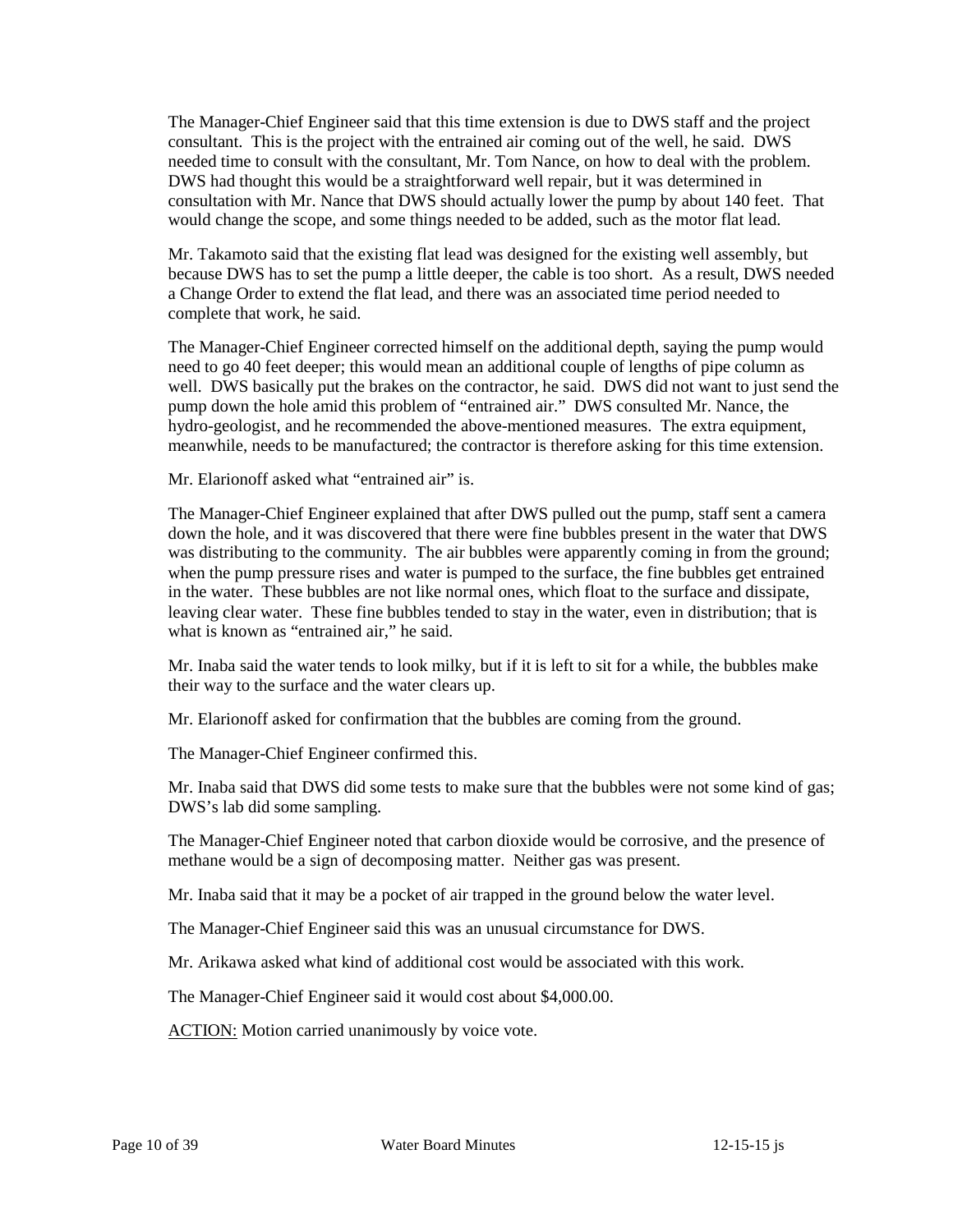# 8) NORTH KONA:

### A. **JOB NO. 2015-1040, KAHALU'U A DEEPWELL REPAIR:**

This project generally consists of the replacement of the existing well vertical hollow shaft motor, pump, column pipe, enclosing tube, lineshaft, lineshaft bearings and all appurtenant equipment, such as strapping, chlorination of the well and pumping assembly, in accordance with the plans and specifications.

 Bids for this project were opened on December 3, 2015, at 1:30 p.m., and the following are the bid results:

| <b>Bidder</b>                                  | <b>Bid Amount</b> |
|------------------------------------------------|-------------------|
| Beylik Drilling and Pump Service, Inc.         | \$284,400.00      |
| Derrick's Well Drilling and Pump Services, LLC | \$248,901.23      |

\*Bids were corrected due to an obvious arithmetic error, in accordance with DWS General Requirements and Covenants and Hawaii Administrative Rules.

#### Project Costs:

| 1) Low Bidder (Derrick's Well Drilling and Pump Services, LLC) | \$248,901.23 |
|----------------------------------------------------------------|--------------|
| 2) Contingencies (9.9%)                                        | \$ 24,798.77 |
| <b>Total Cost:</b>                                             | \$273,700.00 |

 The contractor will have 240 calendar days to complete this project. The Engineering estimate Funding for this project will be from DWS's CIP Budget under Deepwell Pump Replacement. for this project was \$268,000.00.

 recommended that either the Chairperson or the Vice-Chairperson be authorized to sign the contract, subject to review as to form and legality by Corporation Counsel. The Manager-Chief Engineer recommended that the Board award the contract for JOB NO. 2015-1040, KAHALU'U A DEEPWELL REPAIR, to the lowest responsible bidder, Derrick's Well Drilling and Pump Services, LLC, for their corrected bid amount of \$248,901.23, plus \$24,798.77 for contingencies, for a total contract amount of **\$273,700.00**. It is further

MOTION: Ms. Lee Loy moved to approve; seconded by Ms. Wilson.

 estimate once again. The Manager-Chief Engineer noted that Mr. Takamoto was right on with the Engineering

Chairperson Robinson asked how soon work could start.

The Manager-Chief Engineer said that as soon as the Board approves and awards the project, DWS Contracts staff will send out the letter notifying the contractor.

ACTION: Motion carried unanimously by voice vote.

### B. **JOB NO. 2014-1019, HŌLUALOA DEEPWELL REPAIR – TIME EXTENSION:**

The contractor, Derrick's Well Drilling and Pump Services, LLC, is requesting a contract time extension of 55 calendar days. The contractor had submitted a request for inspection of substantial completion on September 4, 2015; Department staff verified that all installation work had been successfully completed as stated by the Contractor. Chlorination/start-up testing and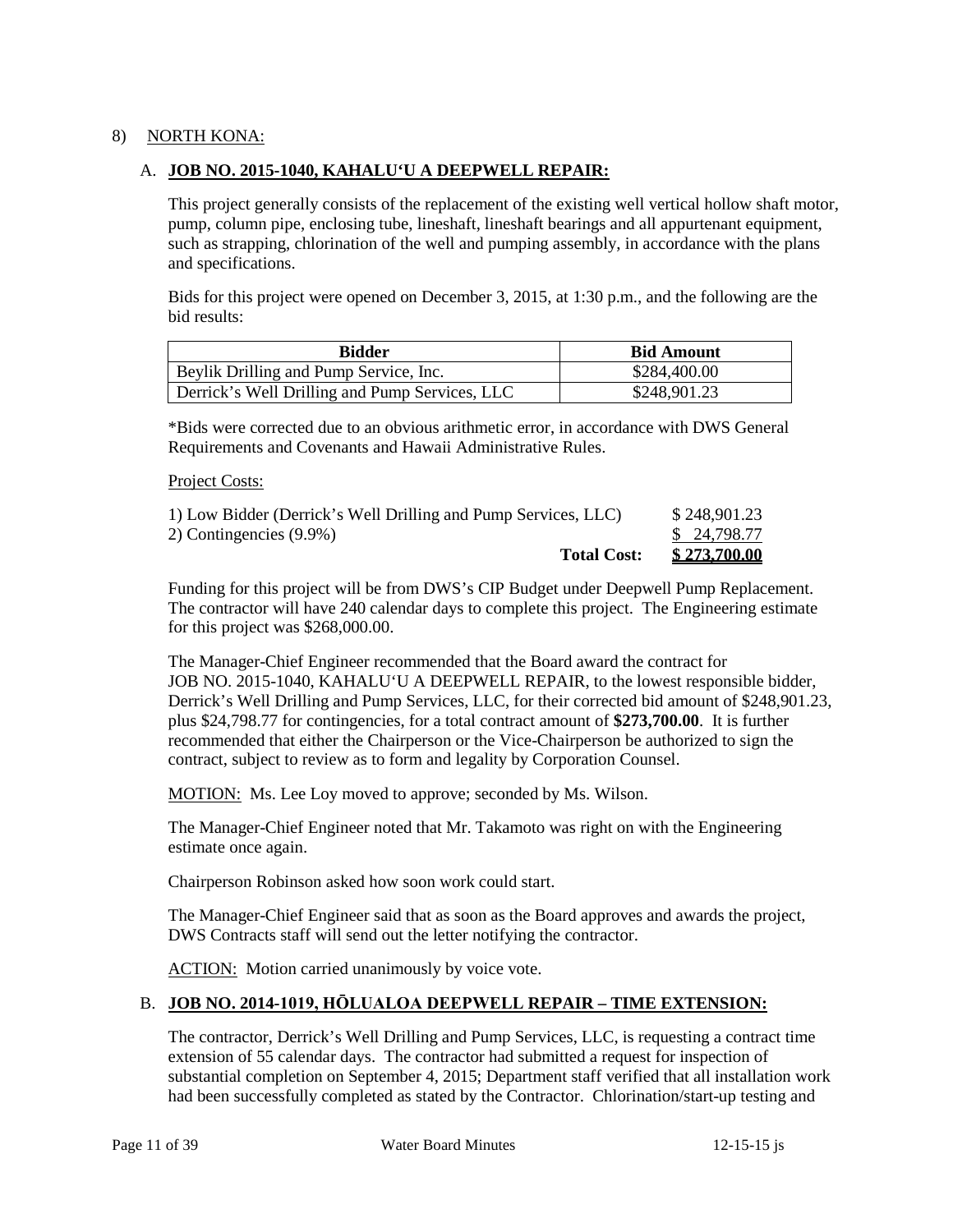extraction of the well assembly to diagnose the source of failure, leading to the need for the efficiency testing were delayed due to reinstallation of starter equipment by Department personnel. While conducting start-up testing, issues with high amps arose, prompting the additional time.

 The Manager-Chief Engineer recommended that the Board approve a contract time extension of 55 calendar days for JOB NO. 2014-1019, HŌLUALOA DEEPWELL REPAIR. If approved, the contract completion date will be revised from January 31, 2016, to March 26, 2016.

MOTION: Mr. Balog moved to approve; seconded by Ms. Wilson.

 is trying to be prudent by doing some work in-house with some of the starter equipment. The contractor had most of the work done, well within the time frame of the project. The contractor start the pump without the starter equipment that DWS is trying to install in-house. DWS is trying to do what it can in-house in the interests of being more financially efficient, he said. In installation of the starter equipment. That is why DWS had to ask the contractor to request a time The Manager-Chief Engineer said that this time extension was caused by the Department. DWS could not get the pump efficiency and the bacteriological testing done, because DWS could not this case, it caused the delay to the contractor, because he could not finish up his work pending extension, in order to complete the final portions of his work, the Manager-Chief Engineer said.

Mr. Elarionoff observed that when the contractor is late, he gets fined, whereas when DWS is late, nothing happens.

 The Manager-Chief Engineer said that DWS is held accountable by the Board, to whom the Department must explain any delays. DWS does not charge itself liquidated damages, but DWS plant staff know that this well needs to get back on line. Staff are doing whatever they can to get the well back online, in a timely fashion, he said.

 Mr. Elarionoff said he asked because the contractor, who is waiting to finish the job, has his schedule thrown off by delays like this; it affects when he can get on to his next job.

 The Manager-Chief Engineer said yes, DWS understands that, and the contractors let the Department know when the occasion arises.

ACTION: Motion carried unanimously by voice vote.

# 9) SOUTH KONA:

# A. **AGREEMENT RE: ASSIGNMENT AND TRANSFER OF RIGHTS TO 50 KEALAKEKUA WATER SOURCE AGREEMENT WATER COMMITMENT UNITS:**

 equivalent water units that are currently assigned to Tax Map Key (TMK) 8-1-035:001. Properties (Kalukalu), the owners of TMK 8-1-004:052 and 075. The assignment and transfer of 1250 Oceanside LLC (Oceanside) has 51 Kealakekua Water Source Agreement (KWSA) Oceanside is requesting to transfer the rights of 50 units from this assignment, to Kalukalu the 50 units would be contingent only upon the approval of the proposed  $4<sup>th</sup>$  Amendment to Well Site Development Agreement  $(4<sup>th</sup>$  Amendment).

in accordance with the terms of the KWSA. However, the terms of the  $4<sup>th</sup>$  Amendment as proposed by Oceanside have not been agreed to by DWS staff. Staff has proposed revisions to the  $4<sup>th</sup>$  Amendment that have not been agreed to by Oceanside. DWS staff has reviewed the request for the transfer of 50 water units per the KWSA, and finds it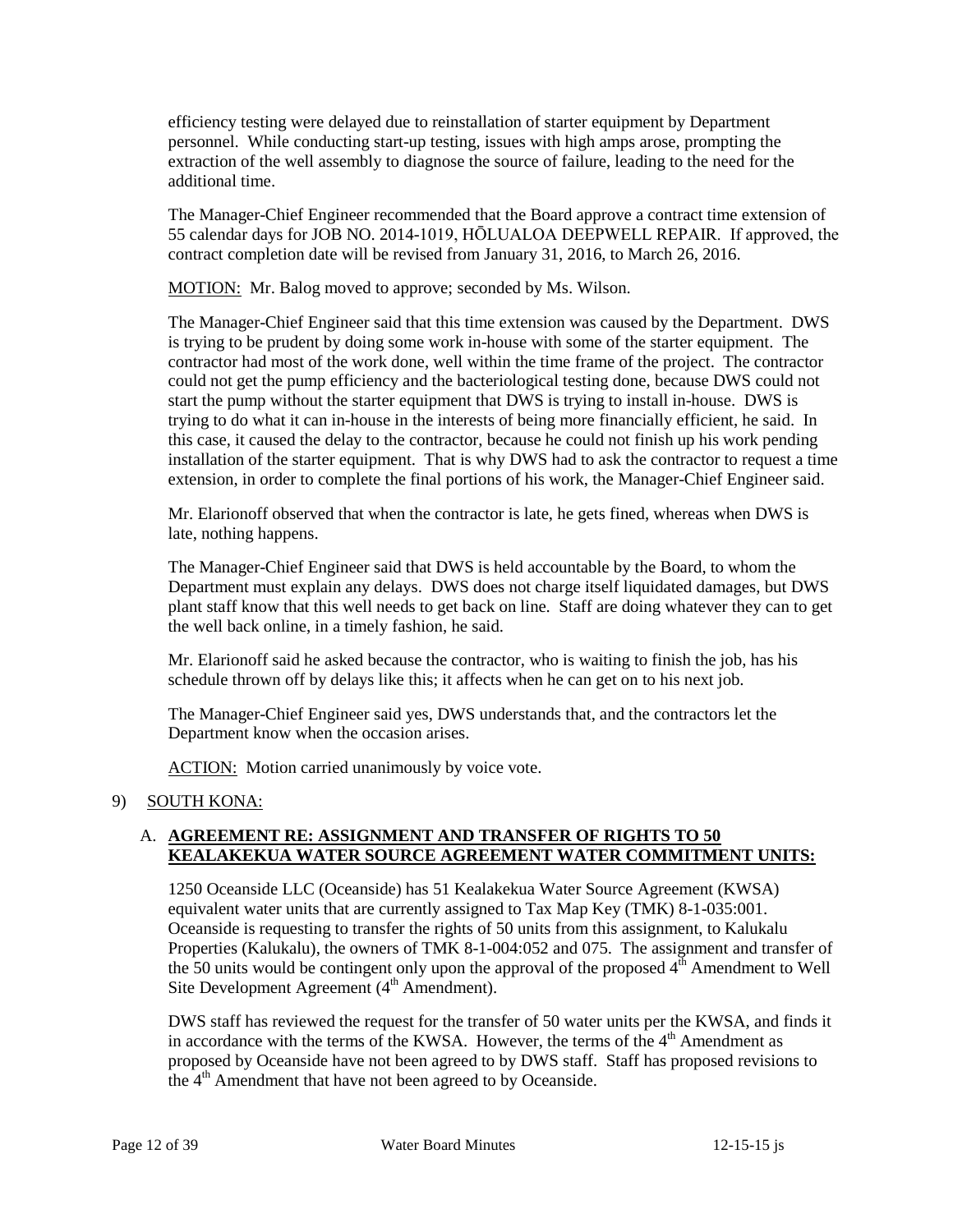The Manager-Chief Engineer recommended that the Water Board **not approve** the AGREEMENT RE: ASSIGNMENT AND TRANSFER OF RIGHTS TO 50 KEALAKEKUA WATER SOURCE AGREEMENT WATER COMMITMENT UNITS, due to lack of agreement on the 4<sup>th</sup> Amendment between Oceanside and DWS.

Chairperson Robinson asked if the Board was going to handle both Item  $9(A)$  and Item  $9(B)$ together.

Ms. Self said the Board would handle Item 9(A) first.

MOTION: Mr. Arikawa moved to not approve; seconded by Ms. Lee Loy.

because the transfer of the 50 units is tied to the  $4<sup>th</sup>$  Amendment, the next Agenda Item, on which DWS could not come to an agreement, DWS has no choice but to recommend against approving The Manager-Chief Engineer said that the Department does not have a problem with the transfer of the 50 units, because it is within the scope of the Kealakekua Source agreement. However, the transfer of the 50 units.

Mr. Arikawa said the Board should go now to the  $4<sup>th</sup>$  Amendment.

Chairperson Robinson said okay, the Board would take up the  $4<sup>th</sup>$  Amendment, and then vote on both Item 9(A) and Item 9(B).

Ms. Self said that the Board could table Item  $9(A)$ , and then have a discussion on the  $4<sup>th</sup>$ Amendment, i.e., Item 9(B).

MOTION: Mr. Arikawa moved to table Item 9(A), pending discussion of Item 9(B); seconded by Mr. Takamine.

Mr. Elarionoff asked for clarification regarding the discussion at the previous meeting, where the Board decided not to approve the  $4<sup>th</sup>$  Amendment until the Board was satisfied that it was completed; he asked if this discussion was just a follow-through with what the Board agreed to at the last meeting.

Chairperson Robinson confirmed this, saying that once the Board tables Item 9(A), the Board can have the discussion on the  $4<sup>th</sup>$  Amendment, and then return to Item 9(A).

ACTION: Motion carried unanimously by voice vote.

# B. **4th AMENDMENT TO WELL SITE DEVELOPMENT AGREEMENT, 1250 OCEANSIDE (HŌKULIA) WELLSITE DEVELOPMENT AGREEMENT:**

 DWS as well as the Water Board, on behalf of all parties (Oceanside, Kalukalu, and Greenwell). The developers: 1250 Oceanside, LLC (Oceanside), Kalukalu Properties (Kalukalu), and William N. Greenwell (Greenwell) have submitted a proposed "4<sup>th</sup> AMENDMENT TO WELL SITE DEVELOPMENT AGREEMENT" (4<sup>th</sup> Amendment). The original agreement and subsequent supplemental and amendments are still in effect. DWS and Oceanside have met regarding the  $4<sup>th</sup>$  Amendment, and DWS proposed to include voluntary termination language related to the completion of Well Site Improvements; DWS also requested language indemnifying

The Manager-Chief Engineer recommended that the Water Board not approve the 4<sup>th</sup> AMENDMENT TO WELL SITE DEVELOPMENT AGREEMENT, as submitted by Oceanside, due to lack of agreement between Oceanside and DWS.

MOTION: Mr. Arikawa moved to not approve; seconded by Ms. Lee Loy.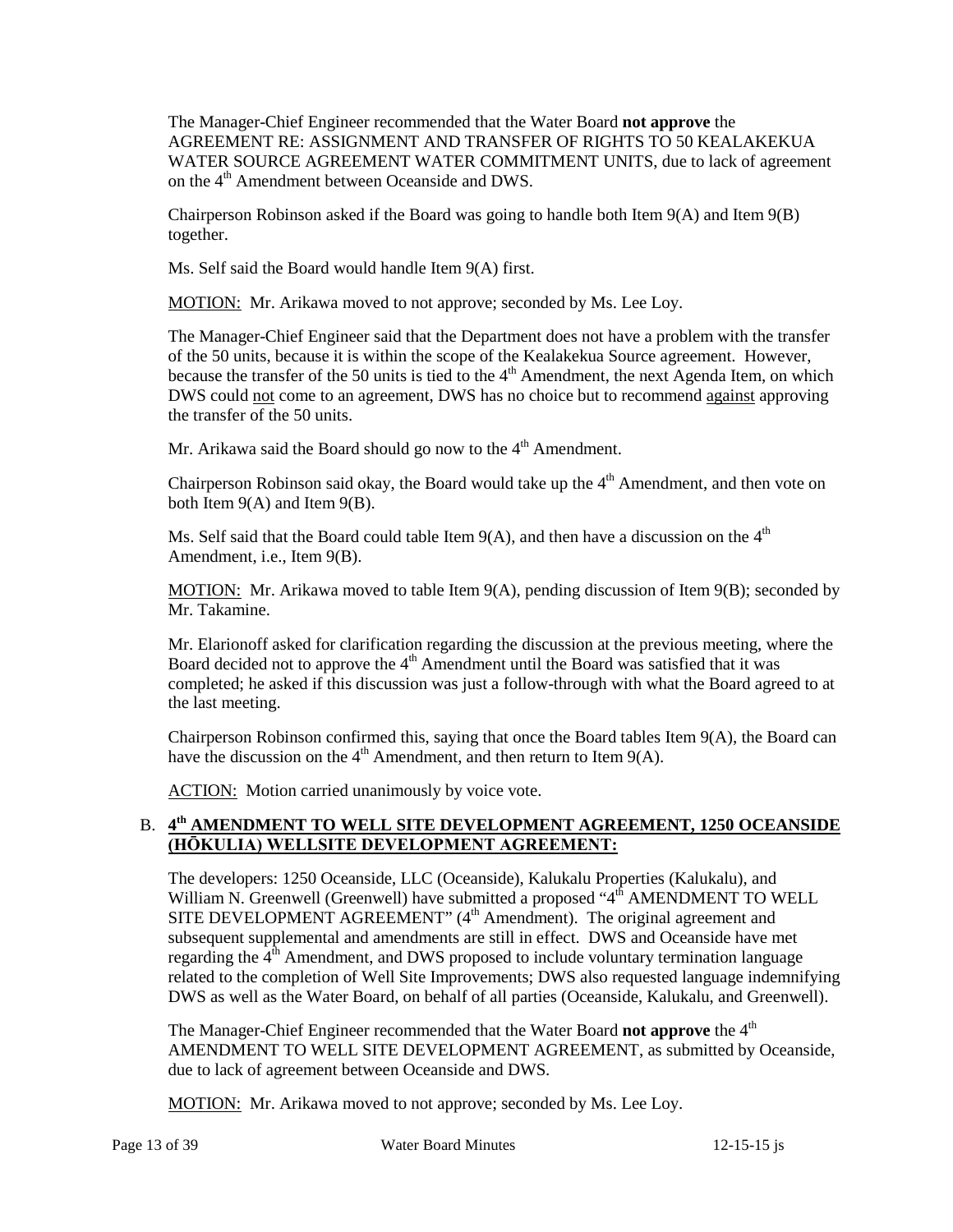Chairperson Robinson called to the microphone Mr. Steve Lim, representing 1250 Oceanside, LLC.

 representing W. Greenwell and Kalukalu Properties, the other private party to this agreement. Also in the audience were Mr. and Mrs. A.D. Ackerman, who Mr. Lim said were interested in Mr. Lim noted that with him was Mr. Jason Knable from his office, along with Mr. Ken Melrose, this proceeding.

 $4<sup>th</sup>$  Amendment. DWS felt strongly that they needed to include in this  $4<sup>th</sup>$  Amendment a provision for a commitment from the developer to have the wellsite improvements completed in a timely manner. That is the biggest point of disagreement between DWS and 1250 Oceanside, he said. the future, should the wellsite improvements not be done in a timely manner; DWS wants some kind of termination clause in the agreement. The Manager-Chief Engineer explained that when someone drills a well, one does not put two wells close to each other, for fear that the wells will interact if both are pumped at the same time. The Kalukalu Exploratory Well was placed so that would need to find property to put that well on, and would also have to construct a new water proposed, at eight years, he said. The original agreement was executed in 2007, and now, eight years later, all that DWS has is an exploratory hole. To extend that time frame *another* eight end of the tunnel. The urgency of this matter was brought home with the failure of the Haleki'i Well, the Manager-Chief Engineer said. Therefore, DWS anticipates the need for a well in this vicinity, sometime in the near future. The lack of a firm commitment to complete the wellsite The Manager-Chief Engineer said that there has been quite a lot of back-and-forth regarding the DWS had requested that the wellsite improvements be completed with a four-year time frame, by December 31, 2019. DWS is concerned that DWS might be adversely affected at some point in it could pump into DWS's Konawaena Tank; the well is directly mauka of the tank, which is above Konawaena High School. If the wellsite improvements are in abeyance indefinitely, with no deadline for doing the improvements, DWS would be in a predicament if it needed another well in the system because it would need to put that well as far as a quarter-mile away. DWS tank, transmission lines, etc. That is what DWS is concerned about, should things be left as years, with future possibilities for time extensions, means that DWS does not see the light at the improvements in a timely manner puts DWS in an adverse situation.

 Mr. Lim said he understood DWS's position, and everybody concerned is in favor of DWS having adequate water to service South Kona properties. However, the issue for 1250 Oceanside and the developer has made all kinds of investments. One of the things that 1250 Oceanside did also a party. Mr. Lim said that DWS perhaps should have said at that point in time that they money, based on government assurances that the developer can proceed without a deadline for doing the improvements. Now, for the last month or so, DWS is telling the developer that DWS holder that he has to pay a balloon payment on the loan; that is the net effect of what DWS is asking of the developer, Mr. Lim said. The developer has spent a lot of time and money in trying this well is a big deal for the developer. It is a significant financial expenditure to do the improvements, which 1250 Oceanside was not going to put into the ground for at least another five years or more. Mr. Lim noted that the developer already has the water for Phases 1 and 2, is the history of the development. He said the history is important because, unlike other DWS water agreements, the wellsite development agreement from 2007, amended three times through 2010, does not have any completion deadline for the well. He noted that 1250 Oceanside has gone through this subdivision, the sale of more than 300 lots in the project, the bankruptcy, etc., assume during the bankruptcy was this wellsite development agreement, to which the County was needed a deadline, but DWS did not say anything. He said the developer had expended time and wants a deadline on the well, he said. That is like a bank suddenly calling a 30-year mortgage to get to the point where 1250 Oceanside is sitting in front of the Board today; the deadline on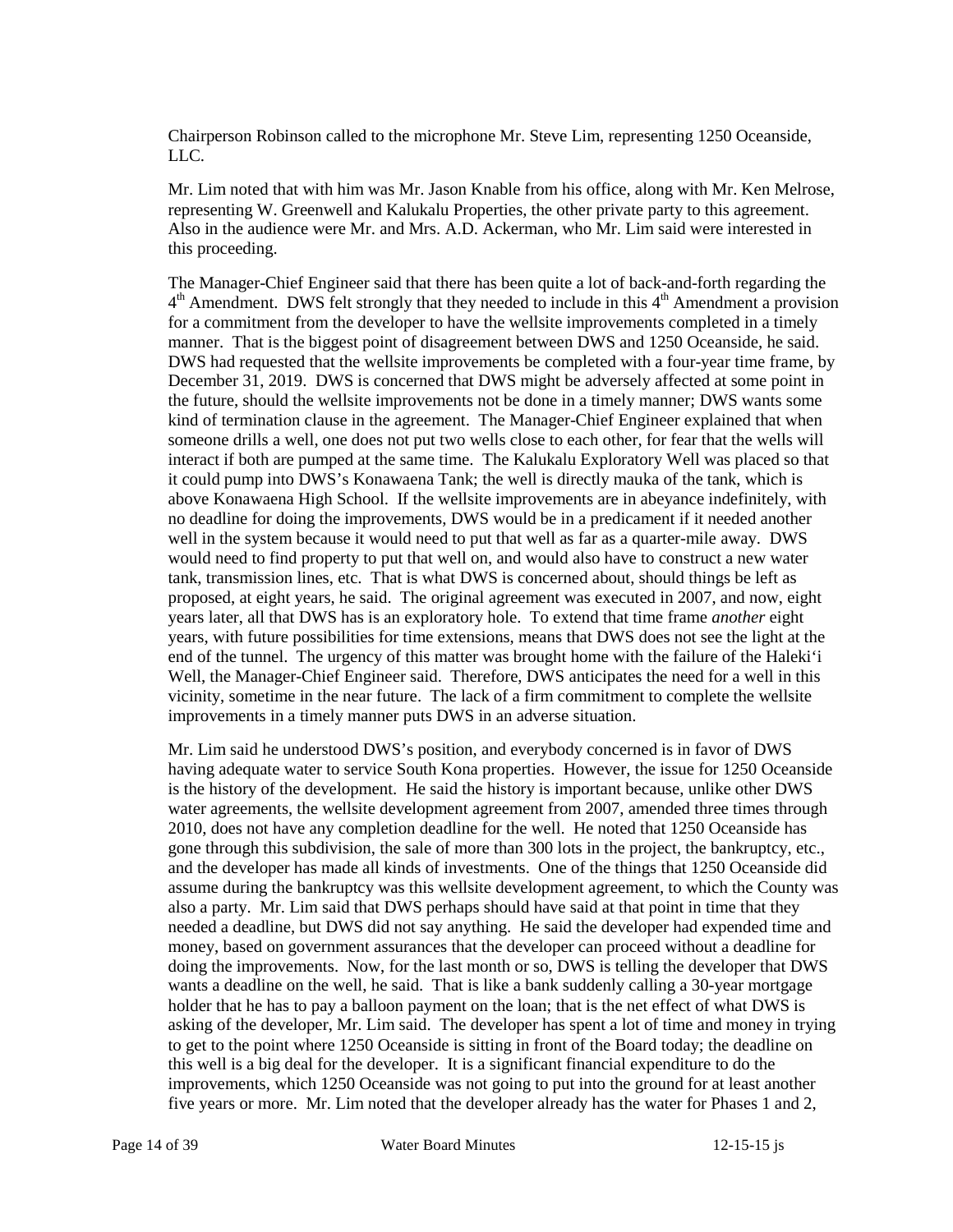and a part of Phase 3 coming up. It is a significant change to tell the developer that he has to now move forward on an expenditure of \$3-4 million within **four** years, instead of within five to seven was important for the Board to understand why 1250 Oceanside is resisting the imposition of this new deadline on the developer. years, he said. He noted that  $1250$  Oceanside had submitted to DWS its last draft of the  $4<sup>th</sup>$ Amendment last Friday; he offered to walk the Board through that last draft. Mr. Lim said that it

 as all of the off site improvements, was December 31 of this year. He noted that there is a termination clause for the Greenwells to walk away. Under those provisions, the Water Board can terminate if 1250 Oceanside or the Greenwells do not fulfill the material terms or conditions of the agreement. The Manager-Chief Engineer said that neither DWS nor the Water Board at any time thought that this agreement to complete the improvements was open-ended; that was what is in the best interests of the Department, the Board and DWS's customers. DWS cannot tries to work cooperatively so that both sides can get what they need. It may be that not Therefore, DWS is not in agreement with the  $4<sup>th</sup>$  Amendment that the Board is seeing today, the The Manager-Chief Engineer said that there was a time frame in the original agreement; the time frame for the completion of the water system improvements, which included the wellsite as well never the intent. He said that just because the Department did not set any time frame back then, that is not cause for DWS to adhere to that same stance now. The Manager-Chief Engineer said he had twice spoken with the developer, Mr. Duane Grimsman. The Manager-Chief Engineer said that while he understood Mr. Grimsman's concerns, it is the Manager-Chief Engineer's duty to do compromise on allowing DWS to be adversely impacted, he said. A provision was inserted into the latest version, under Item 8, to allow for yearly time extensions if progress is being made; DWS has no objection to such yearly time extensions *provided that progress is being made.* The Manager-Chief Engineer said it is never DWS's intent to slam the door on the developer; DWS everybody gets what they *want*, but hopefully, both sides can get what they **need**. The bottom line for DWS is that there is an existing agreement executed in 2007, along with three supplementals; those are all in place. However, the  $4<sup>th</sup>$  Amendment that came in from Mr. Lim on Friday afternoon is decidedly slanted in the developer's favor, and not in the Department's favor. Manager-Chief Engineer said.

Chairperson Robinson invited Mr. Lim to walk the Board through the  $4<sup>th</sup>$  Amendment.

Mr. Lim said the  $4<sup>th</sup>$  Amendment under discussion was the version with red lines to show changes and deletions from prior drafts. The first change was a technical one on Page 2, defining the parties to the agreement. Page 1 of the  $4<sup>th</sup>$  Amendment is the face sheet listing all of the TMKs that will be recorded; these TMKs are different from the 2007 Wellsite Development Agreement because since that time, 1250 Oceanside and the Greenwells subdivided into new, more numerous lots. He said that Mr. Knable double- and triple-checked the TMKs; if the Board approves the  $4<sup>th</sup>$ Amendment, 1250 Oceanside will sit down with Mr. Inaba of DWS to make sure that Mr. Inaba understands what properties are covered on the face sheet.

Chairperson Robinson asked if the Ackerman properties are included in the face sheet.

 Greenwell side. The Greenwells who were referred to in the original agreement are now defined Mr. Lim confirmed that the Ackerman properties are the first set of TMKs, starting with 7-9-012. Referring to the Background and General Information section on Pages 2 and 3, Mr. Lim said it was a reiteration of what had happened to date, including the change of ownerships on the as W. Greenwell and Kalukalu Properties, who are represented by Mr. Melrose.

Item No. 3, on Page 4, deals with Ratification of Agreement. In prior amendments to the 2007 Wellsite Development Agreement, some documents were not recorded, while some were; it was a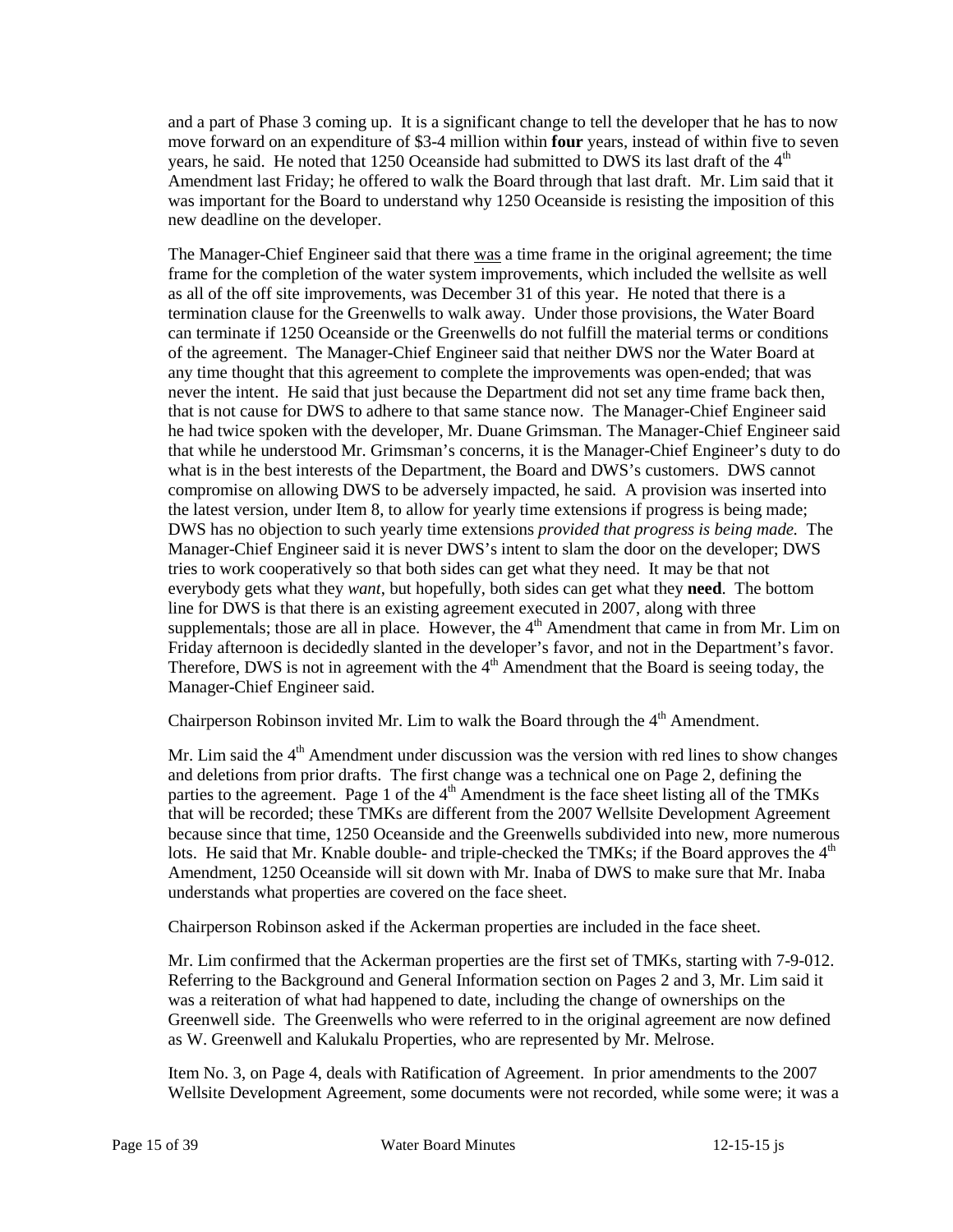mish-mash. Mr. Lim said that Item 3 essentially says that no matter what happened in terms of the Exploratory Well prior to the Effective Date of this Fourth Amendment shall not be deemed recordation, etc., the parties agree that the Agreement continues to be a valid agreement, binding on each of the parties. 1250 Oceanside agreed to DWS's request to **strike out** the following language: "and (iii) any failure by Oceanside to have completed the construction and testing of to be a default under the Agreement."

Item 4, on Page 4, is a recognition, Mr. Lim said. He said the only time frame that 1250 Oceanside had in the original Wellsite Development Agreement was the deadline to complete the Exploratory Well, which was completed and acknowledged by DWS in the Department's June 8, 2011, letter to Oceanside.

 that it dovetails with Item 5. Mr. Lim said that this Item is primarily DWS language that recognizes that there is going to be a new deadline of December 31, 2019, for dedication of the from the well to its Konawaena Tank, which is a short run; 1250 Oceanside is agreeing to do a developer needs some certainty that they will have time to proceed, he said. Mr. Lim said that if maybe more. That is why 1250 Oceanside is asking that the word "shall" be substituted for Item No. 5, labeled Amendment of "Off Site Improvements – Increment 1," "Off Site Improvements – Increment 2," and "Off Site Improvements," is a recognition of the DWS's request for a deadline for completion of the Wellsite Agreement, Mr. Lim said. He asked the Board to turn to Page 6, Item 8, labeled Amendment of Water Board's Termination Right, saying wellsite improvements to the Water Board. Mr. Lim said that DWS only needs to take the water "Wellsite Improvements – Increment 1" by that deadline. That is four years from now, with oneyear time extensions that *may* be granted, provided that 1250 Oceanside proceeds diligently. 1250 Oceanside wants that word "*may*" changed to "**shall**." 1250 Oceanside does not want DWS to have the discretion to change its mind on granting the time extensions; keeping that word "may" in would give DWS leeway to demand that the well be done right now, Mr. Lim said. 1250 Oceanside is willing to front-load the \$3 or 4 million expense to do the well, but the they started work today and everything went perfectly, it would take three years to build and dedicate that well to the Water Board. Even within the four-year time frame, the chances are pretty slim that it will be done, he said. Mr. Lim said it will take a minimum of four years, and "may," he said.

 Water Improvements. Increment 1 involves the water from the well through the Tom Pace property, on to the Konawaena Tank. Once that is done, 1250 Oceanside will have done all that it whatever else that 1250 Oceanside has to do to get the water to their properties; this will involve a Returning to Item 5 on Page 4, Mr. Lim said that he created two Increments for the Off Site can do to get the water to DWS's system. The Off Site Improvements – Increment 2 will involve lot of transmission lines makai to the project.

Ms. Lee Loy said she had a question regarding Increment 1 and Increment 2.

Chairperson Robinson said an explanation of that would be helpful.

 Mr. Lim said that Increment 1 is designed to get the water from the Kalukalu Well to the Konawaena Tank, from which point DWS can take and utilize the water.

Ms. Lee Loy asked for confirmation that 1250 Oceanside can do that within four years.

Mr. Lim said yes, 1250 Oceanside is agreeing to that.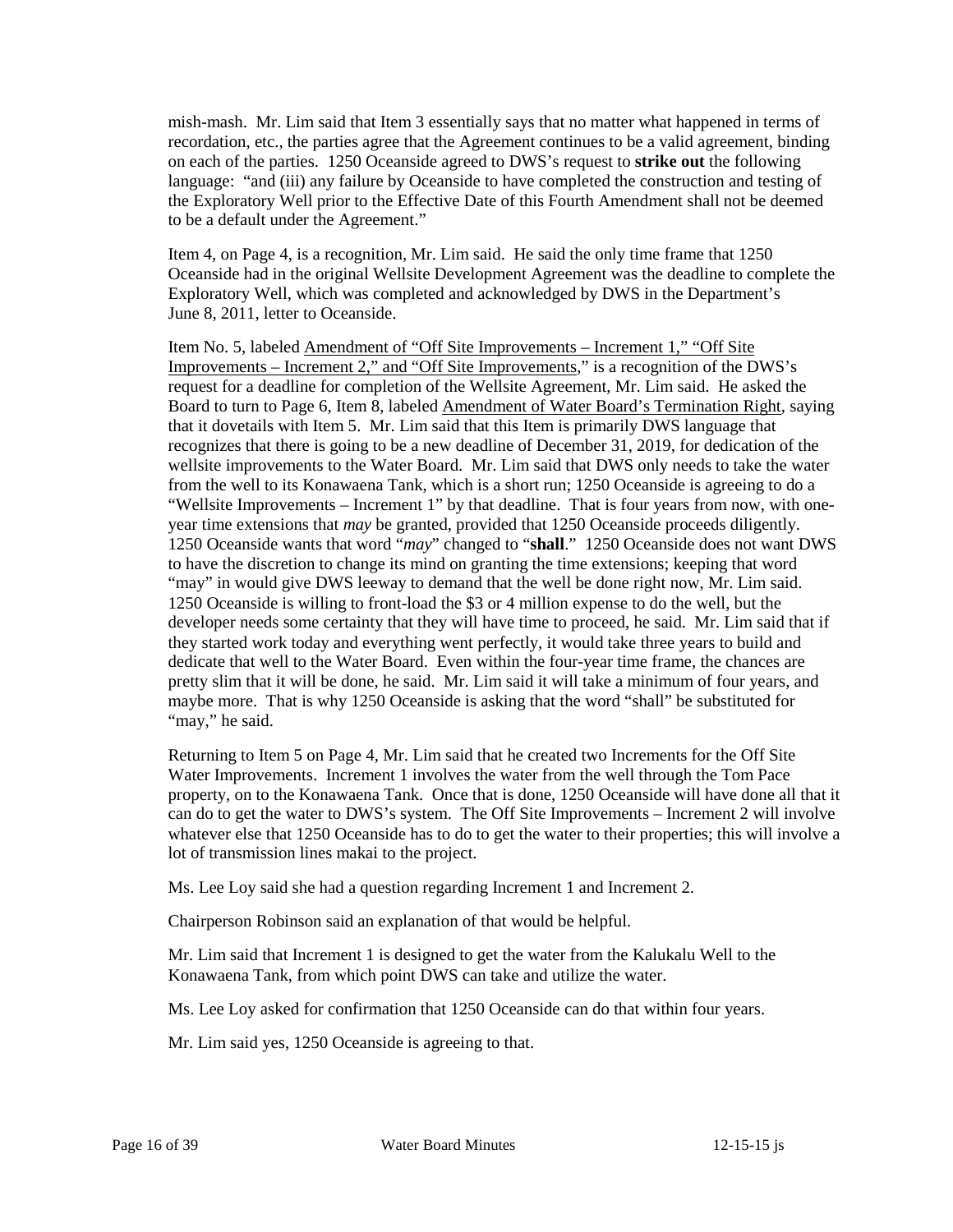Ms. Lee Loy noted that Mr. Lim mentioned some of the unknown factors; she noted that this  $4<sup>th</sup>$  Amendment has a Force Majeure clause, so that should give the developer some assurances in the event of delays for certain reasons.

 Increment 1 is done, DWS will have accomplished its goal of getting water into its system. Mr. Lim said that the developer is expecting the Force Majeure clause would enter into things in Increment 2, if at all. He noted that Increment 2 involves taking the water much further. He did not expect anything bad to happen in Increment 1, whereby the developer is taking the water a pretty short distance from the Kalukalu Well, through the Pace property, to the Konawaena Tank. 1250 Oceanside is hoping that can happen within that four-year time frame, Mr. Lim said. Once

Chairperson Robinson asked if Increment 1 entailed putting pipe into the well.

 involve construction of the control building, installation of the SCADA system. In other words, will not be an inexpensive proposition. Mr. Lim confirmed this. It would involve putting in a pump, electricity, etc., and would also the work would involve everything the developer must do for their production well, he said. This

Chairperson Robinson asked approximately how much it would cost.

Mr. Lim said it would cost roughly \$2 million.

Ms. Lee Loy asked if that was the definition of what the developer will do in Increment 1.

 get water until the improvements are done and are dedicated to the Water Board; there will be no deadline to do Increment 2, Mr. Lim said. It will be a matter of doing it when the three private Mr. Lim confirmed this. He said that Increment 2 is everything else that 1250 Oceanside, W. Greenwell, and Kalukalu Properties need to do to get water to their properties. They will not parties need it.

 The Manager-Chief Engineer asked for further clarification; he said he was confused, because when they read the redefined "Off Site Improvements – Increment 1," which sounded as if it just this is all that DWS was asking for. The Department and Corporation Counsel were confused meant the transmission line from the exploratory well, to the tank.

Ms. Lee Loy said she had a problem with that, too.

The Manager-Chief Engineer referred to Item 8, which talks about "Well Site Improvements – Increment 1," which lacks a definition in the agreement.

Ms. Lee Loy agreed that she had a problem with that as well.

 The Manager-Chief Engineer said the Department was confused, because what it was asking for control building, etc., which would enable DWS to draw water from the hole, and put the water into the tank. That is defined in the original agreement as "Well Site Improvements," and that is all that DWS has been asking the developers to commit to, by the end of 2019, with options to was the Well Site Improvements, which means outfitting the well, the electrical requirements the extend.

Ms. Lee Loy asked if the hole is drilled.

The Manager-Chief Engineer said the hole is drilled and cased.

Chairperson Robinson asked how big the hole is.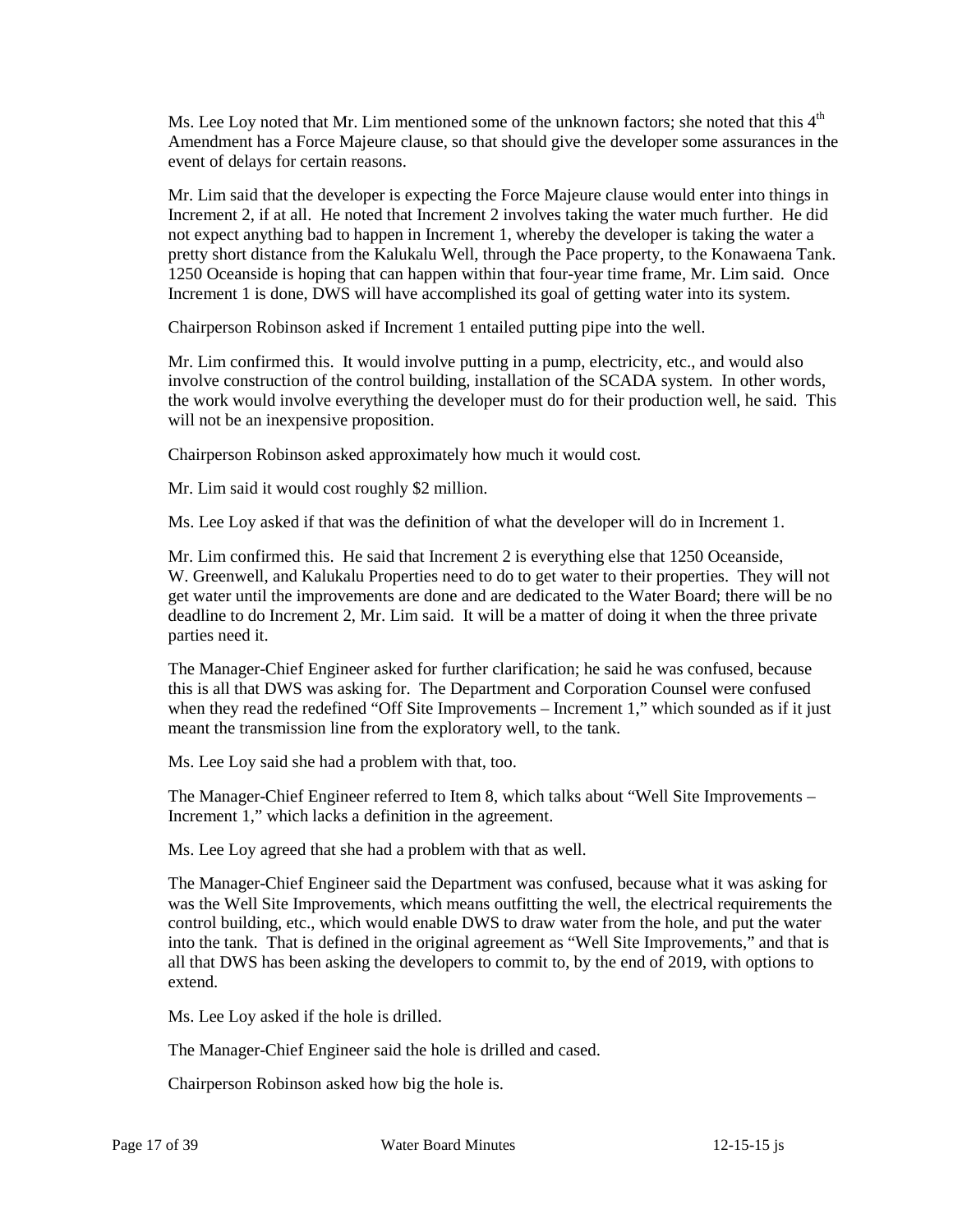The Manager-Chief Engineer said it has a 20-inch case.

 Chairperson Robinson confirmed that the hole was cased; he asked if all that remained was the paving, etc.

 The Manager-Chief Engineer said that there is quite a bit of work, which would cost DWS That figure would be just to outfit the well, he added. This would include the requirements to get all of the different requirements that DWS is subject to: OSHA requirements, regulatory roughly \$3-to-5 million if the Department were to outfit it, depending on the depth of the well. HELCO power to the site; this would cost DWS more than it would a private entity, because of requirements and procurement requirements.

 Chairperson Robinson said he gets numerous calls from area residents about the water quality, etc. He noted that the nearby Haleki'i Well is down, meanwhile.

The Manager-Chief Engineer said yes, Haleki'i Well would have serviced the same area.

 Ms. Lee Loy asked for confirmation that DWS is having problems with the definition of "Well Site Improvements."

Ms. Self said these are Off Site Improvements.

 Chairperson Robinson asked why DWS does not call Increment 1 "On Site," and Increment 2 as "Off Site."

 agreement. It sounded as if the "Off Site Improvements – Increment 1," meant just transmission pipe from an exploratory well to DWS's tank – which would not allow DWS to use the well. The Manager-Chief Engineer said that is where the confusion arose when the Department and Corporation Counsel met yesterday morning to discuss this latest red-lined version of the

Mr. Lim said yes, 1250 Oceanside was intending to include "Well Site Improvements," which is already a defined term in the agreement. 1250 Oceanside is agreeing to construct the Well Site Improvements, which are right there at the well, and which include the electrical controls and all of the other outfitting.

Chairperson Robinson asked if the developer were going to start immediately on that.

 that doing so will be all new to the developer, but the developer is willing to make that commitment to go forward. Once the work gets off the well site, the agreement requires the Off Site Improvements to go from the well to the Konawaena Tank; that would be the Off Site Mr. Lim said that if the agreement is approved, the developer will start immediately. He noted Improvements – Increment 1. He said that Well Site Improvements – Increments 1 and 2, along with Off Site Improvements – Increment 1 have a time deadline.

Ms. Lee Loy noted that she was taught by a mentor to seek definitions at all times.

 is proposing to do. It is just going to be what 1250 Oceanside needs to do; it is a huge financial The developer will be effectively outfitting this well before the developer needs it for its project. but not yet built on, Mr. Lim said. Of 300 lots sold, only about 15 homes have been built. That is why the expenditure for the well now is pretty tough for the developer, but the developer Mr. Lim said he believed that the parties were all in agreement in terms of what 1250 Oceanside expenditure for the developer, who was not planning to undertake this for five to seven years. Following the litigation and the bankruptcy, there is still a very big reservoir of lots that were sold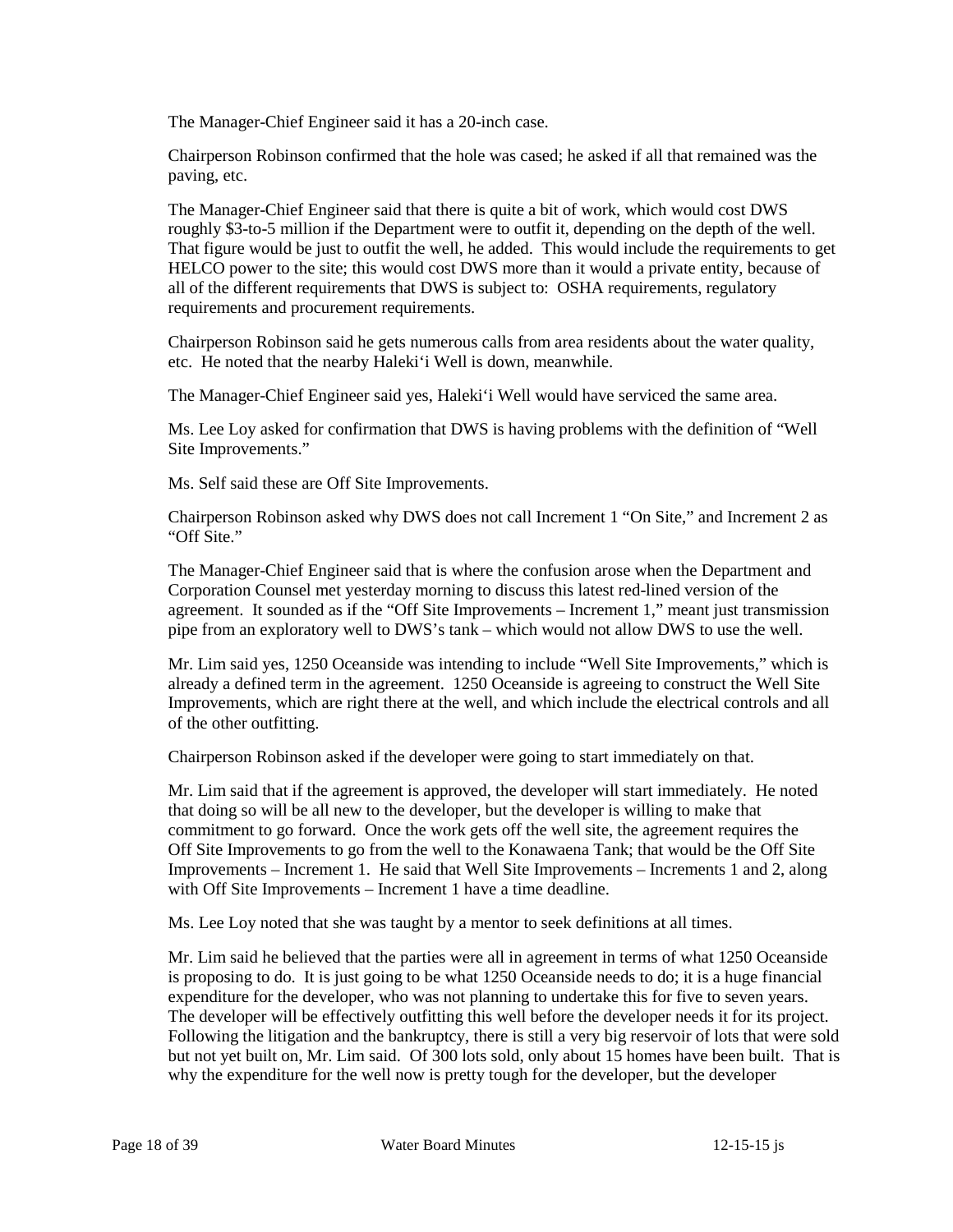considers it so important that the developer is willing to do that, provided the developer gets what Mr. Lim said he would discuss next.

 lot owners within the Hokuli'a project. That indemnification of DWS and the Water Board will stay in place until dedication of the wellsite, etc. Mr. Lim said that the exception is that Mr. Lim moved to Page 4, Item 6, labeled Amendment of Oceanside's Indemnification; 1250 Oceanside accepts DWS's requirement for full indemnification from any and all parties, including claims by the Ackermans, Kalukalu Properties or W. Greenwell, as well as claims by Oceanside will continue to indemnify DWS and the Water Board for any claims made by Ackerman Ranch, "until the end of the life of the (Equivalent Units)", which is 20 years from the date of dedication of the whole system.

 DWS of the well and the off site waterlines, as well as the easements. Chairperson Robinson asked if the date of dedication of the whole system means the dedication to

 Properties get the water to their project, then the 20-year time clock starts running. Mr. Lim turned to Item 7, the Amendment of the Greenwells' Termination Right; this is the only time December 31, 2023. He said that date is significant; it is a negotiated date with the Greenwells easements, paying money, etc. It is a big thing that the construction of the well has been moved Mr. Lim confirmed this. He said the idea is that once Oceanside, W. Greenwell and Kalukalu element that is the current documents, changing the deadline from December 31, 2015, to and Kalukalu Properties, showing that Oceanside is making numerous commitments to get up to a relatively sooner date, Mr. Lim said.

 Chairperson Robinson asked if Mr. Melrose, as representative of the Greenwell properties, was okay with this agreement.

Mr. Melrose said that this was the first chance he had to see this agreement, but it seems to be in order; he appreciated the efforts of DWS to move up the production of the well. He said this looks like a good improvement.

Mr. Lim moved on to Page 6, Item 8, and noted the previous discussion about changing the wording from "may" grant time extensions, to "shall" grant time extensions, so long as the developer is proceeding diligently.

Page 8, Item 12, deals with the assignment of 50 water units to Kalukalu Properties. Mr. Lim said he did not think that DWS had any problems with that.

 On Page 9, Item 14, there is a clarification that each of the private parties have to grant their respective easements, and construction rights-of-entry over their respective lands.

 Mr. Lim said that the Force Majeure clause in Item 20 was important for the developer, because the developer has a lot of land to cover with the full Increment 2 portion of the water; the can do nothing about. That is why Oceanside is trying to beef up the Force Majeure clause, and participation or non-participation in the water agreement, Mr. Lim said. That clause will take it developer has experienced delays from utilities like HELCO and other parties that the developer included any delay caused by Oceanside's negotiations with Ackerman Ranch over their all the way through any final judgment on any appeals, he said.

Chairperson Robinson asked if Oceanside had worked with Ackerman Ranch on this.

 intended to cover DWS and the Water Board. What Oceanside does with Ackerman Ranch will Mr. Lim said no. He said he thinks the Force Majeure clause covers them; this clause is primarily be totally separate, he said. Oceanside is asking for this provision in the Force Majeure clause in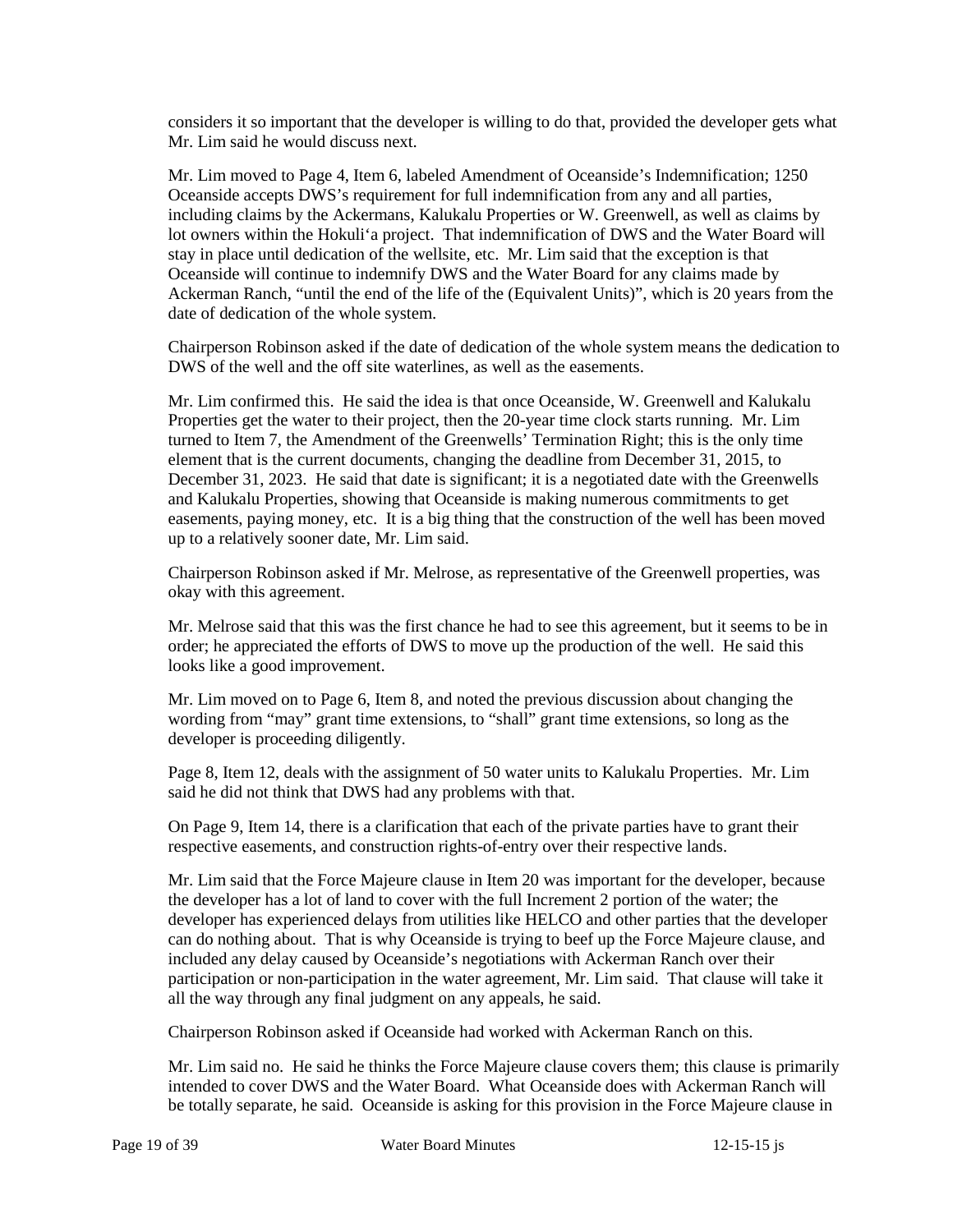case the developer gets stuck in court, which could drag on five years; that would be a Force Majeure event and would stock the time clock.

Majeure event and would stock the time clock.<br>Mr. Lim said that the last change involved the Commission on Water Resource Management (CWRM) petition to designate a Ground Water Management Area. The language is purely that of Corporation Counsel, so that should be okay to all concerned.

Chairperson Robinson asked if the Ackerman parcel was in the Keauhou Aquifer.

Mr. Inaba said he did not know if that parcel was in the Keauhou Aquifer; he said that Kalukalu Well is not in the Aquifer.

 Ms. Lee Loy asked whether the language regarding a Ground Water Management Area was inserted because of the possibility of a designation in the area.

Mr. Inaba said that a petition to designate could arise with any aquifer.

 of 15 percent of the maximum pump rate of the 1,000 (sic) gallons per day. He said that the reason that Oceanside included that language is because Oceanside is worried that DWS might over-allocate the use of the water from the well if DWS is allowed to pump 100 percent. If that Mr. Lim proceeded to language proposed by Oceanside in Item 21, saying that upon completion of the Increment 1 Improvements and acceptance by the Water Board, DWS may use a maximum happened, Oceanside would be in trouble, Mr. Lim said. He said it was not that he did not trust the Manager-Chief Engineer, but the language would be a protection for Oceanside. Mr. Lim said he did not know how much water DWS needs to use; he estimated that DWS would use roughly 150,000 gallons per day. He said he would assume that that would satisfy some of DWS's requirements. Mr. Lim said that this was a discussion item that the parties never talked about.

 commitment. He said that part of the overall water plan for the Hokuli'a project was that an Oceanside's use, at its sole discretion, of the equivalent units that Oceanside gets out of this water agreement for potable water, irrigation water or blending potable and non-potable water for irrigation. This use of the equivalent units would come after Oceanside completes all of the improvements for dedication, Mr. Lim said. This would eliminate the need for Oceanside to get another irrigation well within the near future, he said. It makes financial sense for Oceanside to Oceanside is allowed to use the equivalent units for all of these purposes (i.e., consumptive as well as non-consumptive uses), it *should not matter* what Oceanside does with the water within its project, Mr. Lim said. He said that Oceanside thinks that is a fair trade-off for Oceanside to Turning to Item 22, Mr. Lim said it involved what Oceanside needs in order to do the up-front additional irrigation well would be needed. Oceanside is asking the Water Board to approve Off Site Improvements, i.e., Increments 1 and 2, and would be after acceptance of the now go forward and commit to do the up-front work of the Kalukalu Well, he said. This would be a trade-off, he said. Doing an irrigation well is pretty expensive, costing about \$1 million. If spend the money upfront on the potable well.

 Chairperson Robinson said that as a point of clarity, he would refer to the improvements as On Site and Off Site. On Site Improvements means doing the well, putting in the pipe to DWS's tank. This would enable DWS to service all of its customers in the area. He said that he would refer to that as On Site, or Increment 1. The Off Site Improvements involve installation of the the completion of Off Site Improvements – Increment 2. He asked how far out that time frame lines that go all the way down to the Hokuli'a project. The Chairperson asked Mr. Lim for confirmation that Mr. Lim is talking about using for irrigation the excess water that occurs after would be.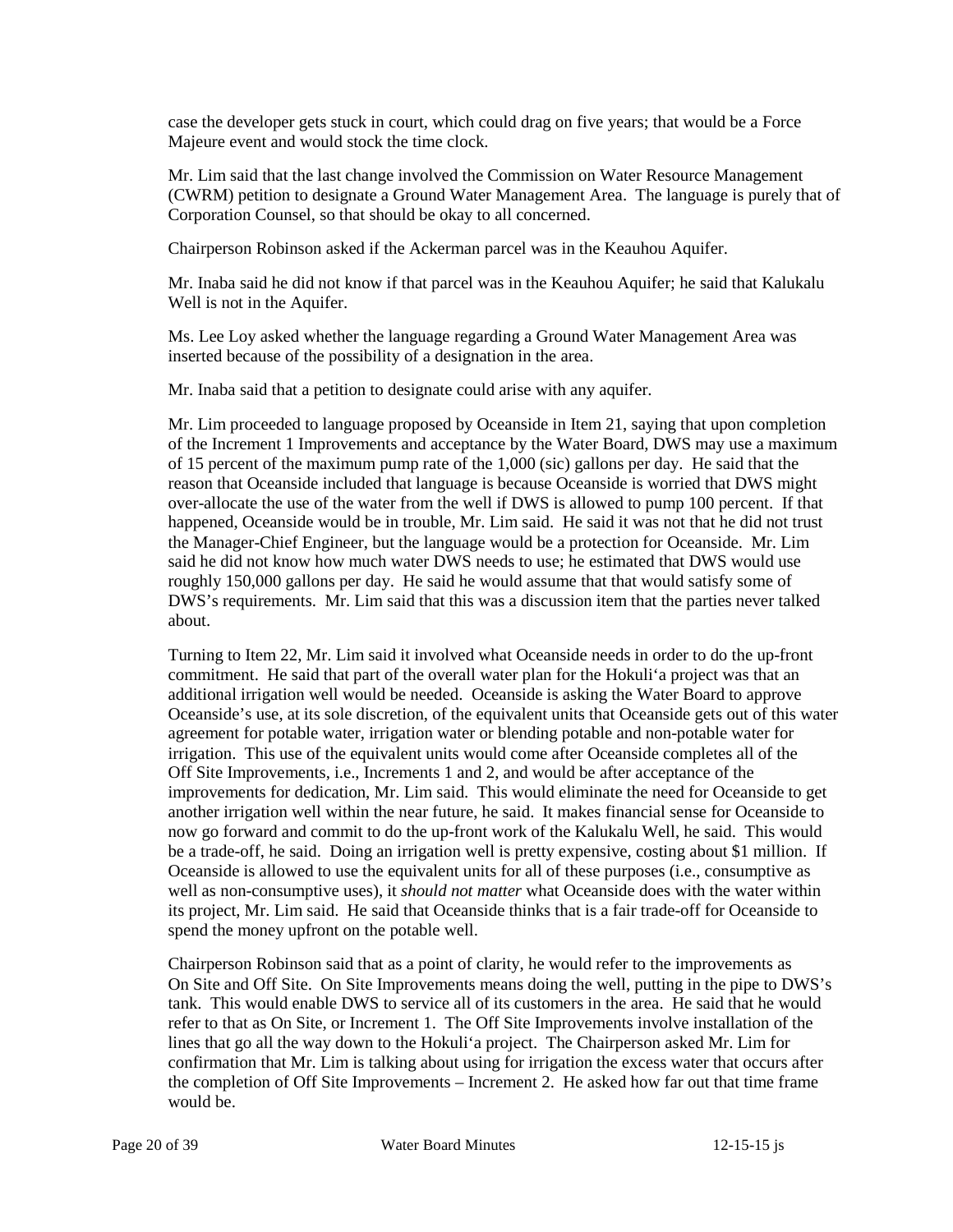Mr. Lim said that it could be seven years plus. Oceanside would not be able to use any water from the Kalukalu Well until the lines got down to the Hokuli'a project.

Chairperson Robinson asked for confirmation that at that point, Oceanside would have excess water for use.

 Mr. Lim said that hopefully there would be enough water; he thought that was the trade-off for irrigation well; this would follow DWS and the Water Board's duty to protect the public trust in water. It makes sense for Oceanside to move up its expenditure to do the potable Kalukalu Well, Oceanside. Oceanside would be able to use the water, while eliminating the need to do another and hopefully, everyone gets what they want, Mr. Lim said.

Ms. Lee Loy said she had a question about the 15 percent stipulated in the agreement.

Mr. Lim said yes, that is one of the significant issues that Oceanside has in the agreement.

 Ms. Lee Loy said that Item 21 seems to be talking about DWS getting only 15 percent of the water. She noted that Item 5 identifies Increment 1 as On Site, and Increment 2 as Off Site; meanwhile, Item 8 talks about the December 31, 2019 deadline.

 wishes to go through it line-by-line, the Manager-Chief Engineer would address it. This is not the The Manager-Chief Engineer said this line-by-line negotiation of the agreement -- at a Board meeting – is something that the Department has been trying to avoid. However, if the Board Department's preferred method, but he thanked the Board for its forbearance.

 what Off Site Increment 2 was, and what Well-Site Improvements – Increment 1 was. The Manager-Chief Engineer said that today he was hearing Oceanside's definition of Off Site outfitting the well, electrical controls, transmission to DWS's tank, etc. If that is the case, the Turning to Item 5, the Manager-Chief Engineer said that DWS and Corporation Counsel met yesterday to discuss this red-lined agreement received on Friday. There was confusion about Increment 1 as being equal to what DWS was asking for under Well-Site Improvements, i.e., main thing is that DWS understands what these defined terms are.

 is that *technically,* the transmission line portion, leading from the tank site to the Konawaena Tank, is *off* the wellsite. Therefore, the connection line would be off site, he said. Mr. Lim said that the reason why Oceanside used the term Off Site Improvements – Increment 1

Chairperson Robinson said that for DWS, **on site** means the well and the transmission line, which is only 150 to 600 feet.

Mr. Lim agreed that it is a very short distance, but it is technically *off* the wellsite.

 Chairperson Robinson said yes, it is off the wellsite, but it is very short, and it will get dedicated to DWS.

 do the Off Site - Increment 1, which is whatever it takes to get the water to the tank. Mr. Lim said that Oceanside intended to do the Wellsite Improvements, and then Oceanside will

Chairperson Robinson said that was really a defined term, but invited Mr. Lim to go ahead.

The Manager-Chief Engineer said it did sound like defined terms.

 Mr. Elarionoff said that he would prefer that the parties go back and talk the whole thing over, instead of involving the Board here.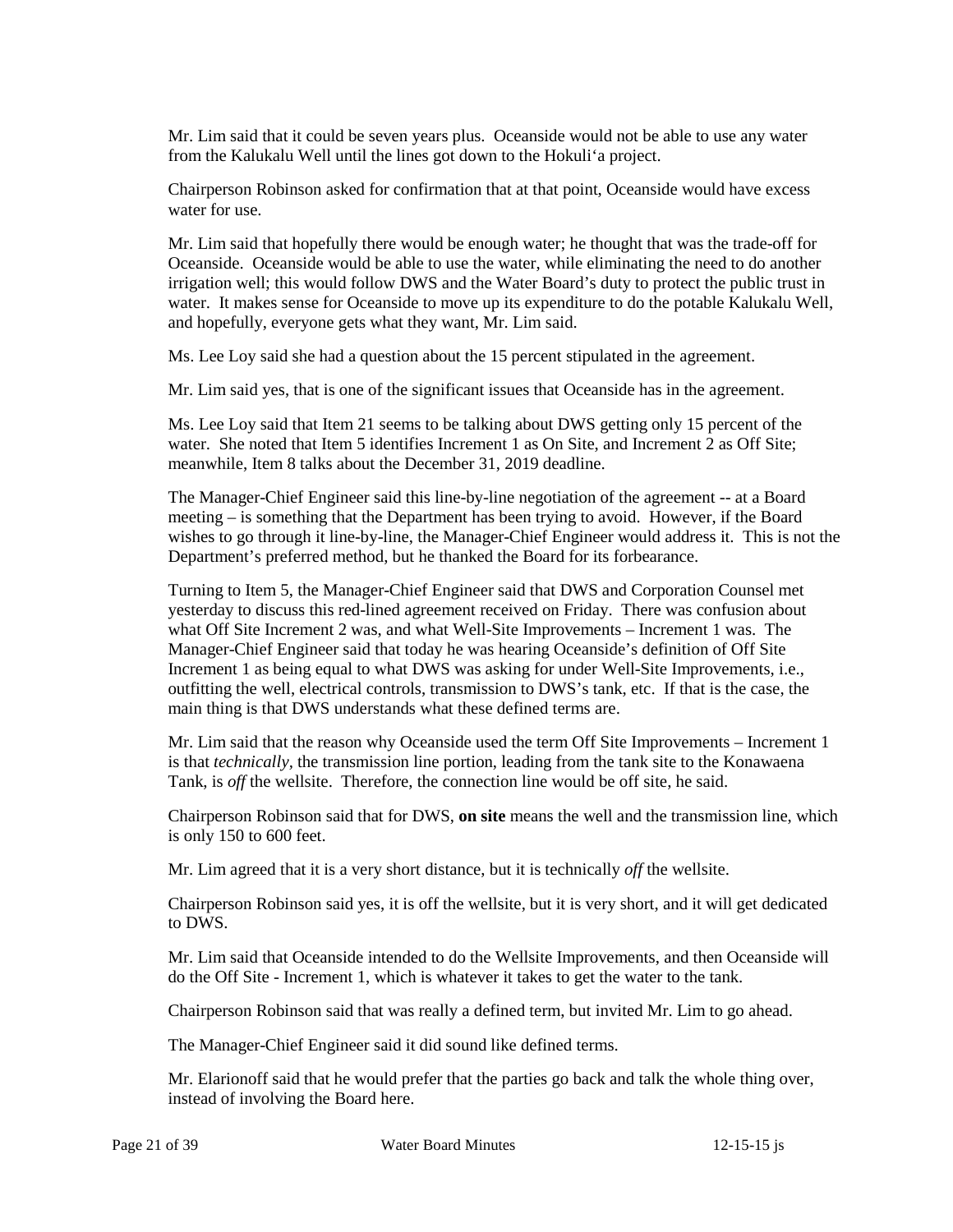Chairperson Robinson said he thought it was good to have the evolving discussion happen here, right now; it is helping people understand what is really a commonplace agreement.

 project to go forward, and therefore, Oceanside would like to get the Board to act before the Mr. Lim said there is a time element involved here; on December 31, 2015, W. Greenwell and Kalukalu Properties' right to terminate this agreement expires. If W. Greenwell and Kalukalu Properties do not terminate, they will waive; Oceanside does not want to put them in such a position, Mr. Lim said. It is understood that W. Greenwell and Kalukalu Properties want this deadline.

Mr. Elarionoff again expressed dismay at hashing it out here.

 Mr. Lim said he did not think the parties were too far off, with the exception of a few issues. He said the parties were close enough that they could agree *in concept*; the Board could approve the time extension and Oceanside could submit an updated draft agreement, based upon today's discussion and the Board's action today.

 Mr. Elarionoff said he was bothered by the idea of agreeing in concept, without sorting out the nitty-gritty details.

 understanding could be reached, and greater progress could be made, than by leaving it in Chairperson Robinson said that all of the people who are involved in working out the nitty-gritty details are here today. He believed that by having the discussion here now, a collective abeyance with bits and pieces stitched together later. The Chairperson said that Ms. Self of Corporation Counsel has been reviewing the document; Mr. Lim is here representing the developer, and the Manager-Chief Engineer has been playing shuttle diplomacy back and forth.

 cleared up and put into writing; this would be necessary so that everybody is sure that the agreement says exactly what the Board understands it to say. This is a really critical point, she Ms. Self suggested that if the Board plans to pass this agreement today, everything should get said.

Mr. Elarionoff said that it would be in reality, then, not "in concept."

Ms. Self confirmed this.

The Manager-Chief Engineer said that on Item 6, DWS does not have any issues with that, even though DWS had proposed different language; that item was consolidated at Oceanside's request, and DWS is okay with that.

 Turning to Item 8, the Manager-Chief Engineer said that this was a matter of defined terms. If review – not just saying that Oceanside will do the well in a couple of years. Submitting plans, Item 8 means getting the well to produce water and feed the tank, that is what DWS has been asking for all along. It is up to the Board whether to accept the word "shall," instead of "may," in that Item. DWS considers "proceeding diligently" to mean the submittal of plans for DWS to securing a contractor, etc., would signify "proceeding diligently," he said.

The Manager-Chief Engineer said that there are things that are out of one's control, such as outside agencies like HELCO, but DWS disagrees with Oceanside's labeling HELCO delays as been a Force Majeure incident. He said he would discuss that issue later.

Ms. Lee Loy said she also wanted to know what "proceeding diligently" meant.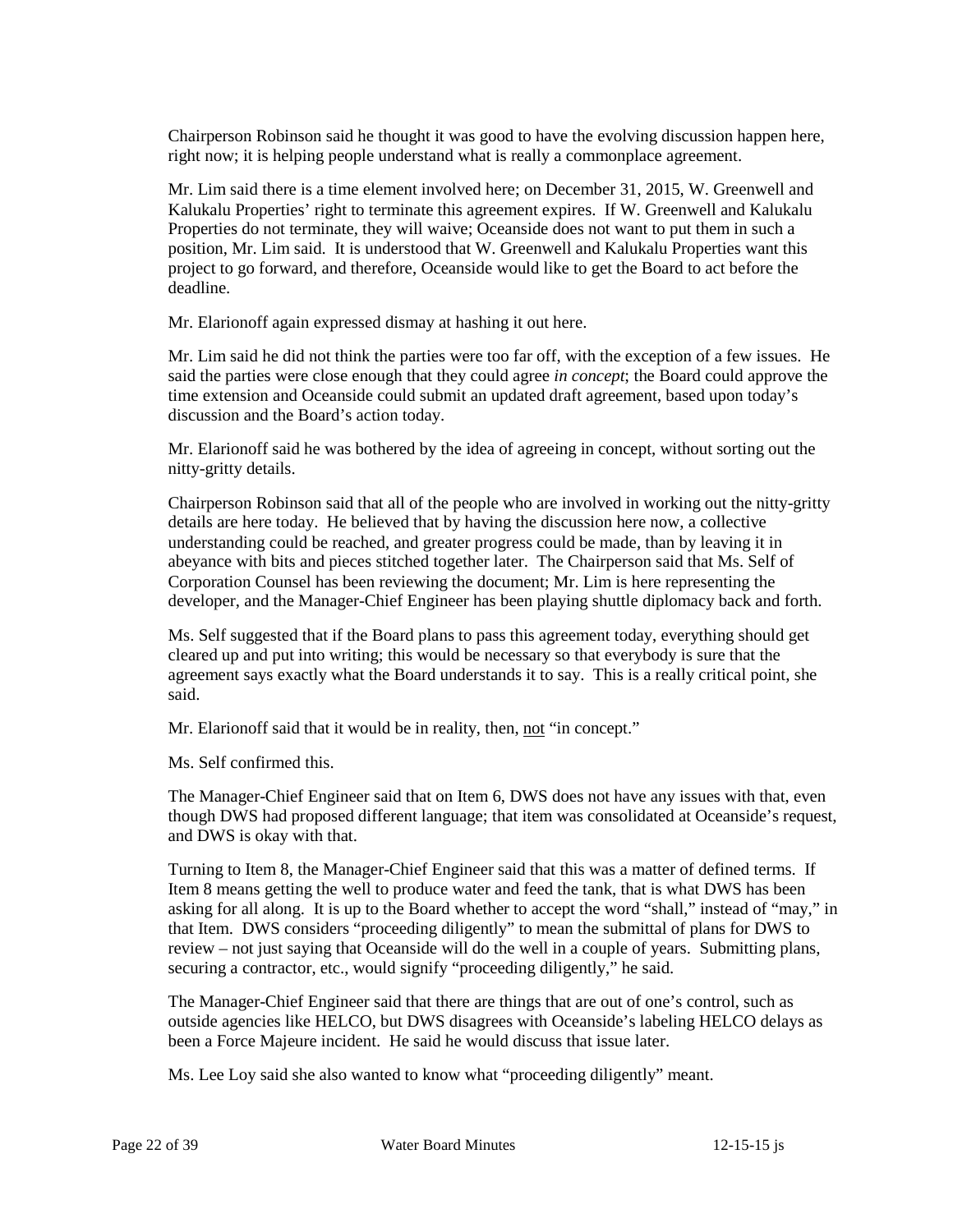The Manager-Chief Engineer said that "diligently" is a subjective term. What Oceanside considers diligent work could differ from what DWS considers diligent work. That could be another defined term, he said.

 Oceanside wired \$20 million to the County for the road that was part of the Hokuli'a project. Chairperson Robinson said that he figured that Oceanside was vested in the project the day that

 Mr. Lim said that his suggestion for an amendment to Item 8 would be the new Item 3, which talks about the Well Site Improvements and Off Site Improvements – Increment 1; this would cover everything.

Chairperson Robinson said that Increment 1 would take the water from the well to the tank.

Mr. Lim confirmed that it would take it from the well to the tank, so that covers everything.

The Manager-Chief Engineer noted that the waterline has to cross over another person's property.

Mr. Lim said that would be the Pace property, which is not part of the wellsite.

 to each other; there is the Pace property in between. The Manager-Chief Engineer said that the wellsite and DWS's Konawaena Tank are not adjacent

Chairperson Robinson asked if DWS has the easement for the Pace property.

Ms. Self confirmed this.

Mr. Lim said this was added as an Exhibit to the agreement.

 Improvements – Increment 1. By doing so, it will be clear in Item 8 exactly what that includes; Ms. Self suggested that Oceanside just amend the definition in Item 5, to actually define Off Site Ms. Self suggested even referring to the private property that the waterline crosses over.

Chairperson Robinson said this was a good point; that easement could be referred to as Attachment A or Attachment B.

Ms. Self said yes, she would make it very clear under Item 5 what Off Site Improvements – Increment 1 actually include, to alleviate any question of what that term means when it reappears in Item 8.

The Manager-Chief Engineer asked if that meant both a description and a graphic.

 Easement for Private Roadway, etc. That is the Pace land; this is an attachment already labeled Mr. Lim said a rough graphic was available, which can be referred to as depicted in the Grant of as Exhibit A. It is a Grant of Easement attached to the agreement, labeled Exhibit A, he said.

The Manager-Chief Engineer turned to Item 12. DWS had been confused here because the term Well Site Improvements – Increment 1 had not been defined. DWS had been concerned that maybe Oceanside meant that Increment 1 involved just the already-completed exploratory well. DWS was concerned because there was no definition of Well Site Improvements – Increment 1.

Mr. Inaba said that term should change to "Off Site Improvements," just to make sure.

 Mr. Lim said that would be Off Site Improvements – Increment 1, which would be the first thing that Oceanside would do; Oceanside would like the Assignment to be approved at that point in time, he said.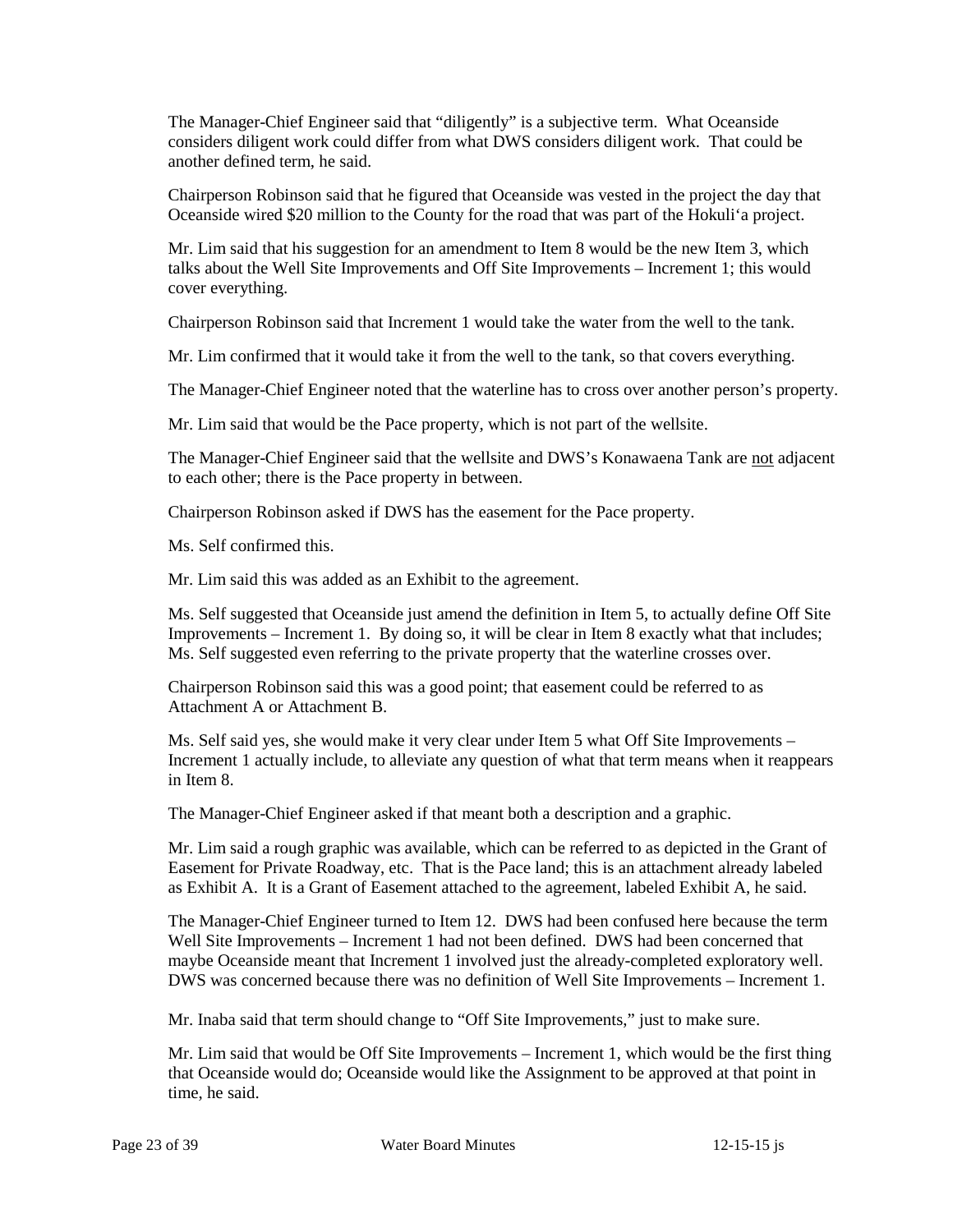The Manager-Chief Engineer clarified that it would be with the well outfitted and everything.

Mr. Lim said yes, it would be everything to get the water to the Konawaena Tank.

 Ms. Self said that it would be exactly how Mr. Lim and the Manager-Chief Engineer described it; agreement here. That is what should go into the definition of terms, she said. that description of exactly what the work entails in Increment 1 is what should go into the

 outfitting, the lines, etc. In other words, it should spell out exactly what will be done, he said. Chairperson Robinson said absolutely: it should include the pump, the electrical controls, the

 Ms. Self said that Increment 2 will be all of the rest of the work; this will ensure that all of the parties are clear, and are using the same language.

 Mr. Lim said that he is not an engineer, but he thought that everything that is *not* on the wellsite property is the easement that Oceanside obtained across the Pace land, that is described in the Grant of Easement attached to the agreement.

 but it is being handled this way in the interests of accommodating all concerned. This is a major The Manager-Chief Engineer said the way this is being dealt with today is a very rare instance, project for everybody here, he said.

 Construction Right of Entry Agreement, because it was unnecessary and covered by Item 17. However, DWS agreed to keep it in, because it was not a make-or-break deal for DWS. The Manager-Chief Engineer noted that DWS had wanted to delete Item 15, involving DWS's

 the first two red lines; DWS fears that this language leaves things too wide-open in terms of electrical power, etc., and these elements are built into the terms of any agreement or contract and may arise, such as strikes and Acts of Nature; these are the events that the Force Majeure clause time, or if HELCO fails to do its work on time. The current agreement has language that invokes the water system must be constructed, as well as any delays arising from Oceanside's dispute Turning to the Force Majeure clause in Item 20, DWS has concerns with the added language in invoking Force Majeure. Undertaking any project involves getting permits, arranging for getting delays in obtaining them are not Force Majeure events. On the other hand, unusual circumstances is intended to cover. Force Majeure does not cover delays by utilities or agencies; these are things that happen which are built into the contract or agreement. DWS does not let its contractors impose a Force Majeure clause if the contractor fails to get his building permit on Force Majeure for delays caused by Hōkūkano, HELCO, or any owners of land through which with Ackerman Ranch. Putting that language into the agreement would give Oceanside an opening to delay the project; DWS's intent has been for DWS and the Water Board to be firewalled away from the dispute between Oceanside and Ackerman Ranch, the Manager-Chief Engineer said.

 item – not as a Force Majeure event. He said he would prefer to see that as a separate line item in The Manager-Chief Engineer said that DWS has recently begun including language involving Ground Water Management Area designations, etc., and the Department sees that as a separate this agreement, adding that he had not yet discussed this with Corporation Counsel.

 DWS cannot agree to Item 21, where there is a typo; it says 1,000 gallons per *day.* It should be per day. The First Supplemental to the original agreement said that if DWS can outfit the well for 1,000 gallons per minute. He said the original agreement was based on 700 gallons per minute (GPM), or a million gallons a day; the 85/15 split stipulated there was based on a million gallons anything greater than 700 GPM, DWS will then get 50 percent of that excess water. This red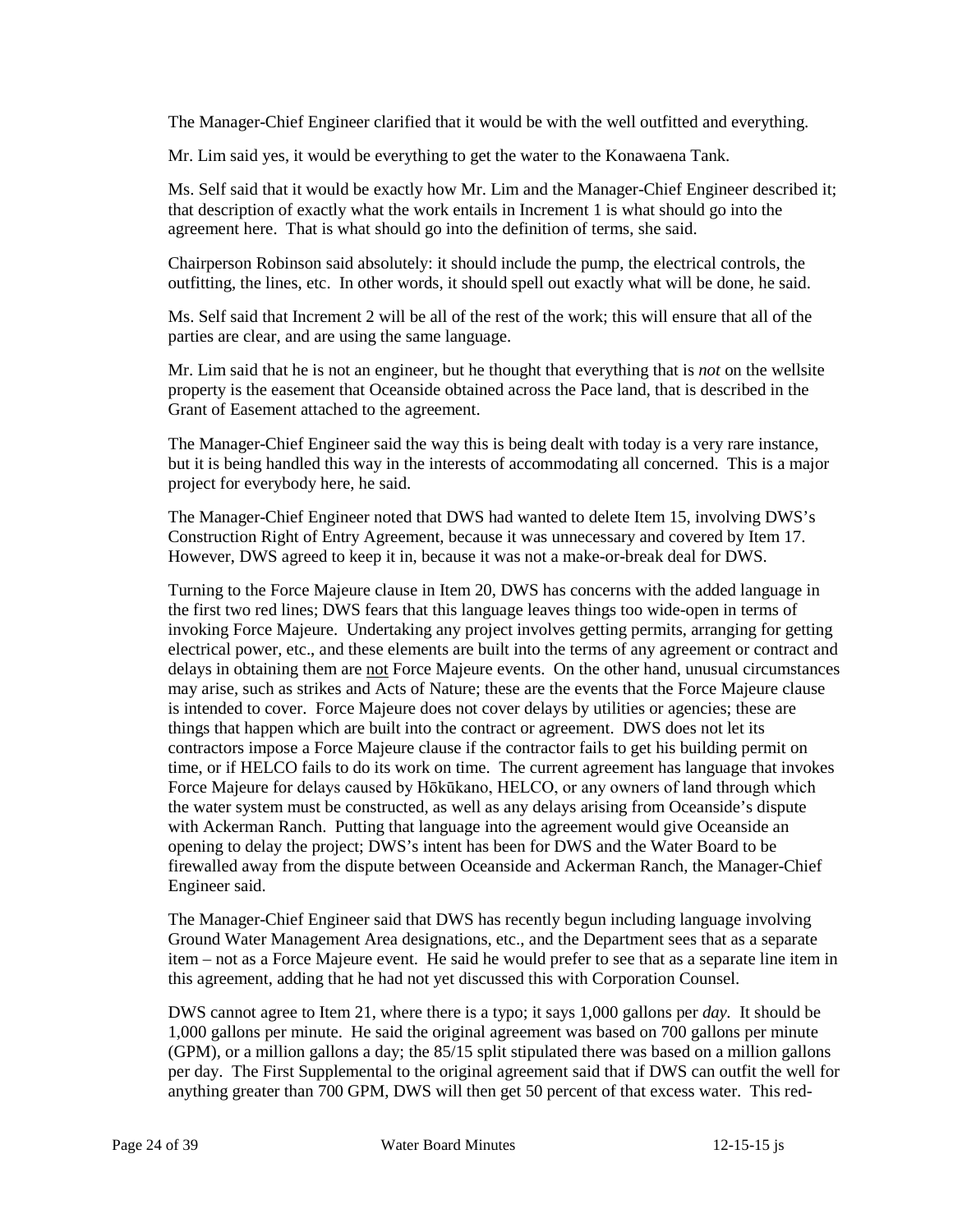lined version contradicts the terms of the original agreement and the First Supplemental, so DWS cannot agree to that, the Manager-Chief Engineer said. DWS also cannot agree to this because DWS needs the flexibility to provide water for the entire community; it cannot restrict its portion of the water to just 15 percent of the pump's capacity, he said.

 a close eye on its management of public trust resources. DWS cannot agree to using a potable does for consumptive use of water. Oceanside is asking for that, he said. When a customer asks to use water specifically for irrigation, DWS agrees, if water is available. In such a case, DWS the first to get cut off, because irrigation is not what DWS's well sources are constructed for. Chief Engineer understands what Oceanside wants, his duty is to look out for the Department and the Board, and to ensure the proper management of the public trust resources. Therefore, DWS provides for consumptive uses. Summing up, the Manager-Chief Engineer said that DWS cannot The Manager-Chief Engineer said that he had discussed this with the developer, Mr. Grimsman. Oceanside wants to get what they paid for, which is understandable. If Oceanside is going to pay to outfit this well, Oceanside will want to make use of it, but apparently, the developer cannot make use of it on the existing 300 lots unless they use the water for irrigation. Amid the petition regarding designation of Keauhou Aquifer and amid heightened public scrutiny, DWS is keeping water well for irrigation and other non-consumptive needs under the same conditions that DWS enters into an agreement with the customer, who agrees to pay the highest block rate; the customer can be cut off at any time, if need be. Under those circumstances, Oceanside would be DWS wells are constructed for consumptive, potable water use, he said. While the Managercannot agree to the use of this well for non-consumptive use at the same basic rates that DWS agree to Items 21 and 22.

Mr. Elarionoff said his question again was whether the parties would agree or not agree.

Mr. Lim said that he did not have the authority without consulting his clients, who was presumably listening to this discussion via Mr. Lim's phone. He asked the Board for a recess so that he could call his clients and also consult with Mr. Melrose here.

Chairperson Robinson said that the Board understands that Mr. Lim needs to talk to Mr. Melrose, as the year-end deadline looms.

 meeting is in January. In the meantime, W. Greenwell and Kalukalu Properties may have to Mr. Lim said his clients are worried that if this agreement is not finalized today, the Board's next exercise their right to terminate the agreement, because otherwise they would totally lose that right.

 Chairperson Robinson said that would mean that the well sits there, and DWS will be stuck because they will have to go a ¼ mile away to drill another well.

Mr. Elarionoff asked if the Greenwells could extend the agreement verbally.

 agreed to extend it, based on Oceanside's loan of the 50 water units from the first tranche of water units under the Kealakekua Source Agreement. Oceanside is agreeing to lend them the 50 share. The split from the Well Site Development Agreement is 85 percent to Oceanside, and 15 Mr. Lim said it would need to be extended in the agreement. The Greenwells have already water units from the ones that Oceanside has right now; when Oceanside dedicates the whole water system from Kalukalu, the Greenwells will give back to Oceanside the 50 units from their percent to DWS. Out of the 85 percent that Oceanside gets, the Greenwells will get 15 percent of that.

Chairperson Robinson said that is why today's Agenda Items 9(A) and 9(B) work together.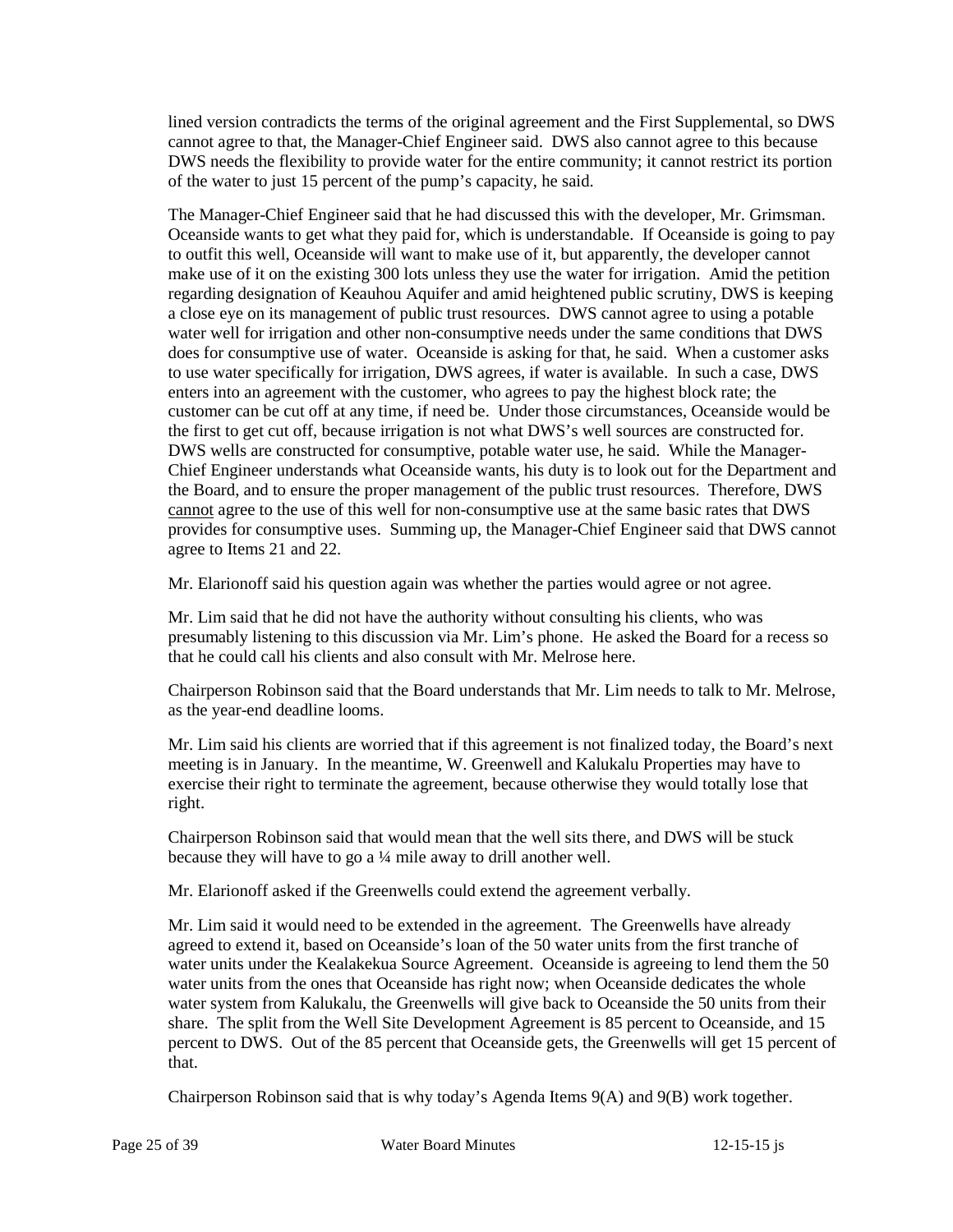MOTION TO RECESS: Ms. Lee Loy so moved; seconded by Ms. Wilson.

 Mr. Elarionoff asked if the Board could table this Item, and continue with the rest of the Agenda. The parties could talk outside during the recess, he said.

Chairperson Robinson said that was a good idea.

Ms. Lee Loy said that this Item would be **deferred** to the end of the Agenda.

ACTION: Motion to recess carried unanimously by voice vote.

 *(The Board recessed at 11:33 a.m., and reconvened at 11:41 a.m.)* 

### 10) MISCELLANEOUS:

### A. **DEDICATIONS:**

 The Department has received the following document for action by the Water Board. The water systems have been constructed in accordance with the Department's standards and are in acceptable condition for dedication.

# **1. RELEASE AND CANCELLATION OF GRANT OF EASEMENT**

Grantor: Kohanaiki Shores, LLC Tax Map Key: (3) 7-3-068: 041 (Formerly a portion of TMK: (3) 7-3-068: 003 and 004 Road A of SUB-09-000898)

 The Manager-Chief Engineer recommended that the Water Board accept this document subject to the approval of the Corporation Counsel, and that either the Chairperson or the Vice-Chairperson be authorized to sign the documents.

MOTION: Mr. Arikawa moved to approve; seconded by Ms. Wilson.

 Mr. Inaba explained that this Item involves overlapping easements at the Kohanaiki Subdivision. The developer wanted to clear title so that there was no confusion in the title reports. This involves cancelling a previous easement that is considered unnecessary, because there is another easement that overlaps it.

ACTION: Motion carried unanimously by voice vote.

### B. **UPDATE RE: NATIONAL PARKS SERVICE'S PETITION TO DESIGNATE KEAUHOU AQUIFER AS A GROUND WATER MANAGEMENT AREA:**

 The Manager-Chief Engineer said that DWS continues to work with CWRM staff on the Department's obligations under the Water Use and Development Plan (WUDP). There is no specific news to report regarding the petition, he said.

Ms. Wilson asked if there were any timeline regarding the next CWRM meeting.

 2014. DWS is waiting for the revised Findings of Fact, and will talk about it next month if it The Manager-Chief Engineer said no, DWS only knows that CWRM staff were going to try to revise *by the end of this year* their Preliminary Findings of Fact that came out on December 10, comes in.

Mr. Arikawa asked if there were a statute of limitations on these things.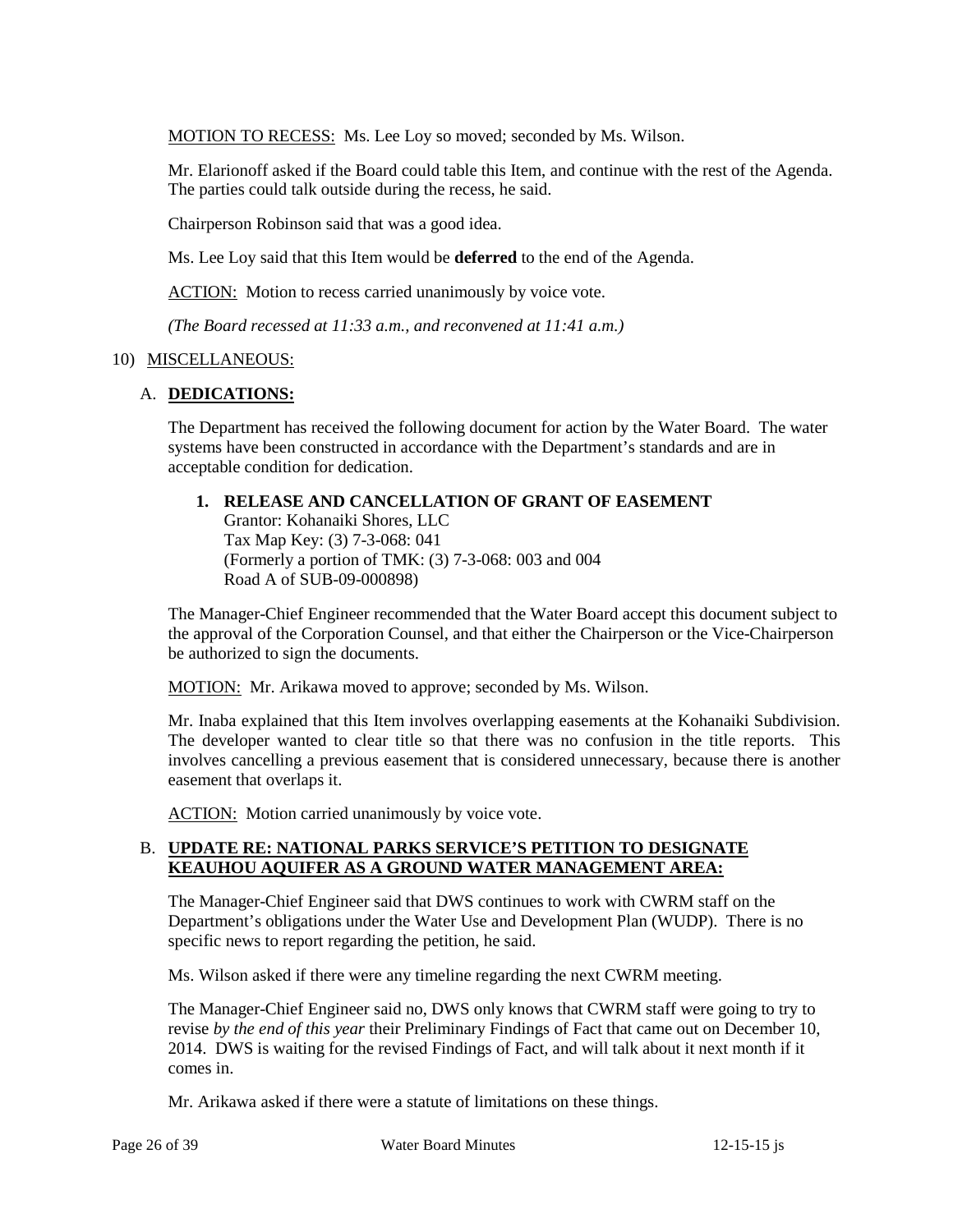The Manager-Chief Engineer said no.

# C. **EXECUTIVE SESSION RE: NATIONAL PARKS SERVICE'S PETITION TO DESIGNATE KEAUHOU AQUIFER AS A GROUND WATER MANAGEMENT AREA:**

*(No Executive Session was held.)* 

# D. **DISCUSSION OF AMENDING DWS RULE 3-10, REGARDING LEAK ADJUSTMENTS:**

Ms. Lee Loy said she had sought comments from the Department on the draft Rule.

Ms. Self apologized that she had not given her comments.

Chairperson Robinson suggested deferring this Item to next month's meeting.

 Ms. Lee Loy noted that Mr. Sumada was going to take a look at the draft Rule, and she recalled that the Board had had some questions.

 Mr. Sumada said yes, the Board had had questions last month, so he had asked Customer Service adjustments caused by vandalism and Acts of God. Supervisor Calvin Uemura to be on hand today to provide information about leak adjustments that had been incurred in the last year or so. The Board last month had asked for statistics on leak

 limited to only one leak adjustment; she said that she specified that option at the end of all of the Ms. Lee Loy said the change that she made to the Rules involved an option for a consumer to be options. She said that the way the Rules are framed, in their entire context, a consumer would have an opportunity for only one leak adjustment, regardless of whether it was due to someone leaving the water running, property damage or Acts of Nature. Ms. Lee Loy said that is the way the Rule is framed here in the amendment.

Mr. Uemura clarified that leaving the water on would not qualify for a leak adjustment. DWS grants the once-in-three-years leak adjustment *only* for Item 4 on Ms. Lee Loy's list. For Acts of God and vandalism, the number of leak adjustments allowed is unlimited; there is no restriction. Iselle in 2014. In 2015, there were no such leak adjustments. As for leak adjustments for vandalism, DWS averages maybe six such claims a year, or one every couple of months. Mr. Uemura said he normally rejects about 50 percent of them, and this year, he has not granted any. The reason for the rejections is generally because the police report is done too long after the Therefore, if a consumer had a regular leak adjustment, and then six months or so later, had a leak due to vandalism, the consumer would qualify for both leak adjustments, Mr. Uemura said. DWS most recently granted leak adjustments caused by Acts of God for damage done by Hurricane event, whereby the policeman is just taking a narrative from the customer; there is no in-depth report to confirm the act of vandalism itself, Mr. Uemura said. Without a detailed report, there is no proof that the leak was caused by vandalism.

The Manager-Chief Engineer asked Mr. Uemura how many adjustments DWS did during the Iselle event.

 Puna area, where DWS has the lowest concentration of customers. The 11 leak adjustments came Mr. Uemura said there were 11 leak adjustments for Iselle, whose impact was focused on the to 639,000 gallons, or a total adjustment amount of about \$2,900.00.

The Manager-Chief Engineer said that information provides the Board with the perspective on how to frame this Rule Amendment.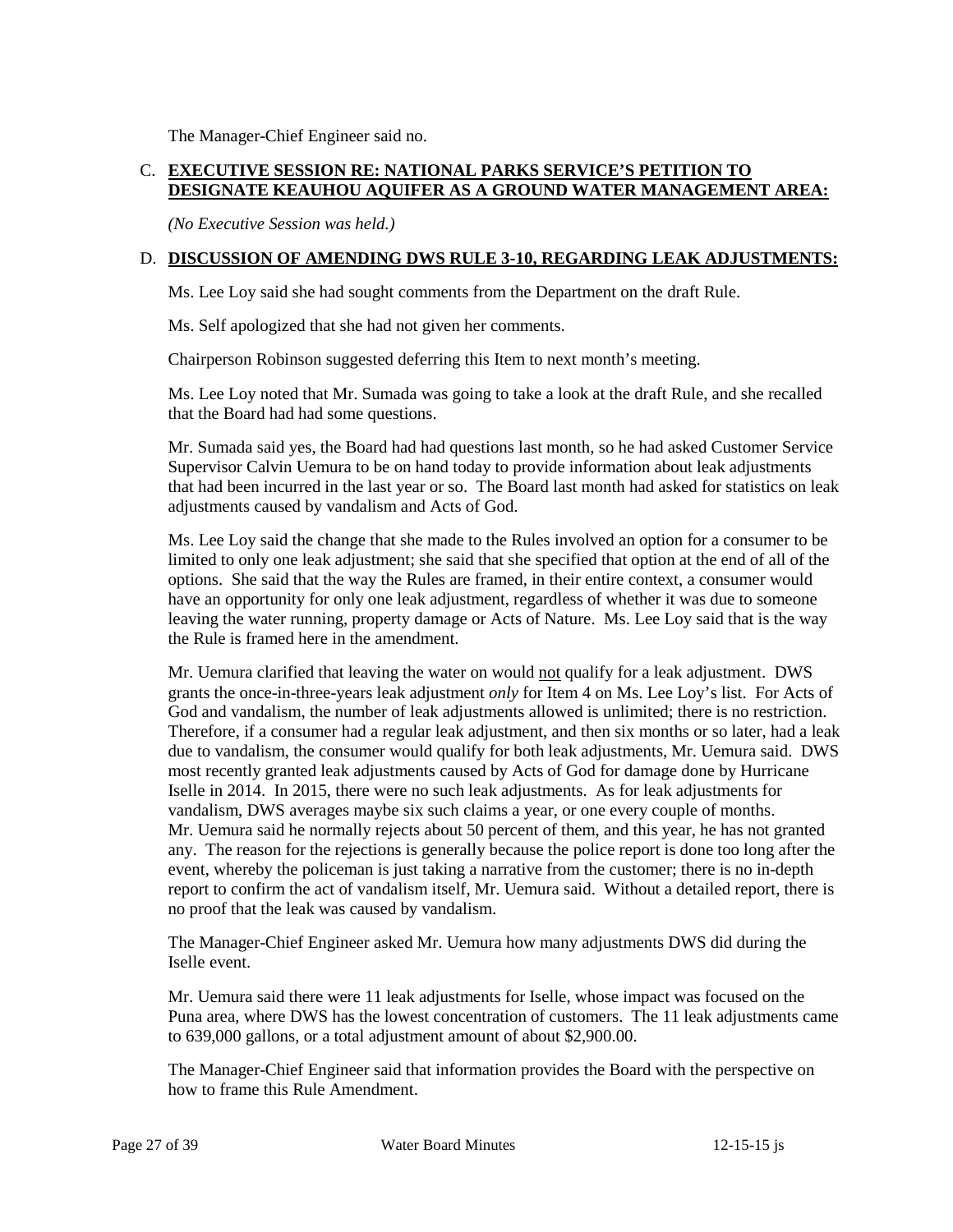Mr. Uemura noted that on Item 4, the adjustment is granted at 100 percent over the customer's average bill.

 Ms. Lee Loy said that the way it is framed by DWS is at 100 percent, and it does not have to come to the Board; it is handled administratively. The Board never sees it, so if that is the will of the Board, Ms. Lee Loy said she was happy to re-set it at that amount, and the Department can just carry on as before.

Mr. Balog asked if anyone had abused the Acts of Nature or vandalism provisions, by coming back repeatedly to DWS for leak adjustments.

 Mr. Uemura said the only example that he could recall was a customer in South Kona who claimed that his leak was caused by an earthquake. As a result, Mr. Uemura was obliged to comb through 60 days of logs of earthquakes all over the island; there were over 1,200 quakes in that area. Mr. Uemura narrowed it down to three out of the 1,200 quakes that may have been large enough to have caused the leak. However, Mr. Uemura reached the conclusion that the quakes were far enough away from the customer's property, and could not have caused the leak. DWS denied the leak adjustment, he said.

 Ms. Lee Loy said in any case, a customer still has recourse to the appeals process under DWS Rules at any time.

 only granted once in a three-year period. Mr. Arikawa asked for clarification that in the case of an Act of God or vandalism, the customer can apply for a leak adjustment any number of times, whereas with a regular leak it would be

Mr. Uemura confirmed this.

Mr. Arikawa asked if a customer could apply for a leak adjustment any number of times in a year, if the leaks are due to earthquakes or criminal property damage, etc.

 encountered it. To claim a leak adjustment for Acts of God or vandalism, DWS requires Mr. Uemura said that under current Rules, a customer may do so, but Mr. Uemura had never documentation, such as photos and some kind of report to verify what happened.

Mr. Arikawa said he did not see that in the Rules, but that was good to know.

 Ms. Self recalled that she had made comments on the Rule changes after all; she had written down some comments.

 expensive leak for the cheaper one. Ms. Lee Loy said her intent was to close that gap; to make it three years. She said she was open to suggestion if the Board wants to keep it at the three-year Ms. Lee Loy said that she and Ms. Self had noted cases where a consumer took a leak adjustment in the three-year period, but when faced with another, bigger leak, tried to swap the more clear that a customer gets **one leak adjustment per customer in a period of 36 months**, i.e., period, or change it to 24 months, etc. She asked Mr. Sumada if Honolulu Water Supply grants leak adjustments once every 24 months.

Mr. Sumada said he was not sure.

 Mr. Uemura said that Kaua'i Water Supply grants leak adjustments every 24 months, but only for underground leaks.

Ms. Wilson asked how DWS arrived at the Rule granting leak adjustments once every three years.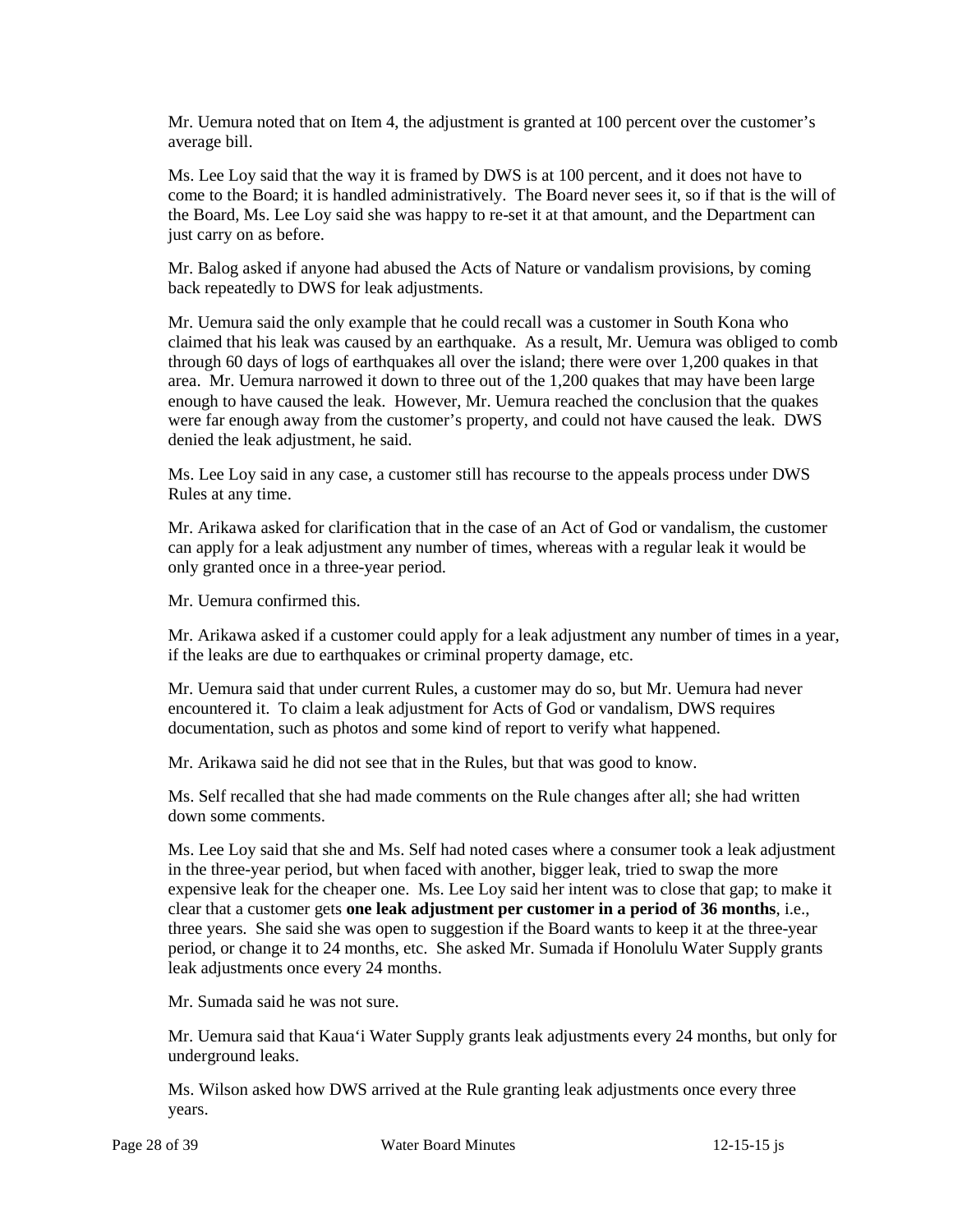Mr. Uemura said that was in the Rules long before he came on board.

 Mr. Balog asked for clarification that the Rule amendment would not stipulate only one leak adjustment in a three-year period for Acts of God or vandalism.

Ms. Lee Loy said no, she would just move that section.

Chairperson Robinson said that in that case, Ms. Lee Loy and Ms. Self can now put this Rule amendment into final form for the next Board meeting.

Ms. Lee Loy said absolutely.

Ms. Self suggested that Mr. Sumada should be in on finalizing it as well.

#### E. **MONTHLY PROGRESS REPORT**:

Chairperson Robinson asked for an update on the Ola'a 6 project.

The Deputy said that he was expecting the contractor to drop off the as-built drawings today; once they are in hand, the Deputy can process the final close-outs on the project.

Mr. Balog asked if the contractor would get anything after the liquidated damages.

 The Deputy said that DWS held a retainage, and the liquidated damages would be less than the retainage. DWS will subtract the liquidated damages from the retainage, and that amount will be the final payment.

Chairperson Robinson asked how much the retainage would be.

The Deputy said it would be around \$120,000.00 or \$130,000.00, after the liquidated damages.

Chairperson Robinson asked how the Lālāmilo Windfarm project was going.

 this morning on this; the contractor is working directly with the State, but DWS is asking for Mr. Inaba said the contractor is trying to work things out with the Department of Land and Natural Resources (DLNR), but the work is progressing. He said that he saw some email traffic regular updates to make sure things are moving along.

Chairperson Robinson asked if the State has finally agreed to the easement.

Mr. Inaba said that the State will produce what the contractor needs, but it takes time to amend the documents and to route them through the various agencies, including the Attorney General's **Office** 

Mr. Balog asked how long it takes to figure out which trees to cut on the Waikoloa project.

 Mr. Inaba said it involves environmental consultants; it means a separate scope because they now what kind of consultant needs to be brought in, etc. The project engineer for this project is the said. There is no schedule available yet, but DWS is pushing to get a commitment, he said. have to factor in these consultants. It is a specific plan regarding what trees will be removed, same one for the Windfarm, and he has been following up weekly on the tree removal, Mr. Inaba

Mr. Balog said he was asking because this is something that has to get done.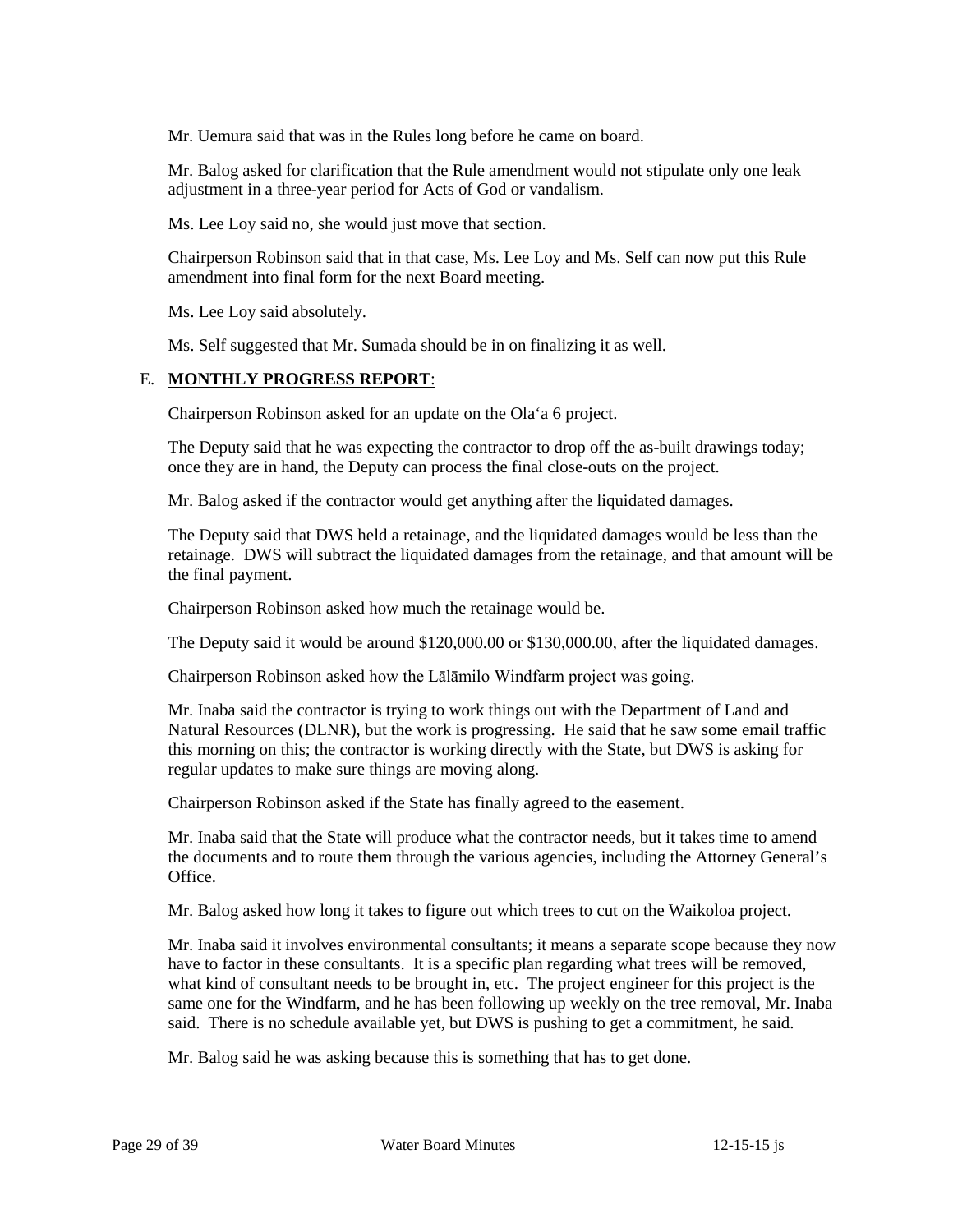Chairperson Robinson asked for confirmation that DWS needs to get an environmental consultant to cut a tree.

The Manager-Chief Engineer confirmed this.

# F. **REVIEW OF MONTHLY FINANCIAL STATEMENTS:**

 Mr. Sumada said that the audit is not yet final, because of a report that is still pending. He reported that the staff has started working on the Fiscal Year 2016-2017 Budget this month. He reminded the Board that next month there will be a Public Hearing on the reduction in the Power Cost Charge.

Chairperson Robinson asked if DWS's net income is up, thanks to the continued decrease in the cost of power.

Mr. Sumada confirmed that expenses are down because of the drop in the cost of power.

# G. **MANAGER-CHIEF ENGINEER'S REPORT:**

The Manager-Chief Engineer will provide an update or status on the following:

- evening during the two-weeklong Magic of the Season event at the County Building. newsletter went out as a PDF to the Board, but it needs to be re-formatted because the file is too large, Ms. Aton said. Regarding educational efforts, Ms. Aton and the Deputy will be doing presentations to schools, starting in West Hawai'i, possibly one Friday a information and technical agenda are now available. The Manager-Chief Engineer said does its presentations in Waimea, the staff should be prepared for questions about the chlorine in the water; Mr. Elarionoff had been asked numerous times about it. The Manager-Chief Engineer said that the Department would look into it. 1) Public Information and Education Specialist Update – Ms. Aton reported that the Board would have a 17-page article from Hawai'i Business.com emailed to them; the article is entitled "49 Facts You Should Know about Hawai'i's Water. DWS issued a South Kohala Conservation Letter, and will be doing a presentation to the Waimea Community Association, in anticipation of a dry winter. The DWS calendar for 2016 has been distributed. DWS co-hosted with the Department of Environmental Management an DWS is finalizing its video on Source Water Protection Conservation, and has taken delivery of Project Wet activity booklets for the classroom. The DWS employee month. Ms. Aton notified the Board that the 2016 Pacific Water Conference registration that there will be four Board slots for the conference, based on seniority. He asked interested Board members to contact the Private Secretary soon, because the deadline for early registration is coming up quickly. Mr. Elarionoff said that when the Department
- to keep each other in the loop in case anything arises. Kaua'i is expected to introduce pursuing the matter at this current Legislative Session. However, if the Board wants to pursue it further, the matter can be discussed, and DWS will work with the other counties if need be. In the meantime, Kaua'i is looking to introduce some 2) Upcoming Legislative Session – The Manager-Chief Engineer said that he has been in contact with the other counties through quarterly phone calls. All of the counties agreed some legislation. The Manager-Chief Engineer went to Oahu last Friday to meet with the Realtors Association and BWS Manager-Chief Engineer Ernie Lau; the realtors are still opposed to placing any liens for delinquent bills, especially if it involves the owner or a tenant's liability. Mr. Lau and the Manager-Chief Engineer agreed to hold off on housekeeping-type of legislation, with a document retention bill; this is nothing major. Ms. Wilson asked if DWS retains a lobbyist in Honolulu; the Manager-Chief Engineer said no. Ms. Lee Loy noted that Mr. Takamine last month raised the idea of creating a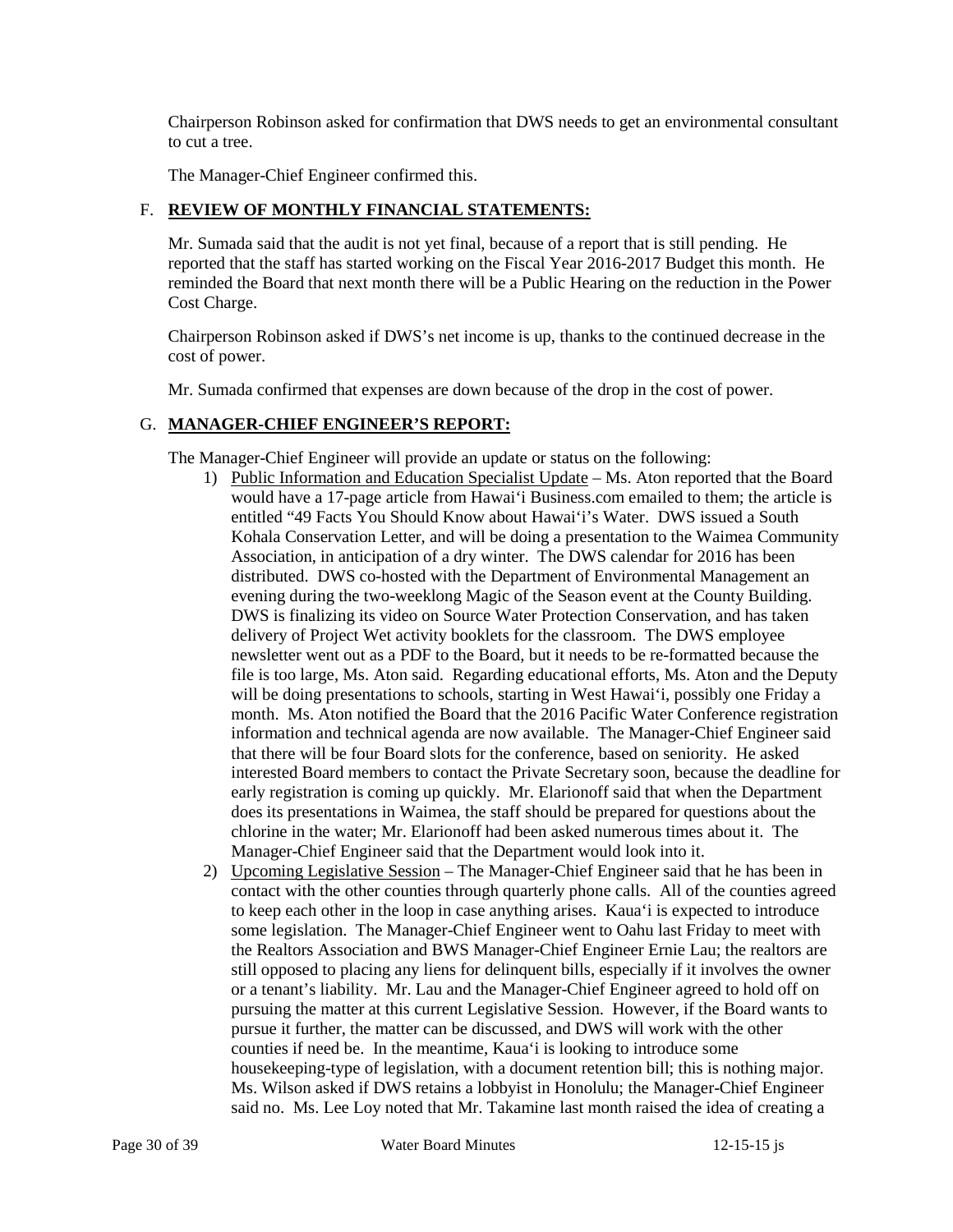past Mr. Lau for the upcoming Legislative Session; she suggested a carve-out for some funds that DWS could utilize to upgrade sources or water tanks, etc.; these funds would be separate from the State Revolving Funds (SRF) that DWS applies for. She asked that the Manager-Chief Engineer keep that on the radar this Legislative Session. The special fund for DWS's energy projects. She thought that might be something to run Manager-Chief Engineer said that he would do so.

Chairperson Robinson said that the Board would return now to Item 9(B), which was deferred earlier.

# 9) SOUTH KONA:

# B. 4<sup>th</sup> AMENDMENT TO WELL SITE DEVELOPMENT AGREEMENT, 1250 OCEANSIDE **(HŌKULIA) WELLSITE DEVELOPMENT AGREEMENT:**

 would get close to what DWS wants in this agreement. He said that his client was okay with Mr. Lim said that he would go over what he discussed with his client, and hopefully the parties Pages 1 and 2.

 Mr. Lim proceeded to Page 6, regarding the Amendment of the Water Board's Termination to add to that language, starting at (3) "The Well Site Improvements *and Off Site Improvements –*  Right, with the insertion of the deadline to complete the Well Site Improvements. Mr. Lim asked *Increment 1*, have not been completed, ...by December 31, 2019, provided that DWS..." At this point, Mr. Lim asked to insert the word "*shall*" grant time extensions of one year each for completion of Well Site Improvements *and Off Site Improvements – Increment 1."* 

 Chairperson Robinson said that in other words, Mr. Lim wants the word "shall" (instead of "may").

 *financially,* diligently, *and continuously,"* as reasonably determined by DWS." Mr. Lim said it Mr. Lim continued reading new language in the section: "so long as Oceanside is proceeding was an attempt to provide DWS with some certainty, and to define for DWS what the word "diligently" means.

Mr. Balog asked to confirm that if DWS does not consider that Oceanside is proceeding diligently, DWS can refuse to grant a time extension.

Mr. Lim confirmed that was correct.

Chairperson Robinson said that would be in DWS's sole discretion.

Mr. Lim, quoting the agreement, said that it would be "as reasonably determined by DWS." He said that Oceanside would argue otherwise, but he did not think it would come to that.

 Chairperson Robinson said that the Manager-Chief Engineer would have all of the points lined up.

 Mr. Lim said that once the developer decides to pull the trigger on this project, they are going to go whole hog to get this done in time. The developer will be spending a lot of money and resources, so it will be in the developer's best interests to finish the improvements quickly. resources, so it will be in the developer's best interests to finish the improvements quickly. Mr. Lim said he did not know if the developer planned to take loans to do this, but if they do take a loan, it will behoove them all the more to hurry up and get it done.

Mr. Elarionoff asked if the Board would decide on the insertion of the word "shall."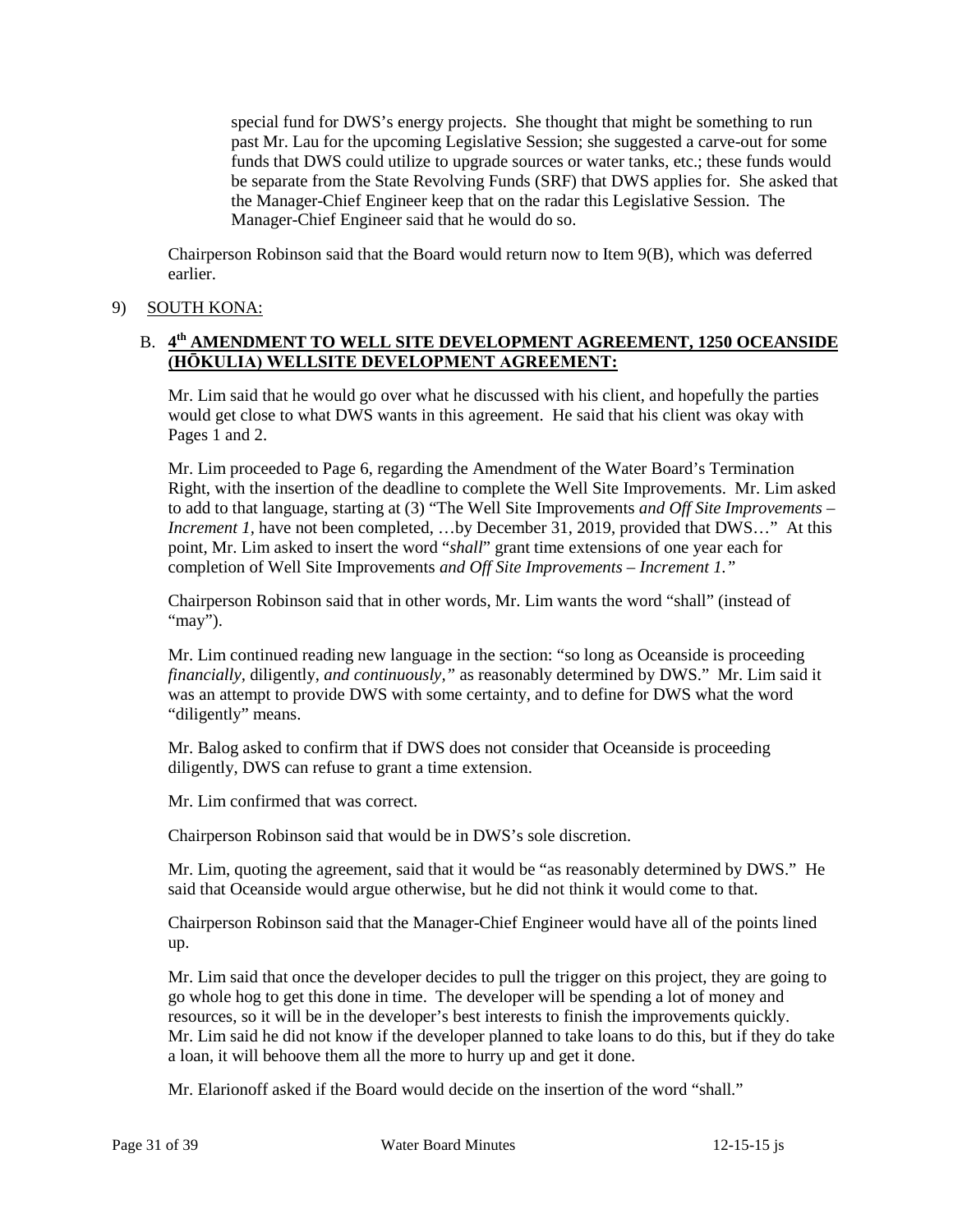The Manager-Chief Engineer confirmed this. He said that the staff will do its review of the contract and the technical analysis, but it will be brought to the Board for action. An amendment to a contract or agreement must go before the Board for its approval. Mr. Lim may request that it be placed on the Agenda, if the parties today do not come to an agreement; DWS typically honors such a request, the Manager-Chief Engineer said.

 Ms. Self asked for a quick recap of the changes to Item 8(3); she asked for confirmation that two changes were being made.

Mr. Lim confirmed this.

 Ms. Self said that Mr. Lim had added on the first line: "The Well Site Improvements *and the Off Site Improvements – Increment 1."* 

 Mr. Lim said yes, acknowledging that in the red-lined version he had inadvertently left those two terms out.

Ms. Self said the other change was the substitution of the word "shall," instead of "may."

 Mr. Lim said that the other change was in the fourth line: "each for the completion of the Well- proceeding *financially,* diligently, *and continuously."* Those are the objective tasks that DWS Site Improvements *and the Off Site Improvements – Increment 1,* so long as Oceanside is can force Oceanside to prove, Mr. Lim said.

Chairperson Robinson confirmed this.

 Improvements as "the water transmission lines and other facilities appurtenant to the well that are Mr. Lim said that going back to Page 4, Item 5, Oceanside would further define what constitutes Off Site Improvements – Increment 1, by adding a good graphic, and by defining the Off Site not located on the well site property, and as depicted on Exhibit A hereto, which is the easement across the Pace land." He said he believed that language would resolve DWS's issue. He said that the indemnity language is what DWS and Corporation Counsel wanted. He said there was nothing significant on Page 7. On Page 8, he believed that the DWS was agreeable to the language saying: "Once Oceanside completes the Well Site Improvements *and the Off Site Improvements (*adding the words *Increment 1),* DWS and the Board will have deemed to approve the Assignment of the 50 water units.

 Mr. Lim said there was a technical change on Item 14. On Page 9, Item 15, Mr. Lim said that has seen DWS do that regularly in the past, and Mr. Lim's client thinks that it is important to Oceanside would like to keep the DWS executing Construction Rights of Entry; Mr. Lim said he keep that language in. It does not change things, he said.

 the first set of red lines, which states: "The Parties to this Agreement, Hōkūkano, Hawai'i Electric Light Company, Inc., or any owners of land through which the Water System must be constructed…" The client is willing to take that language out, i.e., to delete it. The one thing that the client cannot delete is the language under (d): "delay due to Oceanside's dispute with settlement, negotiations, and/or litigation through to a final Judgment entered after all appeals…" Mr. Ackerman and his wife were sitting in the audience paying attention to today's proceedings. Turning to the Force Majeure clause in Item 20, on Page 9, Mr. Lim's client is willing to waive Ackerman Ranch, Inc., over issues relating to the Agreement, to include without limitation, any Mr. Lim said that this was something that Oceanside needs to have in as a Force Majeure clause, because this is something that Oceanside knows is going to happen. Mr. Lim noted that If Oceanside cannot reach quick agreement with Ackerman Ranch, there will be a prolonged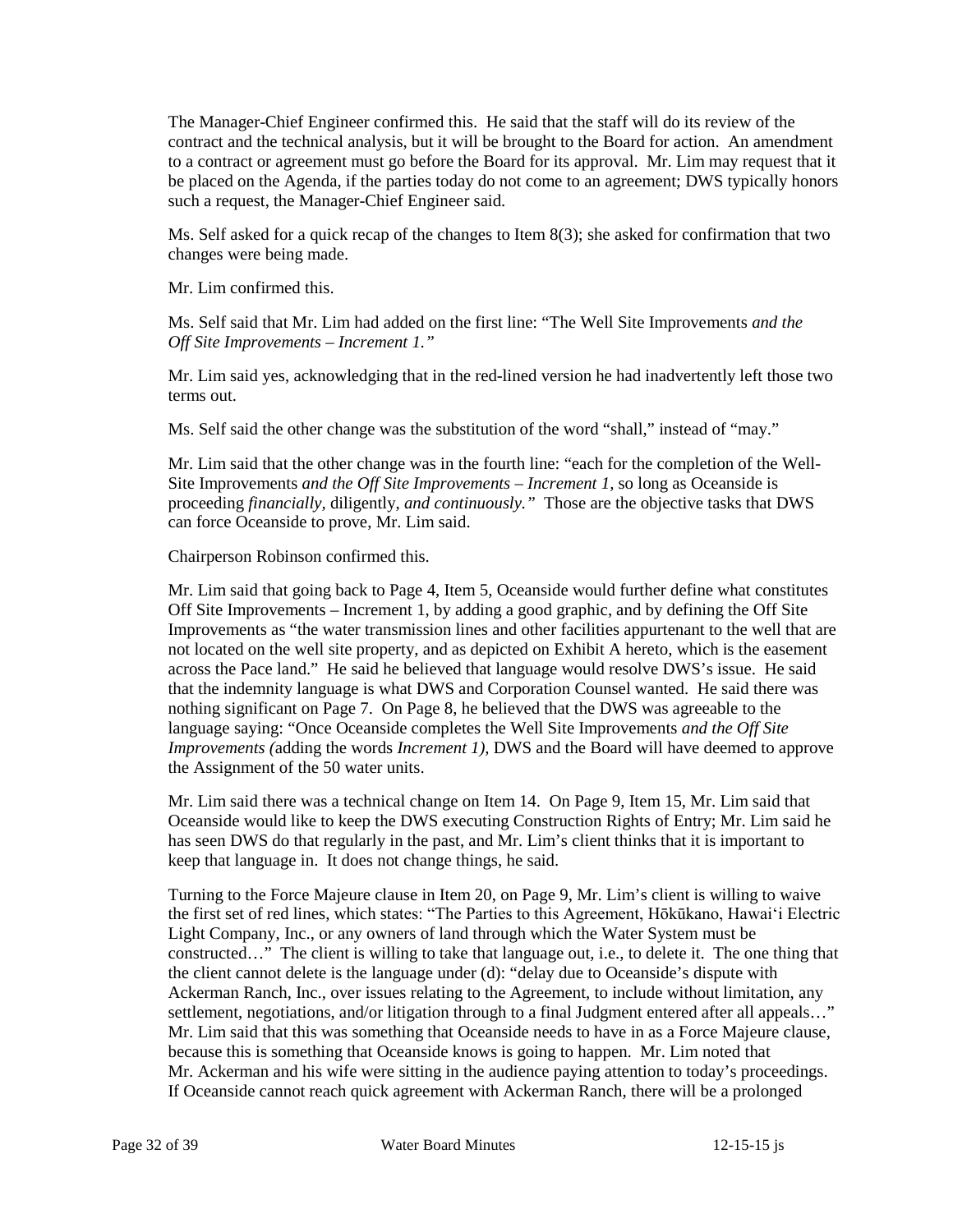delay in Oceanside proceeding with the improvements, Mr. Lim said. He was pretty sure that Oceanside will not expend the construction funds, without working out a deal with the Ackermans, one way or the other.

Chairperson Robinson asked if this involved Increment 1 or Increment 2.

 Mr. Lim said it would involve Increment 1; this is a significant expenditure of money, and Oceanside makes a deal with Mr. Ackerman, etc. At that point, it would not be financially Oceanside cannot put it at risk, for fear of ending up with only 50 percent of the water once feasible to do the well; therefore, Oceanside needs to have that Force Majeure protection.

Mr. Lim said that the CWRM language is what Corporation Counsel suggested, and Oceanside accepts it.

 On the allocation of the 15 percent of the water, the Manager-Chief Engineer has stated that DWS does not want to be constrained in the use of that water once the Well Site Improvements and Off Site Improvements – Increment 1 are done. Mr. Lim's client has agreed that so long as DWS and the Board are committing to reserve the allocation to 1250 Oceanside, Kalukalu Properties and W. Greenwell under the Well Site Agreement that is already in place, the client will agree to delete Item 21.

Ms. Self said that was already in the original agreement.

The Manager-Chief Engineer asked for confirmation that the allocation was already in there.

Ms. Self said the allocation was in there.

 Mr. Lim said the allocation is in the original agreement, but this limitation on DWS's use of the water is not in the original agreement.

Chairperson Robinson said that limitation, i.e., Item 21, is now out.

Mr. Lim confirmed that Item 21 is now deleted.

The Manager-Chief Engineer said that DWS will abide by the terms of the original agreement, as well as any subsequent Supplementals or Amendments.

 DWS will enter into an irrigation agreement similar to those with a lot of other developers in the area. The only condition that is different is that DWS, if it were to cut back Oceanside's irrigation use, could only do so by the same percentage as cutbacks to everybody else in the South Kona area. DWS cannot just single Oceanside out for cutbacks, and leave everybody else alone, Mr. Lim said. He said it would be understandable to cut back on the irrigation water in the case Mr. Lim said that he and his client would accept that representation by DWS. The only section left to discuss was Item 22; Mr. Lim said that his client was willing to waive it, provided that of a drought or other circumstances out of DWS's control; Oceanside is okay with that so long as the cutbacks are equally distributed among all irrigation users in South Kona.

 such a case, Oceanside would be the only ones to be affected, while other irrigation users in South Kona would not be affected, because they are taking water from another source. The The Manager-Chief Engineer said that DWS does not single out any party to an irrigation agreement; any such cutbacks are handled on a case-by-case basis, and may even be handled on a source-related basis. Therefore, DWS cannot make such a commitment should a well go down; Oceanside might actually be the only irrigation agreement party in that service area, he said. In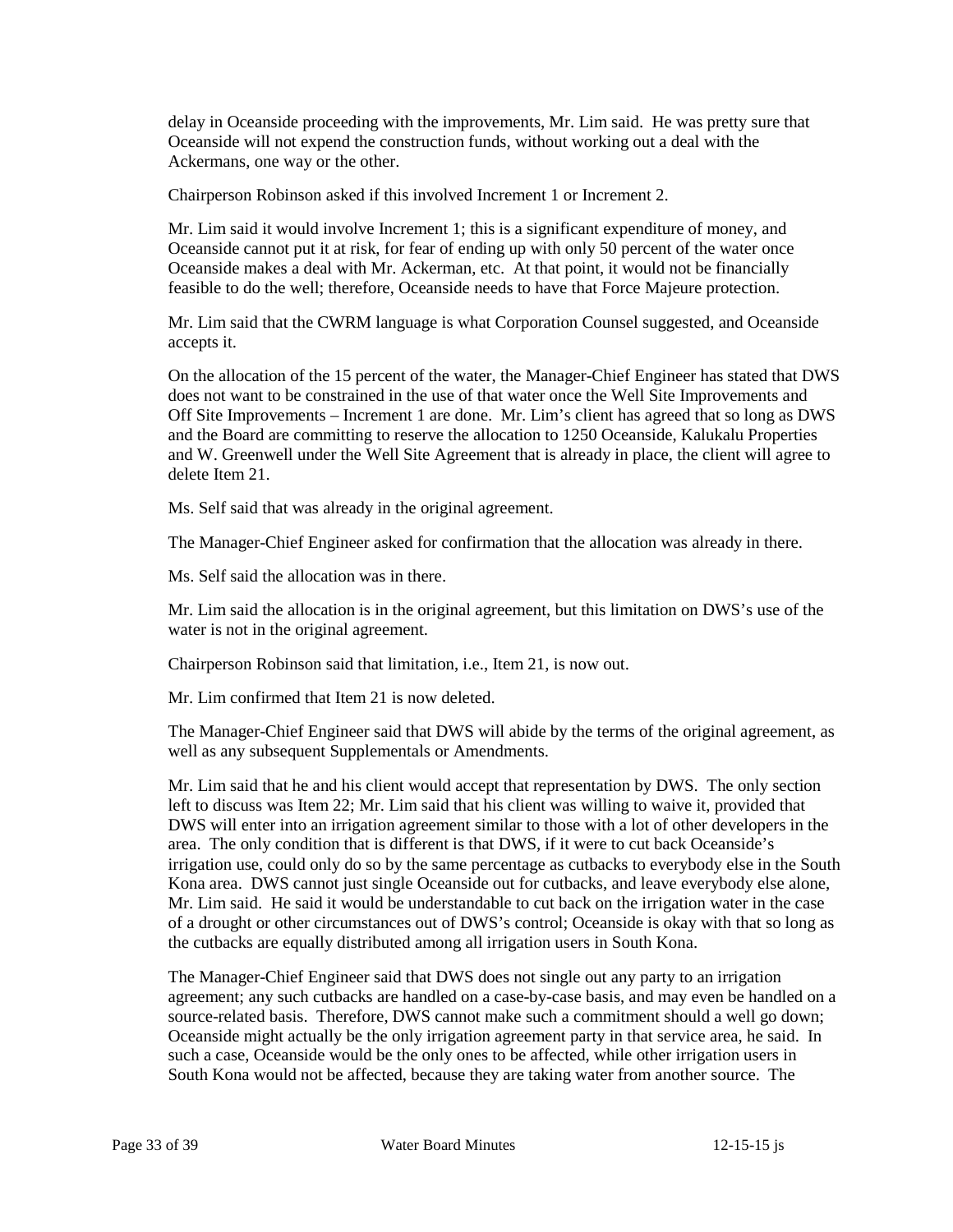Manager-Chief Engineer said he understood Oceanside's desire for equity, but DWS could not specifically honor to the letter what Mr. Lim is proposing; the Manager-Chief Engineer said that was his concern.

Chairperson Robinson said that an irrigation agreement would be a separate agreement; it would not be part of this agreement.

 Mr. Lim noted that typically the Board does not see these irrigation agreements. He expressed confidence that Oceanside and DWS could work out language regarding cutbacks on an equitable basis.

Ms. Self asked for confirmation that Mr. Lim was deleting Item 22.

Mr. Lim confirmed that Items 21 and 22 would be deleted.

 Chairperson Robinson asked if this was something that the Manager-Chief Engineer could live with. He asked if DWS could work an irrigation agreement with Oceanside.

The Manager-Chief Engineer said that DWS would need to see.

Chairperson Robinson said that at least, DWS can get the well started.

 Mr. Lim said that that is why Oceanside needs the Ackerman dispute as a Force Majeure clause, because Oceanside needs to work things out with Ackerman Ranch. If Oceanside cannot reach an agreement with Ackerman Ranch, the parties will have to go to court, a process that might take a couple of years.

 Chairperson Robinson said that by virtue of the Ackermans being present today, it shows that the Ackermans have an interest in working things out.

Mr. Lim said he hoped so.

 through no fault of the Ackermans, he said. Ackerman Ranch hopes to get water at some point irrigate their *driveway,* while Ackerman Ranch could not get any potable water. Mr. Ackerman Mr. Ackerman asked to speak, noting that he was handed the red-lined version of the  $4<sup>th</sup>$ Amendment as he walked in the door today. He said he had not had a chance to consult anybody on it; what concerned him most was Item 22. Mr. Ackerman's property is mentioned as beneficiaries of this well; Ackerman Ranch is no longer part of the Oceanside development, down the line, Mr. Ackerman said. However, he was concerned by the fact that Oceanside could asked if this was a potable well or an irrigation well.

Chairperson Robinson said that was why Oceanside agreed to delete Item 22.

Mr. Ackerman said that he felt much more comfortable with that language deleted.

 Chairperson Robinson asked the Manager-Chief Engineer if he could live with the changes to the agreement.

 the Ackerman dispute provision in the Force Majeure clause. He said he wanted to consult with He wondered if that would leave the agreement open-ended again, in the event that the dispute drags on, and W. Greenwell and Kalukalu Properties would have the right to water anyway. The The Manager-Chief Engineer said that the only thing that he was not comfortable retaining was Corporation Counsel on what that means, and whether retaining that language would toss out entirely the deadline for the Well Site Improvements and Off Site Improvements – Increment 1. Manager-Chief Engineer said that DWS was concerned that the Department would be adversely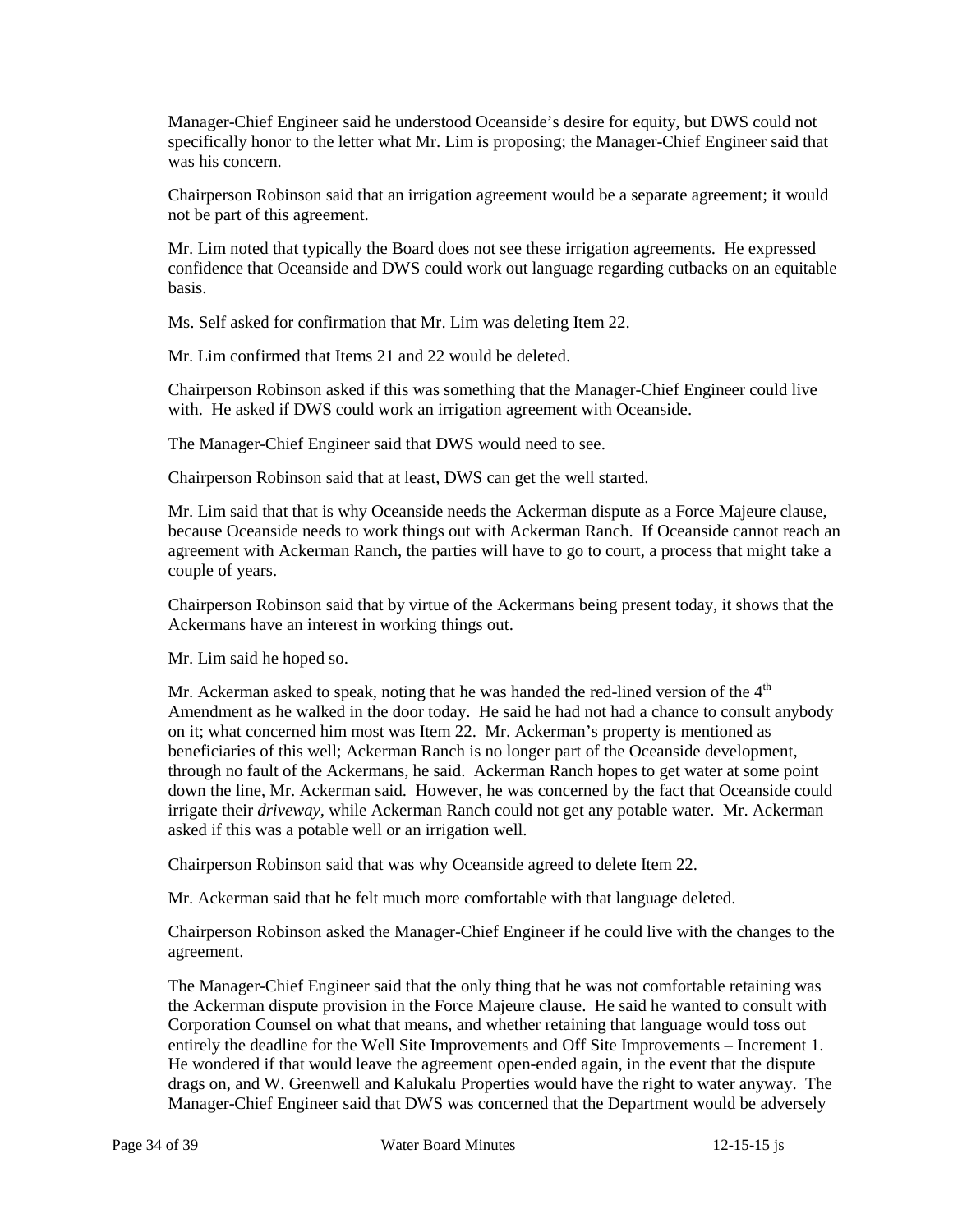affected if DWS were constrained so as not to be able to do the well on its own – should DWS choose to. If DWS were to do the well on its own, it would cost DWS very much more because it would mean finding another property, installing another tank, doing transmission lines, etc. He was not sure what impacts would arise from keeping this Ackerman provision in the Force Majeure clause.

ACTION: Ms. Lee Loy moved to go into Executive Session to consult with Corporation Counsel; seconded by Ms. Wilson, and carried unanimously by voice vote.

#### *(Executive Session began at 12:29 p.m., and ended at 12:58 p.m.)*

 agree to include this sub-item *(d), "delay due to Oceanside's dispute with Ackerman Ranch*," etc. DWS cannot agree to retain that in Item 20, the Force Majeure clause. The Manager-Chief Engineer said that after further discussion, the Department really cannot

 Mr. Lim said that he talked with his client about that, and the client remains adamant; that delay time clock that would set Oceanside up for failure, Mr. Lim said. Mr. Lim said that his client, is something that his client **knows** is going to happen. To ignore that would put Oceanside on a Mr. Grimsman, is listening to the proceedings via Mr. Lim's cell phone; Mr. Grimsman has said that he is willing to put a three-year cap on that process. He said that he and his client anticipate a four-to-five year delay if the dispute were to go all the way to the Supreme Court, but his client is willing to put a three-year cap on the Ackerman Ranch delay. Mr. Lim said that was a middle ground for them, which would afford Oceanside with some protection. He noted that everything has already been held up for eight months, with the letter back in May from Mr. Ackerman's attorney, Mr. Randy Vitousek, which raised the issue of removing Ackerman Ranch from the TMKs listed for this agreement. Because Oceanside knows that there will be negotiations and possibly litigation, Oceanside cannot simply remove the dispute with Ackerman Ranch as a Force Majeure item. However, Oceanside is willing to cap the delay at three years.

The Manager-Chief Engineer said he wished that Mr. Lim had said that before the Board went into Executive Session.

 Mr. Lim said he had not known it was going to be an issue; that is why he spoke with his client during Executive Session.

Chairperson Robinson said the Board is good on everything else except this Force Majeure item.

The Manager-Chief Engineer agreed.

Mr. Balog asked if that delay would affect Increment 1.

Mr. Lim said that was correct.

Mr. Balog asked for clarification that instead of a four-year period, it would be seven years.

 Mr. Lim said that under the proposed three-year cap, it would be seven years at the most. It would probably be imprudent for Oceanside to charge ahead with the construction of the well, because Oceanside does not know what will happen with the dispute with Mr. Ackerman. Oceanside might end up with just 25 percent of the equivalent units under the agreement; if that were the case, Oceanside would not have done the project.

 delay are confined to certain unforeseen incidents, such as Acts of Nature, strikes, and similar The Manager-Chief Engineer said that DWS understands Mr. Lim's position. However, with all contracts that DWS does which contain Force Majeure clauses, the Force Majeure reasons for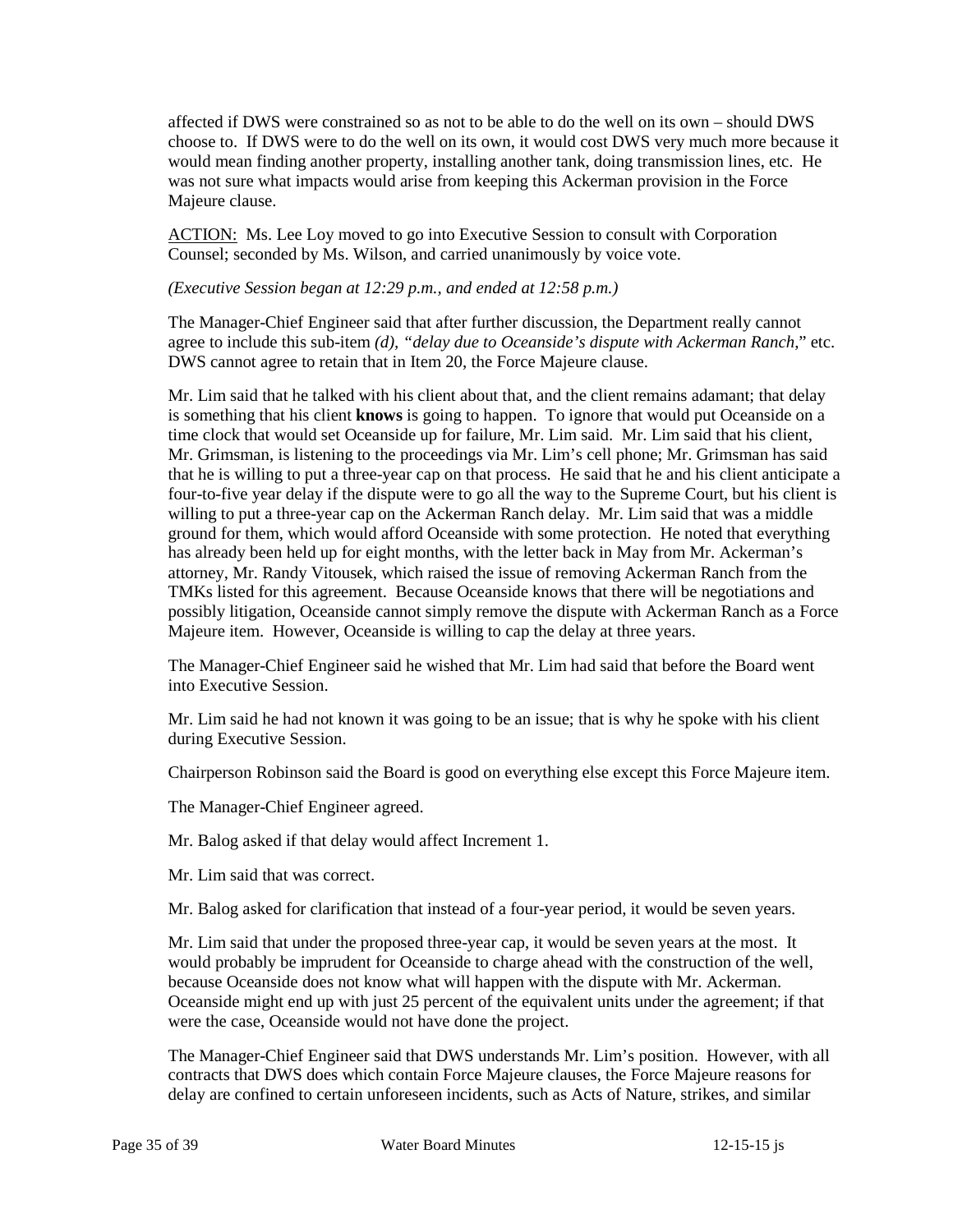events. Putting in the dispute with Ackerman Ranch as a Force Majeure-type event would set a bad precedent for future agreements, he said.

 Mr. Lim suggested moving the potential delay for the dispute with Ackerman Ranch into Item 8(3), i.e., the termination deadline of 2019. This would be provided that DWS will grant one-year time extensions. Mr. Lim said he could put in language to the effect that any further delays due to disputes with Ackerman Ranch would extend this period no longer than 36 months, or three years.

 Ms. Lee Loy asked for confirmation that in that case, the Force Majeure clause would be confined to the routine Force Majeure language.

 Mr. Lim confirmed that he would delete the delay due to disputes with Ackerman Ranch from the Force Majeure clause. He would insert that language into Item 8(3), along with the three-year cap.

 Ms. Self asked for confirmation that the only way that the December 31, 2019, deadline could be extended is if there were litigation with Ackerman Ranch, and that that could go out another three years. Aside from that, any delays would be for routine Force Majeure events, which are events that are beyond the parties' control.

Mr. Lim said that was correct. He said he assumed that the CWRM-related provisions would be left in.

Ms. Self said yes, that provision stays in.

 years, or 36 months. Mr. Lim said okay, he would insert that language regarding the delay of a maximum of three

The Manager-Chief Engineer suggested changing that maximum delay to *two* years, noting that in today's discussion, the time frame has jumped from four years to seven years.

Chairperson Robinson said he agreed; it should be two years.

Mr. Lim bowed to the Chairperson's desire for a two-year cap; it would be two years.

Mr. Ackerman asked where in the agreement the Board was; he asked which page the Board was discussing.

Mr. Balog said it was Page 6.

Mr. Lim said it was Page 6, Item 8. He said to Mr. Ackerman that Oceanside is trying to give itself time to negotiate a deal with Mr. Ackerman. Although it may take more than two years, Oceanside is going to agree to a cap of two years; hopefully, the negotiations go more quickly, Mr. Lim said.

 assuming the time frame now is six years, it would make sense to amend Item 8 to just say six The Manager-Chief Engineer said that DWS has made it clear that the Department does not want to get involved in the dispute between Oceanside and Ackerman Ranch. He suggested that, years, i.e., a deadline of 2021, and not even mention Ackerman Ranch.

Chairperson Robinson agreed that all reference of Ackerman Ranch should be taken out.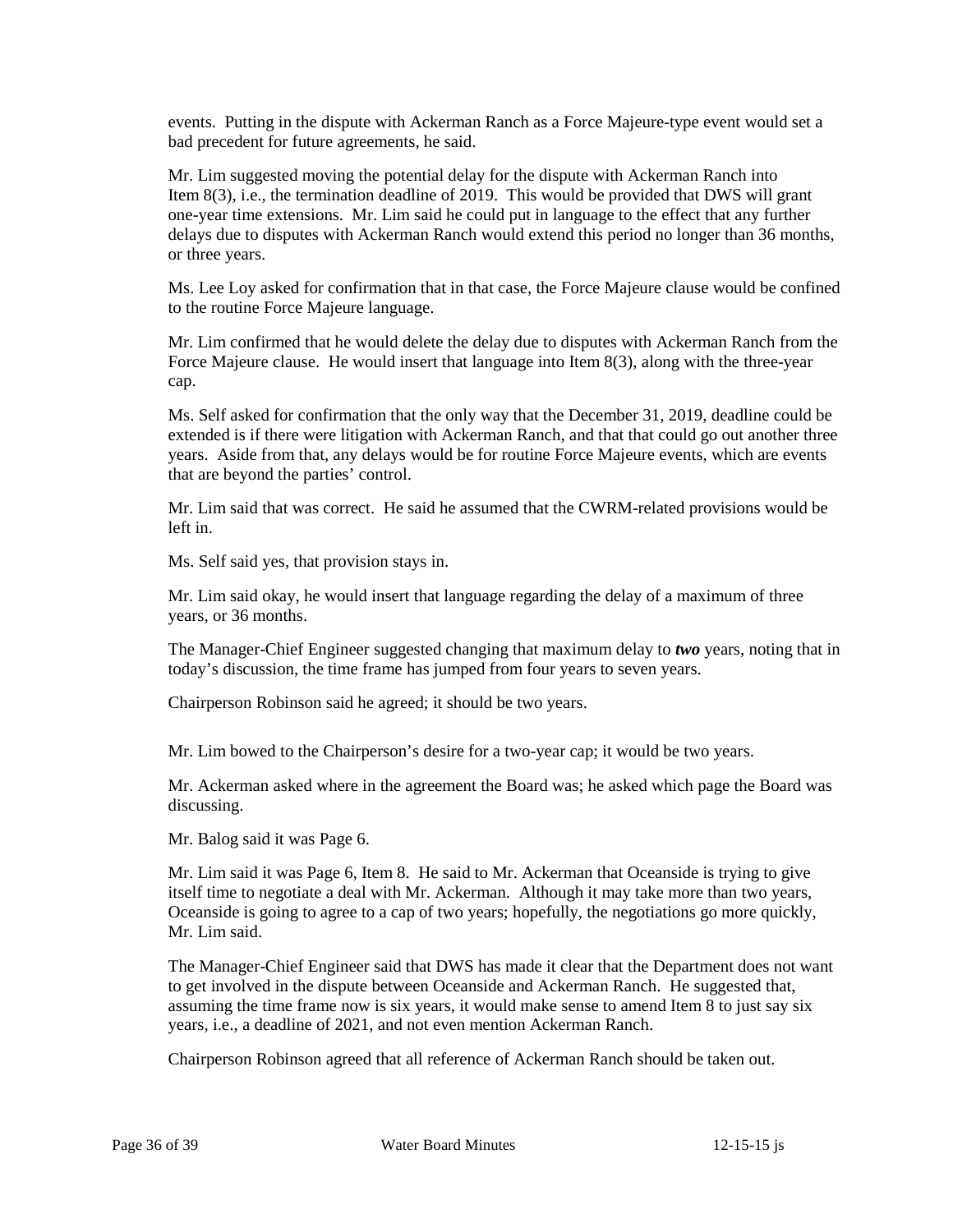Ms. Lee Loy said she supported that; there are too many words on the paper already. She agreed that it would be good to refine the language to just provide a drop-dead deadline, which would cover what Oceanside needs, while providing a 24-month window.

Chairperson Robinson asked for confirmation that the deadline would be 2021.

Mr. Lim said yes, the deadline would be changed to December 31, 2021.

Chairperson Robinson said that all reference to Ackerman Ranch will be removed.

Mr. Lim said okay, providing that Oceanside would have the ability to get time extensions for diligently and financially proceeding, etc.

 Board's discretion. In other words, Oceanside will have to prove that it is doing all of this; this is Chairperson Robinson said that determining what constitutes diligently, etc., would be left to the a contract, and all contracts are brought to the Board by the Manager-Chief Engineer.

 Mr. Lim said that the language currently says: "as reasonably determined by DWS." He asked if the Board wants to add the words: "and the Board."

Chairperson Robinson said DWS is DWS.

Mr. Lim recapped by saying that the deadline would be extended to December 31, 2021.

 Chairperson Robinson said yes, and all reference to Ackerman Ranch would be omitted, except the identification of the TMKs.

Ms. Lee Loy said yes, and the Force Majeure clause would be kept as a typical Force Majeure.

Mr. Lim asked that the Board take action on the Kalukalu water assignment matter first, and then take up the  $4<sup>th</sup>$  Amendment.

Chairperson Robinson said no, the Board would take up the  $4<sup>th</sup>$  Amendment first, and then do the Kalukalu item.

 agreement. The idea was that the Board would act to transfer the 50 water units first, and then act Mr. Lim said that Oceanside's agreement with Kalukalu Properties *is,* contractually, the on the  $4<sup>th</sup>$  Amendment.

 the 4th Amendment *as amended,* and then take action on the 50 water units. Chairperson Robinson said that from a procedural standpoint, the Board is going to take action on

 DWS." She asked if the *Board* wanted to make that determination, or did the Board want the years down the road, since the deadline is 2021; it would involve a new Board and possibly even Ms. Self raised a concern about Item 8, regarding the language: "as reasonably determined by *Department* to make that determination. She noted that the time frame for this could be a few a new Manager-Chief Engineer.

 Chairperson Robinson said that DWS is, in essence, the Board, and DWS brings contract matters to the Board. This *is* a contract after all, he said.

Mr. Inaba suggested that with other agreements, DWS gets annual progress reports from the contractor.

The Manager-Chief Engineer said that was a good suggestion. He said that language could be added to oblige the developer to provide annual reports indicating progress; with those reports in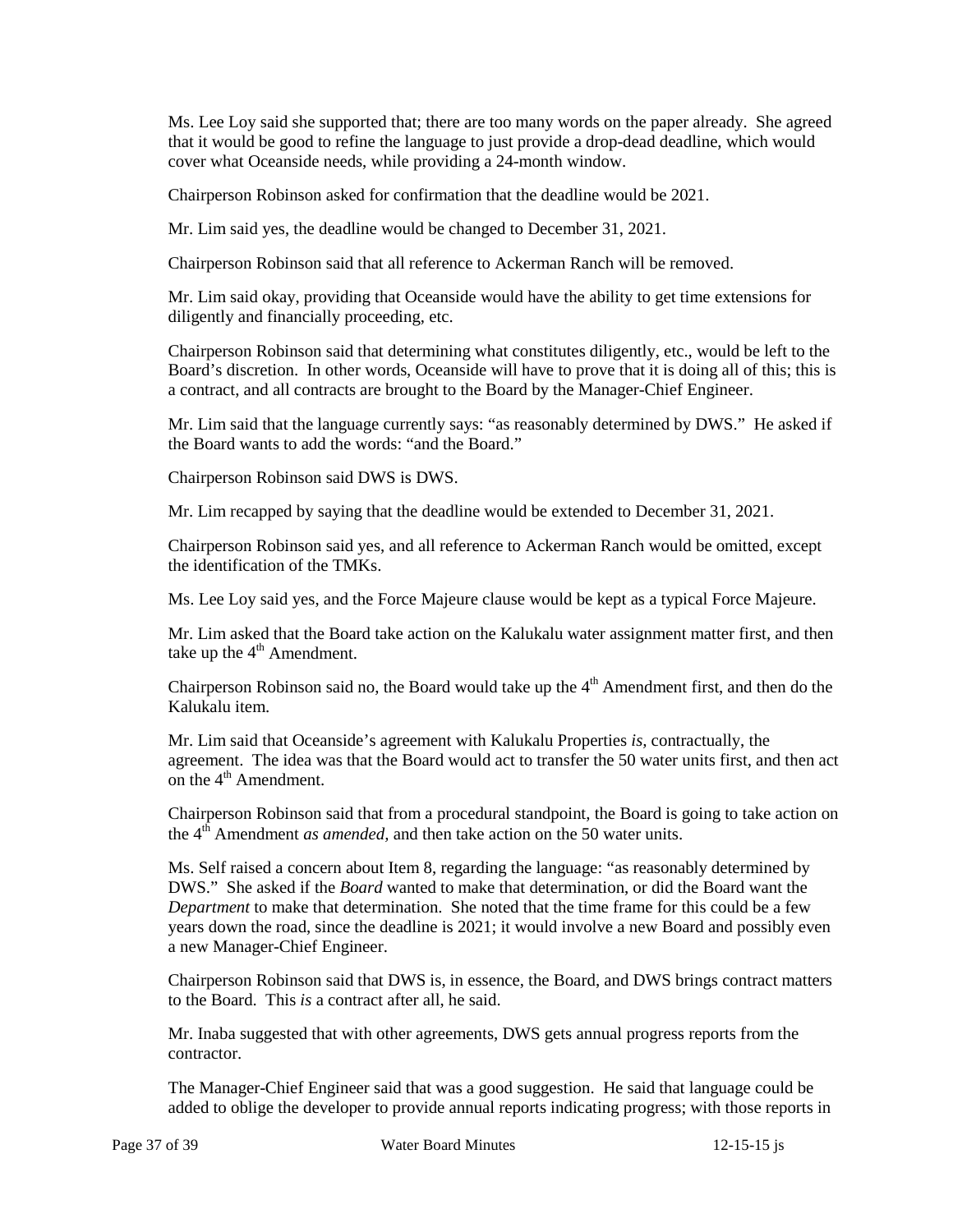hand, DWS could decide to either handle things administratively, or bring matters of concern to the Board.

 *(Several Board members said they liked the idea of annual progress reports.)* 

Mr. Inaba said that DWS has similar language in other agreements, stipulating tracking points, etc.

Ms. Self said okay, so the Board is asking Mr. Lim to agree to provide annual progress reports, and to insert that language into the contract.

The Manager-Chief Engineer asked Mr. Lim if that was okay with him.

Mr. Lim said annual progress reports are fine.

Ms. Lee Loy said this would be in keeping with the 2021 deadline.

Mr. Lim confirmed this.

Chairperson Robinson noted that the original Recommendation to the Board was not to approve this Item, but now there is some degree of agreement with Oceanside.

Ms. Lee Loy agreed to withdraw her original Motion.

 Ms. Self said that no formal Motion to Withdraw was needed. As long as Ms. Lee Loy agrees to withdraw, there is no need for a Motion to Withdraw, or a second.

 revised. He asked for a Motion to approve. Chairperson Robinson said okay, the Board will now consider this Amended  $4<sup>th</sup>$  Amendment, as

 Ms. Self said that before the Chairperson entertains a Motion, she wanted the Board to be very December 31, 2021, there would be new language included for Oceanside to provide annual clear on the extensive changes made to Item 8. She said that in meeting with the new deadline of progress reports.

Chairperson Robinson confirmed that those annual progress reports would be submitted to DWS.

Ms. Self said okay.

 $\overline{ACTION}$ : Mr. Arikawa moved to approve the  $4<sup>th</sup>$  Amendment as Amended; seconded by Ms. Lee Loy, and carried unanimously by voice vote.

# A. **AGREEMENT RE: ASSIGNMENT AND TRANSFER OF RIGHTS TO 50 KEALAKEKUA WATER SOURCE AGREEMENT WATER COMMITMENT UNITS:**

 return to Item 9(A) here. He entertained a Motion to approve the transfer of the water Chairperson Robinson noted that the above Item was taken out of order; the Board would now commitments from the Kealakekua Water Source Agreement, to Kalukalu Properties.

ACTION: Mr. Balog moved to approve; seconded by Ms. Wilson, and carried unanimously by voice vote.

 Mr. Lim thanked the Board, and said that he would provide Corporation Counsel with the revised agreement.

# C. **ELECTION OF CHAIRPERSON AND VICE-CHAIRPERSON FOR 2016:**